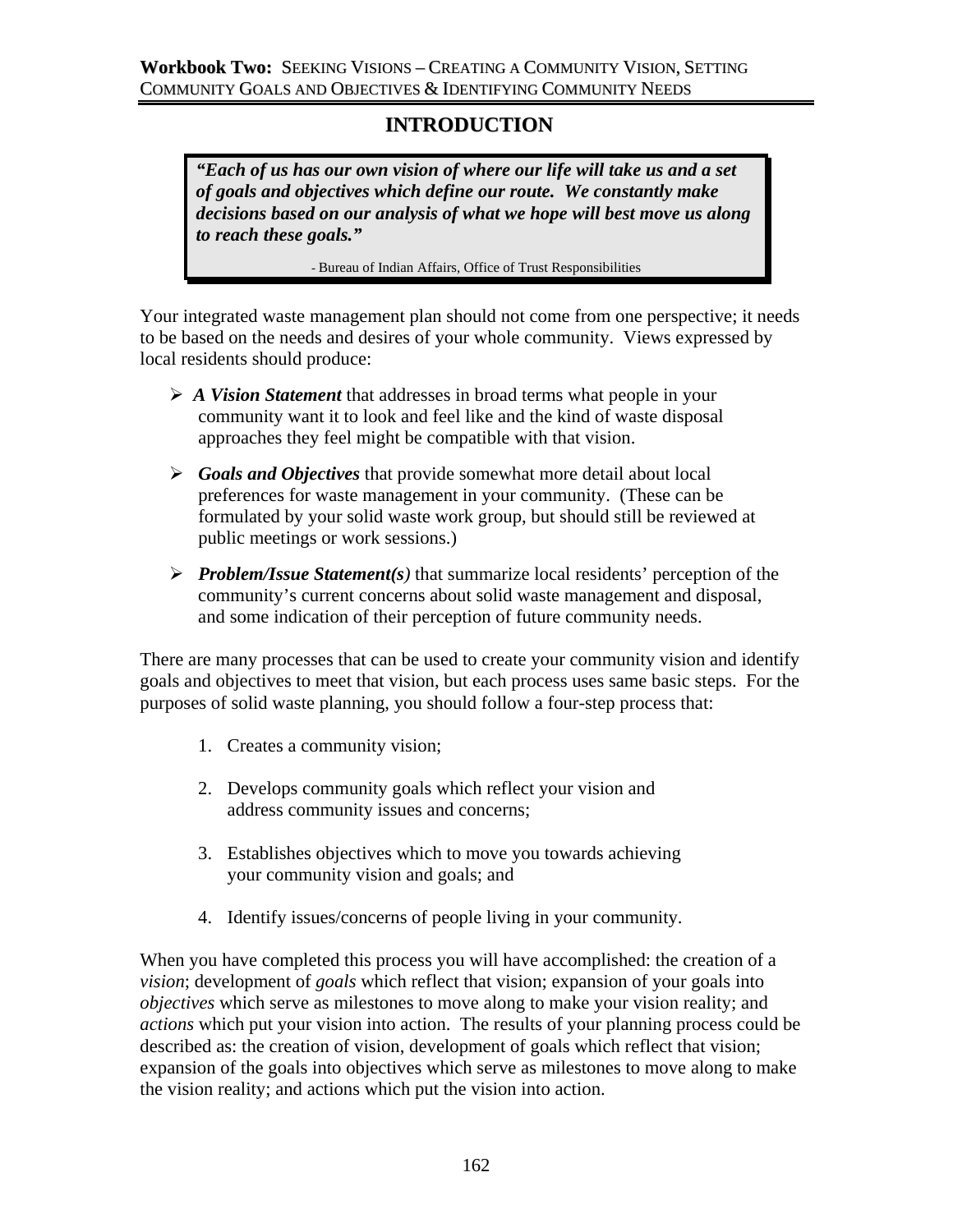

As you move along the Vision to Actions Pathway pictured above, each lower level serves to add detail to the level above it. For example, your vision is your dream of what you want to accomplish for your community and your actions are all the things you will do to make that dream come true.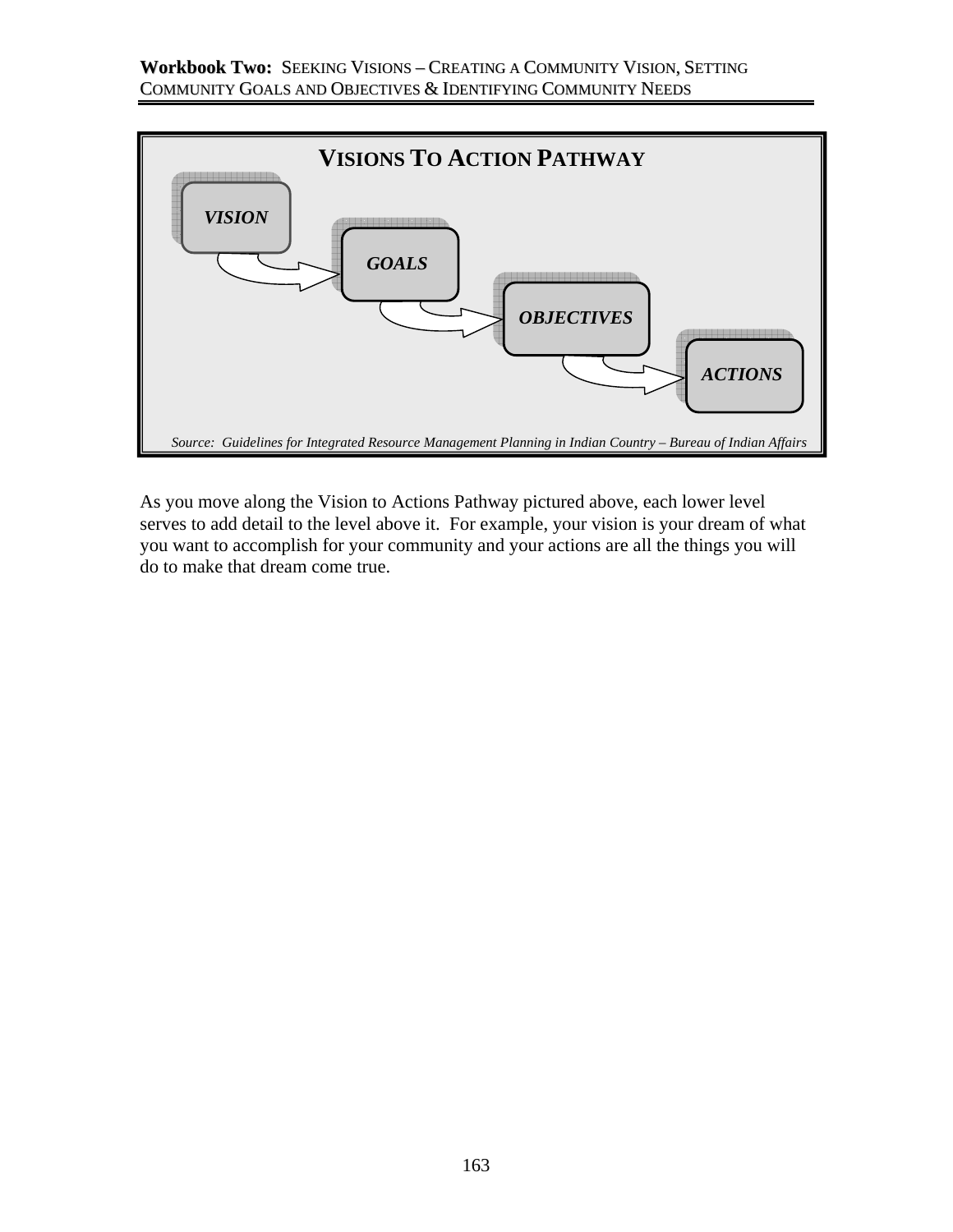# *Section One CREATING A COMMUNITY VISION*

**"You know the community. You know there are different points of view. You know who generally agrees with whom. To be successful your community values and vision, include many perspectives. It's like weaving a basket. A single blade of grass will not hold water, but woven together the blades of grass become a strong useful container."** 

*Dr. Sheila Selkregg, "Draft – Community Strategic Plan and Form Guide: A Straightforward Way to Get What You Need,." USDA Rural Development and Denali Commission*

What do you want your community to be like in 10 or 20 years? This is one of the first questions that your solid waste planning work group should ask themselves and other people in your community. The picture you come up with is your *community vision*. To create your community vision, let your imagination go. Forget about what needs to get done by tomorrow at noon, and instead picture what you would like to see when you look at your community some time in the future.

### ¾ **IDENTIFY YOUR COMMUNITY'S VALUES: VALUES DEFINE VISION.**

Shared values help shape your community's vision. Values are things that mean the most to people living in your community. They help define our principles. One of the most challenging parts of making your community's vision happen is establishing common agreement between your community members about what values are important and

having that agreement last over time. The destiny of your community depends on its ability to identify common values and to making a long-term commitment towards building a community vision grounded in those values.

Management plans, and the decisions they produce, are based on values. Values may be those of a community leader, your solid waste work group, or your community. Values are the principles and standards, which are accepted as being appropriate guides for actions. Values are based on ethics, economics, religion, and social mores and morals. Individuals, organizations, and communities hold some values that are universal while other values are not. Essentially, values create your vision for the future.

Your community's values will drive your planning and decision makes process. They will also play a major role in the identification of the desired future condition of your community (its' vision), your solid waste plan's goals and objectives, and the assessment and selection of your community's preferred alternatives for solid waste management.

*"Your values create your vision for the future. They help define "what you want your community to be?" They are tools you can use as a guide."* 



*Draft Community Strategic Plan Form and Guide: A Straightforward Way to Get What You Need – USDA Rural Development*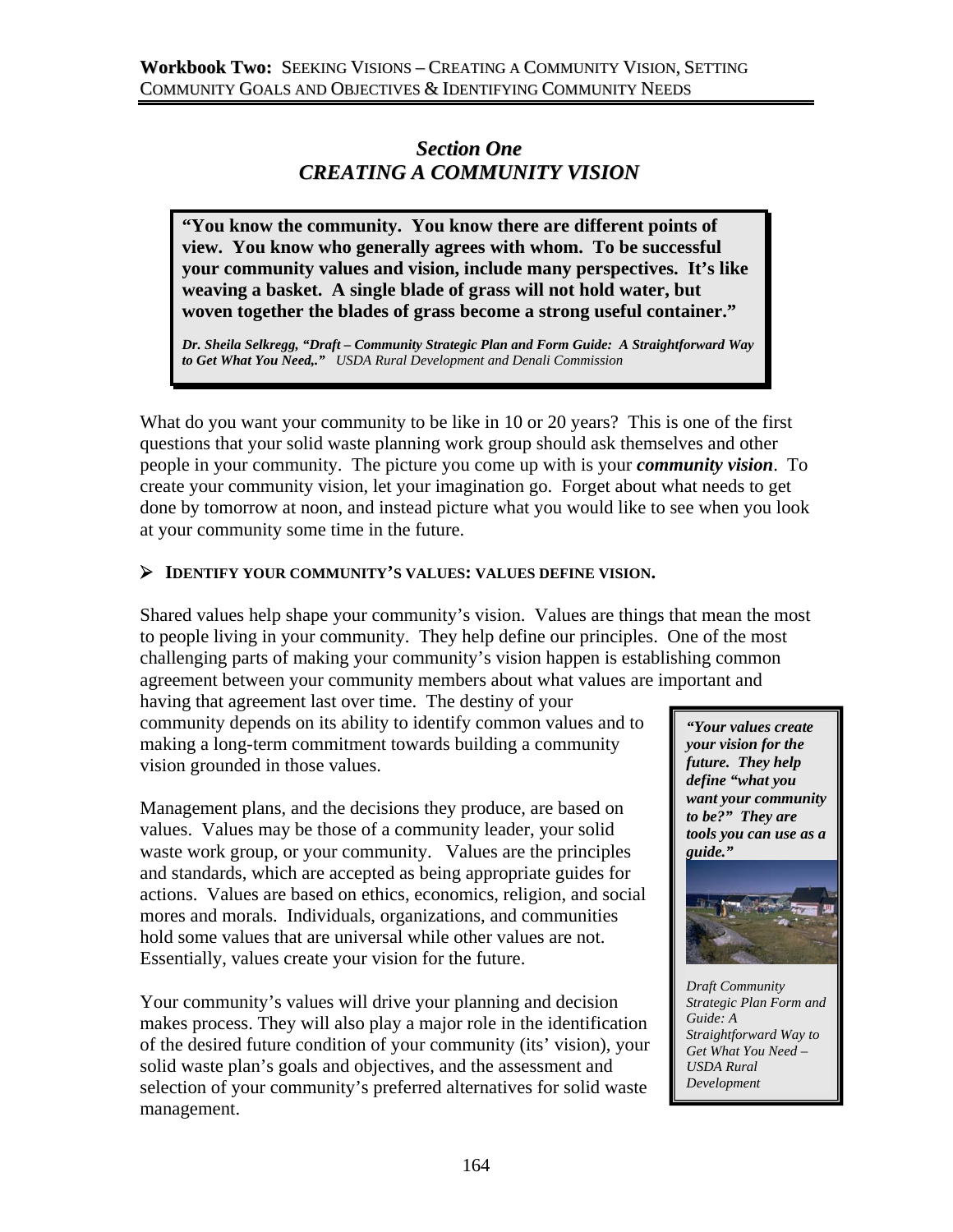As you listen to one another during your planning process, you will find out that people in your community have different values. You also find that your values often overlap. The overlapping places are the foundation of "*common values*" that help build a community vision for your community. They help define "what you want your community to be?" They are tools you use as a guide.

## **WHAT ARE VALUES?**

Values are positive statements. Sometimes values may conflict. Conflicting values require balanced co-existence, tolerance, and listening. Your values are your guidepost. They are signs along the road to give you direction. The community can check back to them when an important decision is made, they help serve as guiding principles. All community decisions should support the community values they can help build the community based on what people care about and want.

 *"Draft -Community Strategic Plan Form and Guide: A Straightforward Way to Get What You Need," USDA Rural Development*

Your shared values are reflected in the common things people identify as being important such as having a safe place to live and work or keeping your community's environment clean. Each community has its own unique mix of values. In some places subsistence will be most important, in other places it may be a clean environment.

To define your community values hold a public meeting to ask people what they value and think is important to them and their lives in your community. Keep a list of everyone's responses to the questions you ask. Once your community has defined its values then you are ready to develop a community vision.

If attendance at the community meeting on "values" was not representative of your whole community you may want to do a survey. A community survey

provides a good way of getting community members to quickly and easily identify their values. You can add values based on input from previous community meetings. Your survey will ask people to identify the five values most important to them. Combine the survey information with community meeting information. The top four or five values reflect what is very important to people living in your community. You will want to refer to them throughout your solid management planning process.

## ¾ **DEVELOP A VISION: DEFINE YOUR COMMUNITY'S FUTURE**

Creating a statement of "*vision*" means that community members will develop a shared image of what they want their community to be in the future. "*Visioning*" as it is sometimes called, will lead to goal statements for your community. Once your community has a vision of its future, your planning efforts should be less difficult because your community can look at the "big picture" and not get bogged down by small issues. Your visioning process should produce a widely accepted community view of what conditions will be most desirable for your community in the future. Your community's vision will be a picture of how you want your

#### *"We must have a seven generations vision." -Antone Minthorn,*

*Confederated Tribes of the Umatilla Indian Reservation* 

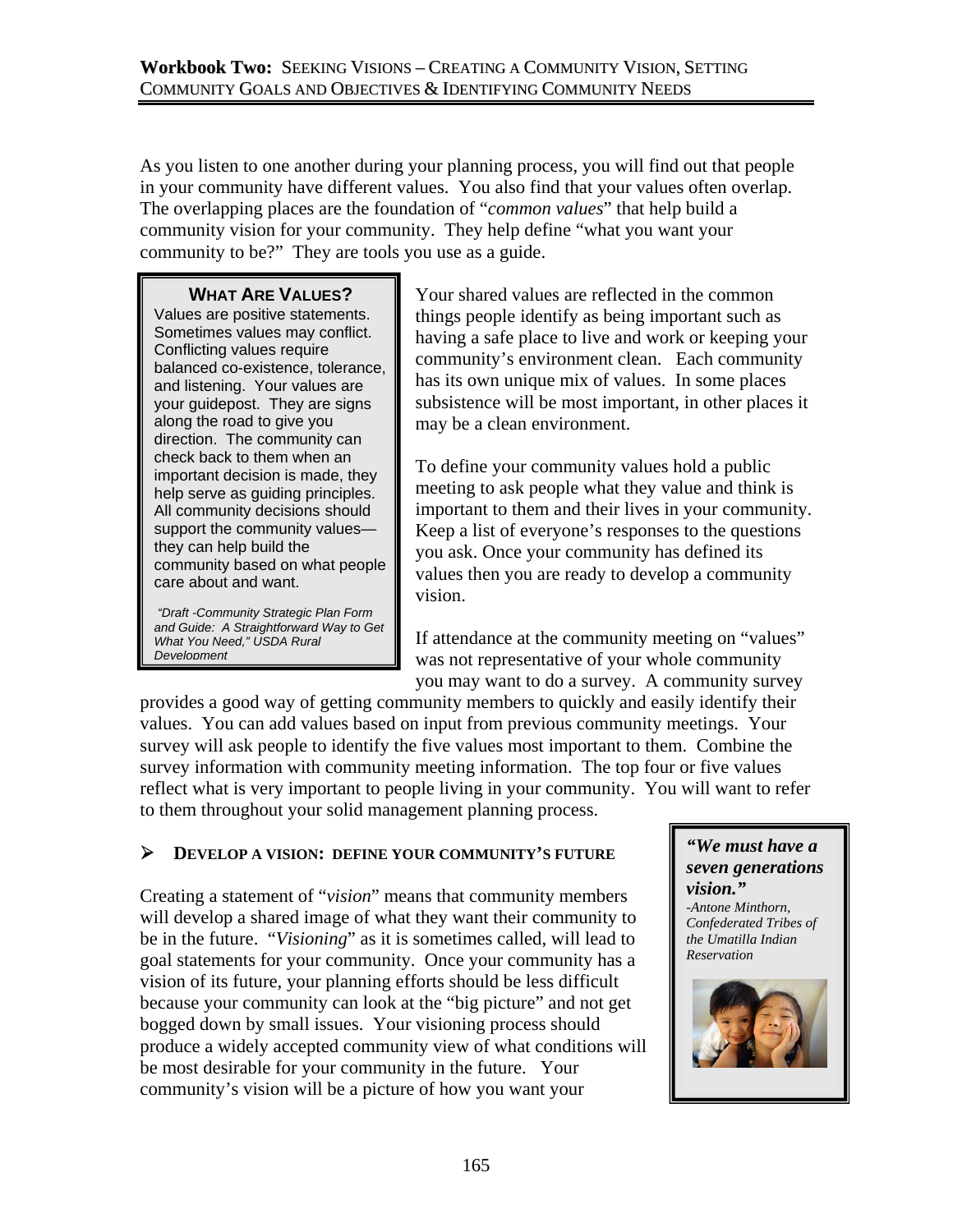community to be in the future and it will guide you in your actions to achieve that place in the future.

A key element in developing a vision statement is community involvement. All community members need to be invited to participate in all stages of the visioning

### **WHAT IS A VISION?**

#### *A vision is a dream of what is possible.*

- A vision is an overall picture of what the community wants to be and how it wants to look in the future.
- A vision is a long-term goal or dream.
- A vision is a description of a desired future.
- A vision is a dream of what is possible.
- A vision is an overall picture of what the community want to be and how it wants to look in the future.
- A vision carries a powerful message that is based on the culture and values of the community.
- A vision ties values into something whole a community can imagine

process. Future projects will have greater support and success if the community is involved. Encourage children, adults and elders to participate throughout the process. Elders have insight into what has been important over a long period of time. They will help you remember what is important. Listen to the children as well. Children are the community's future. The more perspectives you can bring together, the stronger and clearer your community vision becomes. Involving all generations will bring a valuable exchange of information and needs.

Your integrated waste management plan is simply a map of how you wish to reach your vision; a common place to where your actions will take you. Your final solid waste plan, with its preferred alternative, requires one vision and all actions undertaken during your planning process must be compared with it to insure that your planning effort stays on tract. Without a clearly defined vision, goals and objectives that meet your community's expectations cannot be developed. Without goals and objectives, there is no

direction for your community to move in.

Visioning will help your community plan future solid waste projects and programs. For example, if your community's vision is to have a clean and healthy community environment, yet it has an open dump, it will need to locate and build a new landfill that complies with federal and state landfill standards.

Before your community begins integrated waste management planning or any other type of planning, your solid waste work group should meet with community members to develop a vision for the future of your community. Be daring with your vision. You may not be able to achieve everything you set out for, but your vision will give you a focus and direction. Keep in mind that communities grow with time. Vision your community with twice the amount of people, twice the numbers of homes, and twice the number of businesses. A good integrated waste management plan can benefit your community now and in future generations.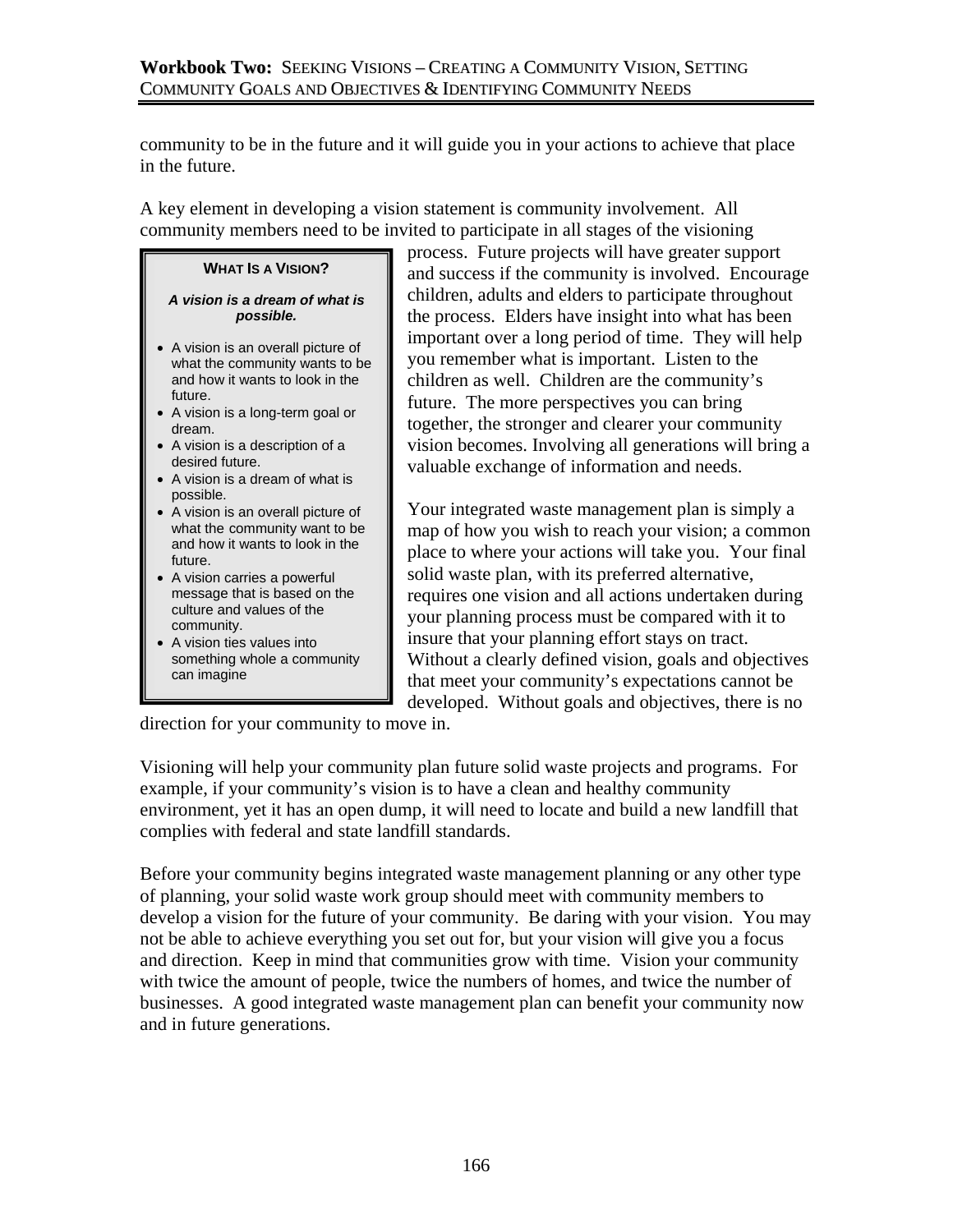*TECHNIQUES FOR CREATING VISION STATEMENTS.* There are numerous methods to create vision statements, but small communities have generally used two:

**F** Surveys and public meetings. Your planning work group creates a vision statement based on your community's collected issues and concerns. The vision statement

reflects input from community input collected through public meetings and surveys. The community views that are collected are provided to interested parties to review. The vision statement being prepared by the work group may be modified based on community comments.

**EXECUTE: Workshops.** The community vision is created through workshop process. This can be done concurrently when community members identify issues and concerns or it can be done as a separate task. The resulting vision may have a greater buy-in by those who helped create it. This can give your integrated waste management plan a

greater chance of success at implementation.

Regardless of what method is used, it is important for your community to aim for a method of decisionmaking where everyone's input matters. Your vision statement will have the greatest support if it is agreed upon by *consensus.* Consensus is only reached when all people agree on a certain issue. You need to hear the majority of your community's residents if you are truly striving for a people-driven, community-based approach to integrated waste management planning.

Your solid waste planning work group should conduct a community visioning session early in your solid waste planning process. Regardless of which method you use, one person should lead the community in discussion, and another should write down responses to visioning questions on a large piece of paper. Responses to questions should be reworded and refined to be as clear as possible and to capture on paper the community's consensus of what they want their future community to be like. Your community vision can then be considered when addressing future community actions.

### **WHY DOES YOUR COMMUNITY NEED A VISION?**

*A PLAN IS SIMPLY A MAP OF HOW WE WISH TO REACH A VISION; A SHARED DESTINATION TO WHICH WE WISH OUR ACTIONS TO TAKE US.* 

A final plan, with its accepted alternative, requires one vision and all actions undertaken during the planning process must be compared with it to insure that the planning effort stays on track.

- Without a clearly defined vision, goals and objectives which meet a community's expectations cannot be developed. Without goals and objectives, there is no direction for a community to move in.
- $\blacktriangleright$  A community's vision reflects its desire for its future.
- $\blacktriangleright$  A community's vision will be the driving force throughout all phases of the planning process.
- $\blacktriangleright$  A vision is a statement "in time" which should be a living, working statement. It must be reviewed and adjusted as time passes to insure it stays current.
- $\blacktriangleright$  A vision should be based on a series of images of the community.

*A community's vision is a statement guided by the values of those creating it. In Native villages, certain components of a village's vision are based on cultural issues that reflect traditional values.*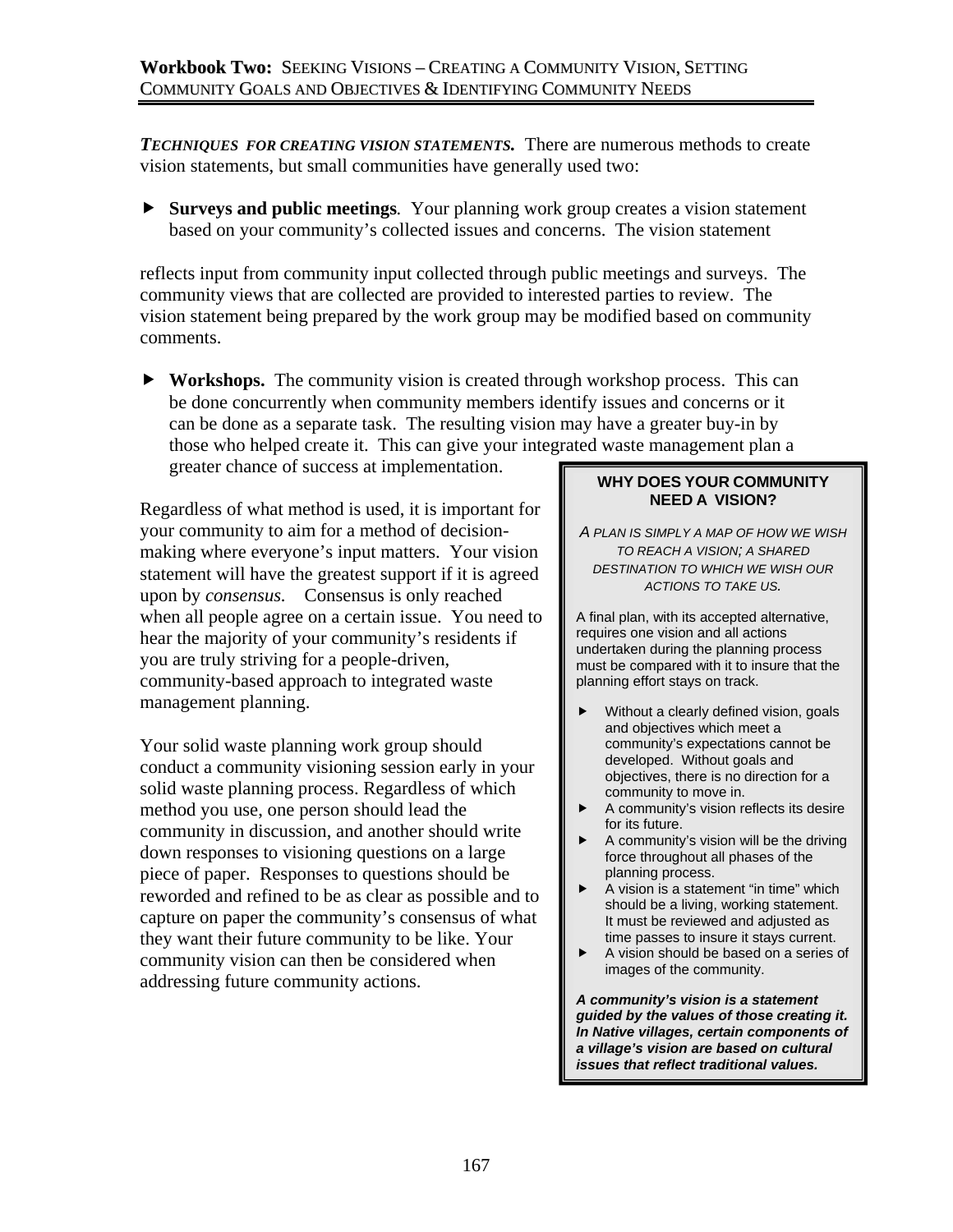### ¾ **INVOLVE YOUR COMMUNITY: CREATE COMMUNITY VISION**

There are many processes for creating a community vision and identifying goals and objectives to that vision, but each process has many of the same basic steps. For your planning purposes, a four step process is recommended:

- $\triangleright$  Identify issues and concerns of your community members.
- $\triangleright$  Create a community vision.
- $\triangleright$  Identify goals to address your community vision, issues, and concerns.
- $\triangleright$  Create objectives to provide substance to your community vision and goals.

The first step in developing your community's vision begins with identifying the values and beliefs of your community members and determining which beliefs are important to the local way of life. The next step is to build a picture of your community; identify what works for your community, what does not work, and what items are valued. Later, this picture will help create your vision. After this step is completed then community members need to look at the direction the community will go if certain practices are not changed. For example, a community that continues to use an unregulated open dump may contaminate its drinking water source if the source is located near the dump site. This is an important step to determine whether your community is headed in a direction that does not harm the people or the environment.

Once you have looked at the past, where you are now and where you are going, the next step is to decide where you want to be in the future. This is your community's vision. Your vision will be made up of your community's hopes and dreams. It will describe a picture of what people living in your community want to see happening in the future.

Your community's vision is a statement that will be guided by the values of those people creating it. For example in Native American communities, components of the community's vision are based on cultural issues that reflect traditional values. Vision statements are critical elements in the planning process. Their quality must be high or they not stand the test of time. Your vision statement will have an emotional quality; a strong sense of imagery; and a longterm reach. Developing a vision is a complex task that requires input from your entire community.

#### **WHAT IS A VISION STATEMENT?**

…A vision is a long-term goal or dream. A vision statement describes what your community wants to be in the future. It is based on your community's values. *A vision is a description of a desired future.* It's big. It is much broader than what any one government agency can do. It is timeless, and may be years or decades away. It is an ideal future condition. It may be difficult to achieve, but we strive to achieve as much of it as we can.

…It should imply the size and focus of your community. It can be a series of statements that help you imagine your community's future. Vision ties values into something whole you can imagine. It summarizes your community's values and begins to paint a picture of your community in the future.

… For example, a vision statement may say "We want community that is a clean and safe place to live and life in our community enhances our traditional and cultural values."

*Source: Draft Community Strategic Plan Guide: A Straightforward Way to Get What You Need USDA-Rural Development*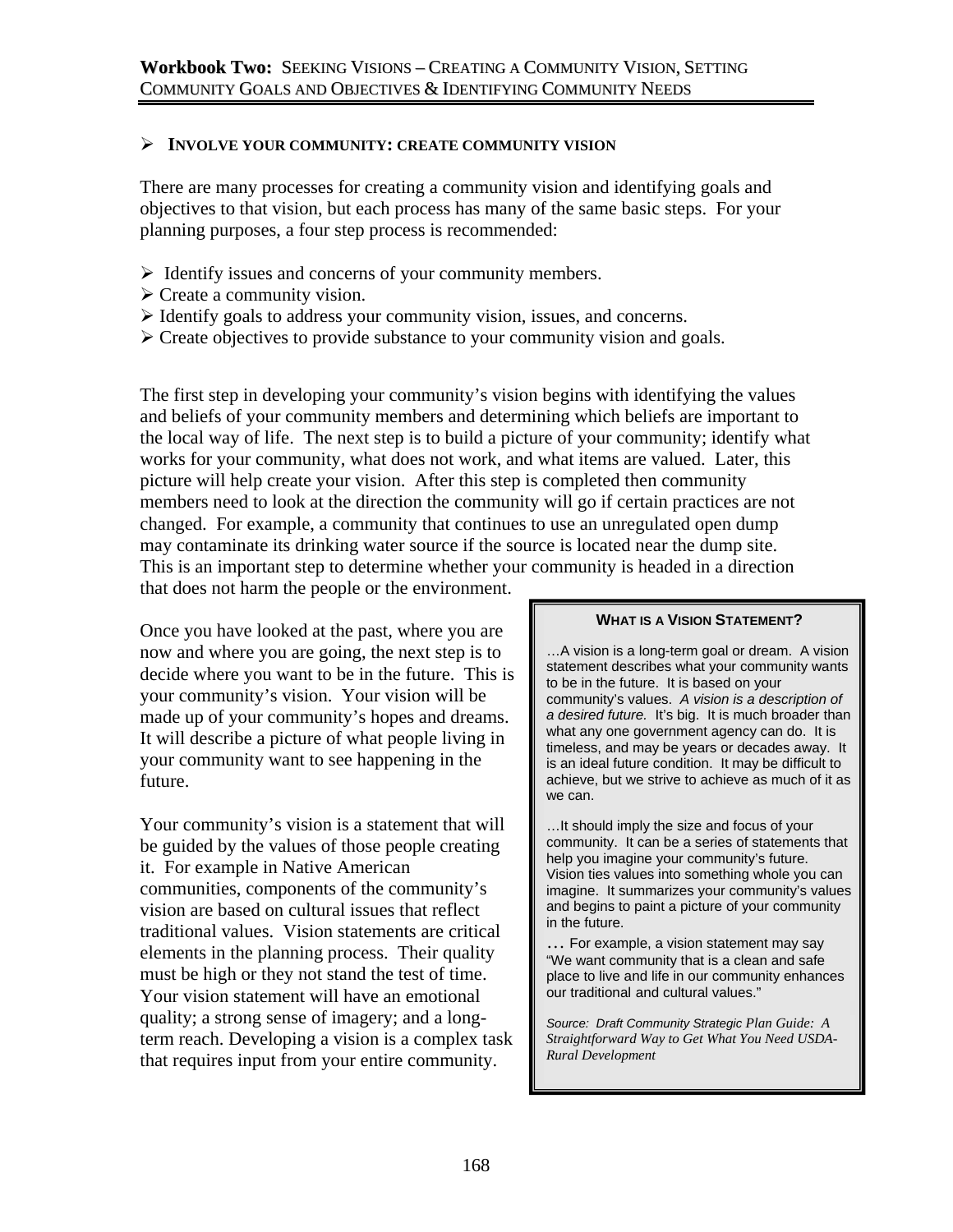Use your vision statement to guide your community through your integrated waste management planning process. You will need to re-evaluate your vision over time because your vision statement may change as the community changes.

Be sure that as you go through the visioning process you have community agreement on what are community values and your community's vision for the future. This will help ensure that the community supports your planning process and future actions. Your final step once you have created a picture of your community in the future is to write your vision statement.

Your community's vision carries the values of the community and its members with a strong emotional content from which goals and objectives are derived. Development of your community's vision, goals, and objectives is the first step you taking in kicking off your solid waste planning process. All subsequent steps in your planning process will be measured against them.

## ¾ **PULL YOUR VISION TOGETHER.**

Developing a vision is a complex task. What do you want your community to be like in ten or twenty years? This is one of the first questions that your planning work group should ask themselves and other people in your community. The picture you come up with is your community vision. To create your community vision, let your imagination go. Forget about what needs to get done by tomorrow at noon, and instead picture what you would like to see when you look at your community some time in the future.

There are numerous methods to create vision statements, but small communities have generally used two:

- $\blacktriangleright$  The solid waste planning working group creates vision statements based on a community's collected issues and concerns. The vision reflects input from community members collected through public meetings, surveys, and workshops, and is provided to the community to review. It may be modified based on community comments.
- $\blacktriangleright$  A community vision is created through a workshop process. This can be done concurrently with the collection of issues and concerns or as a separate

#### **WHAT DOES A VISION STATEMENT SAY?**  A vision implies a size and focus of your community. It can be a series of statements that help you imagine your community's future. Vision ties values into something whole you can imagine. It is usually 5 or 6 statement that summarizes the values and begins to paint a picture of your community in the future. Work together to create your vision statement.

Together as a group, come up with a statement that best expresses your community's common vision. This statement is your community's vision statement. You may use this statement as a reminder of what is important to people in your community. It expresses the guiding principles of your community.

- $\blacktriangleright$  We are a small village; we are a healthy and safe place to live where our children enjoy growing up and want to stay. We enjoy the peace and challenges of our community, where we can live a subsistence life that is carefully balanced with the modern changing world. We are a community where families and friendships flourish.
- $\blacktriangleright$  We are a large community; we are a growing, active community focused on new culturally based jobs and opportunities for our children. We are growing in balance with our surroundings and our resources. We are a safe and friendly place to live and to a raise a family, and our children want to stay.

Source: "Community Strategic Plan Guide and Form: A Straightforward Way to Get What You Need," USDA – Rural Development, May 2001.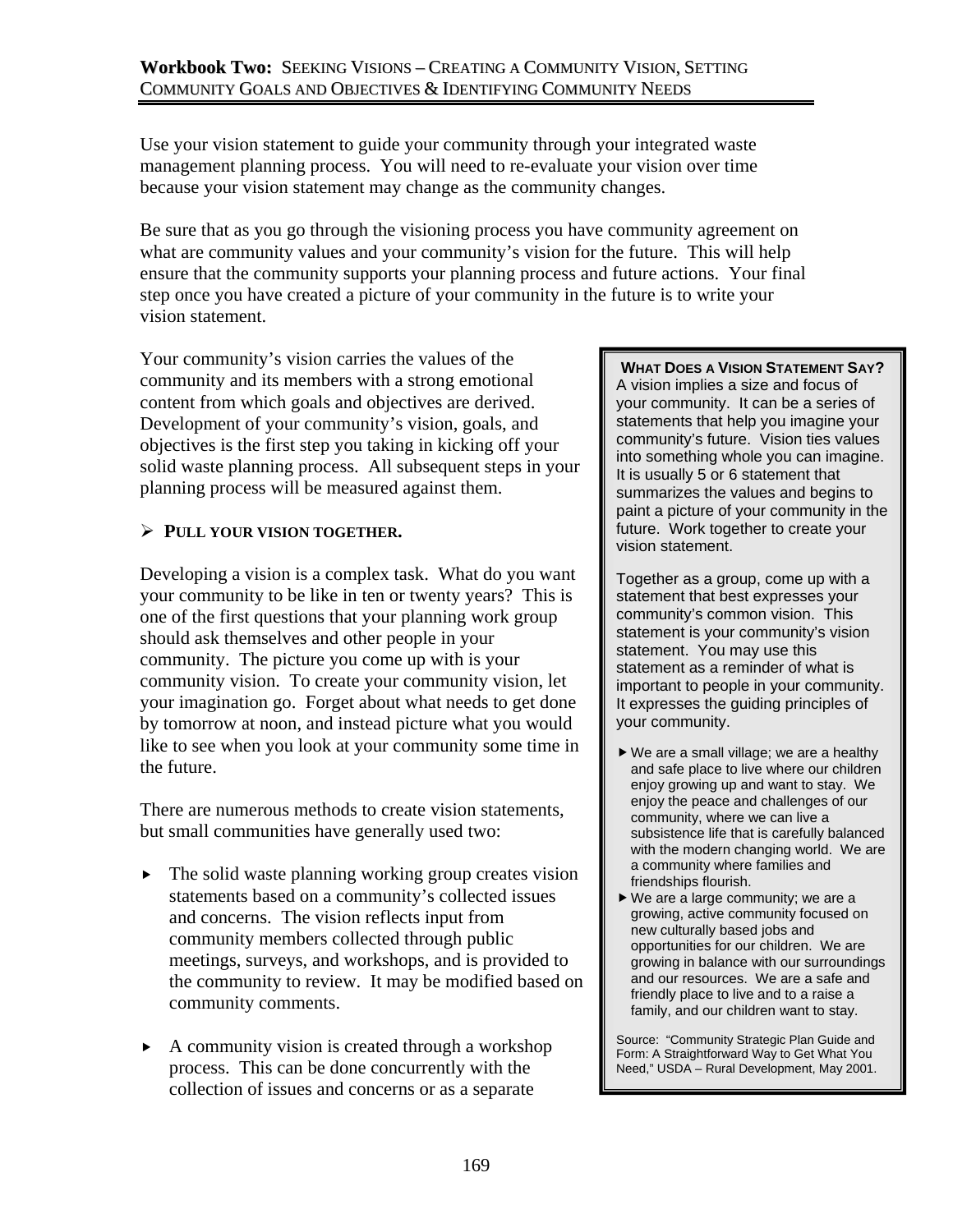public input process. The resulting vision may have a greater buy-in by those who helped create it. This can give a community's integrated waste management plan a greater chance of success and implementation.

Your vision will imply a size and focus for your community. Your community vision may be a series of statements that help community members imagine your community's future. Vision ties values into something whole you can imagine. Essentially a community vision is usually five or six statements that summarizes your community's values and begins to paint a picture of your community in the future.

It is best if your community members work together to create your vision statement. As a group you can come up with a statement that best expresses a common vision. You may use your vision statement as a reminder of what is important to your community. It expresses the guiding principles of your community and helps describe what your community wants to become.

After you have created your initial community vision, it's time for the next step: developing a plan to make that vision a reality. This will be a dynamic process you will need to revise as your planning work group gathers new information and your community makes new decisions.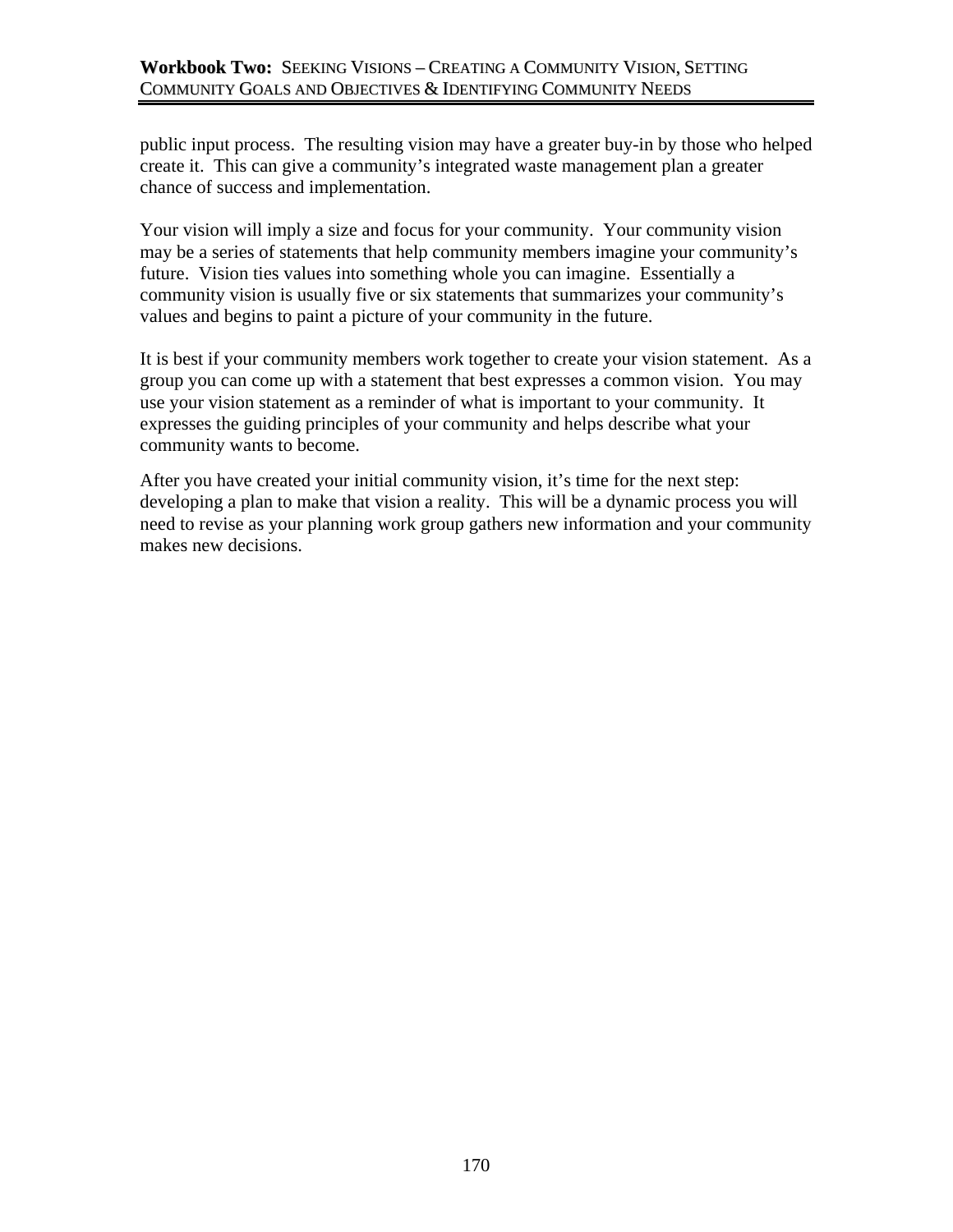## **GUIDE SHEET NO. 2**

### *IDENTIFY YOUR COMMUNITY'S VALUES – WORKSHOP GUIDELINES*

### **Option 1: Hold a Workshop or Community Meeting on Community Values**

## **WORKSHOP GUIDELINES**

Invite various members of your community, including youth and elders, to a workshop on identifying community values. At your workshop you will ask participants to answer a series of questions and then rank their answers in order of importance.

- **B- ASK COMMUNITY MEMBERS WHAT THEY VALUE ABOUT YOUR COMMUNITY.** One of the best ways to discover your community members' values is to have people answer some very basic questions about your community, such as:
- What do you want to keep in our community?
- What don't you like about your community?
- What are you most proud of in our community?
- Why do you stay?
- What is the best part of our community?
- What do you like most about our community?
- What do you miss when you leave the community?
- What do you like least about our community?
- What would you like to change about our community?
- Describe the quality of life you wish to find in your community.
- Describe the three most important qualities about your community and its surrounding environment.
- Identify the three most important values you have learned from your parents and grandparents.

Select those questions from the list which you feel people will be most comfortable answering. You do not have to ask all of these questions at your meeting. The questions you select should reveal how people living in your community perceive life in community to be and reflects what is important to people living in your community.

A way to get the answers to these questions is to ask each person in the room to list the one or two things they think of when they ask themselves these questions. Traditional talking circles or breaking into small groups may be useful. Some times people are more comfortable dividing into groups of men, women, youth, and elders. Ask them whether they want to divide into smaller groups or stay in one group.

#### **Example 15 LISTEN FOR COMMON ANSWERS.**

Now go around the group and ask the questions to each person. Write the answers on a big sheet of paper. As you write, divide people's answers into a positive list and a negative list. If you split into groups, come back together into one large group. Hang up the group sheets. Now each group may read its list aloud. Have people said the same things differently? Combine the common things into one list where possible. Ask the entire group the question: "Is there anything important that has been left off the list?" If there is, add it. Now work to turn negative statements into positive desires. For example, "Our community has too much garbage." Becomes a positive value expressed, as "Cleaning our community will make it look better. Make as many negative statements into positive ones as possible.

#### *Your community's values are reflected in the common things people list.*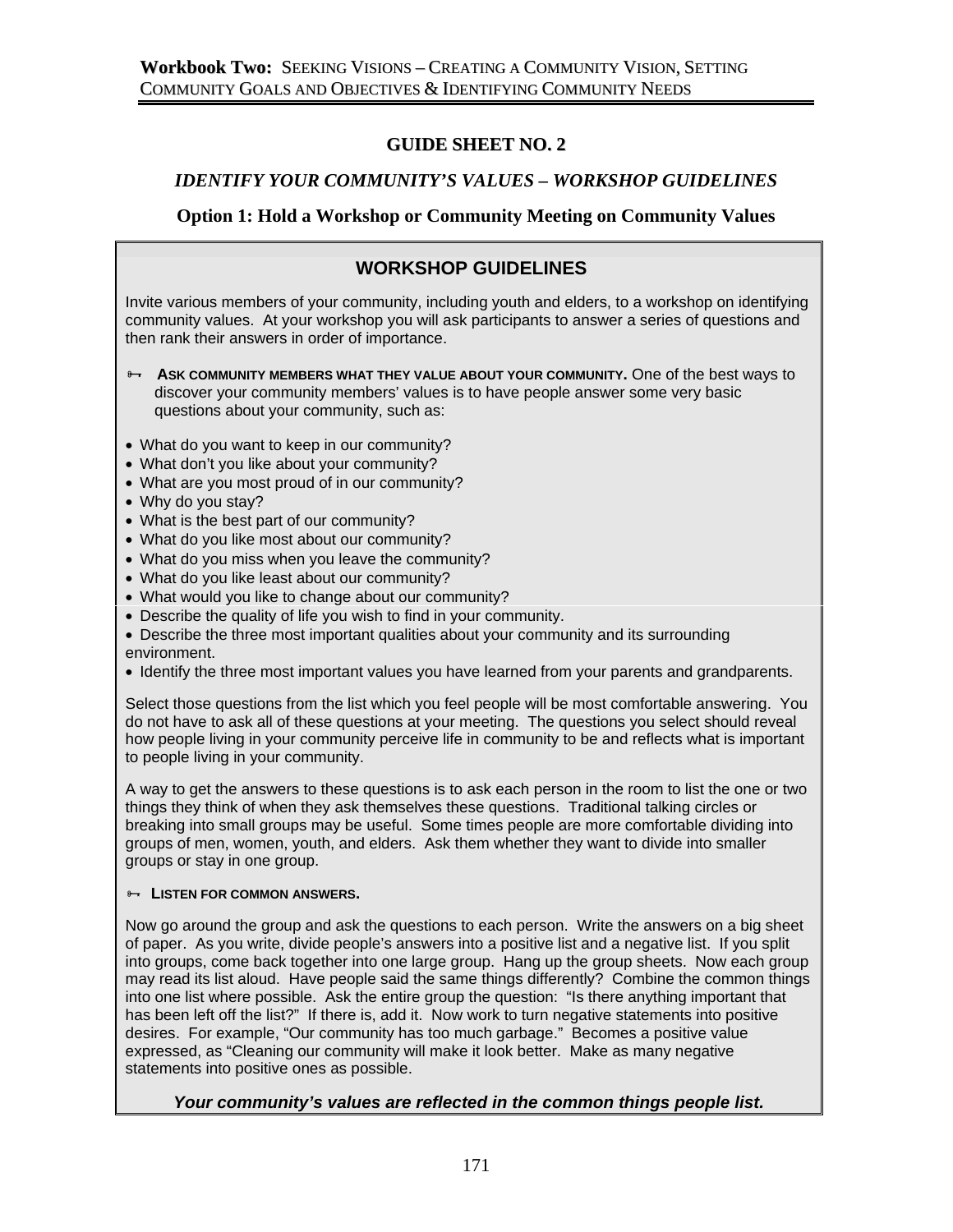## **WORKSHEET: Section 1 - 1**

## *IDENTIFY YOUR COMMUNITY'S VALUES Values define vision.*

*RANKING COMMUNITY VALUES.* Based on people's responses to questions about what they value, your planning work group can identify your community's values. An easy way to have people identify their top five values is to give each person five dots or sticky notes and have them place one dot by what they consider to be their five most important values that are listed on large pieces of paper and posted on the wall. Once everyone has placed their dots, you can then tally up the number of dots each different value received. The five values with the most dots become your community's key values to be incorporated into your community's vision statement.

### *COMMUNITY VALUES*

*They can guide your community and should be respected by community members and others working with your community.* 

*List the ten most important values to your community based on community members' answers about what they value. Underline the top five values. If you feel you need to list more values to truly reflect your community, do it. These values will be useful as a guide in developing your integrated waste management plan for your community.* 

| $\frac{3}{2}$                 |  |  |
|-------------------------------|--|--|
| $\overline{4.}$               |  |  |
|                               |  |  |
| $\bullet$ . $\qquad \qquad$   |  |  |
|                               |  |  |
| $8.$ $\overline{\phantom{a}}$ |  |  |
|                               |  |  |
| 10.                           |  |  |
|                               |  |  |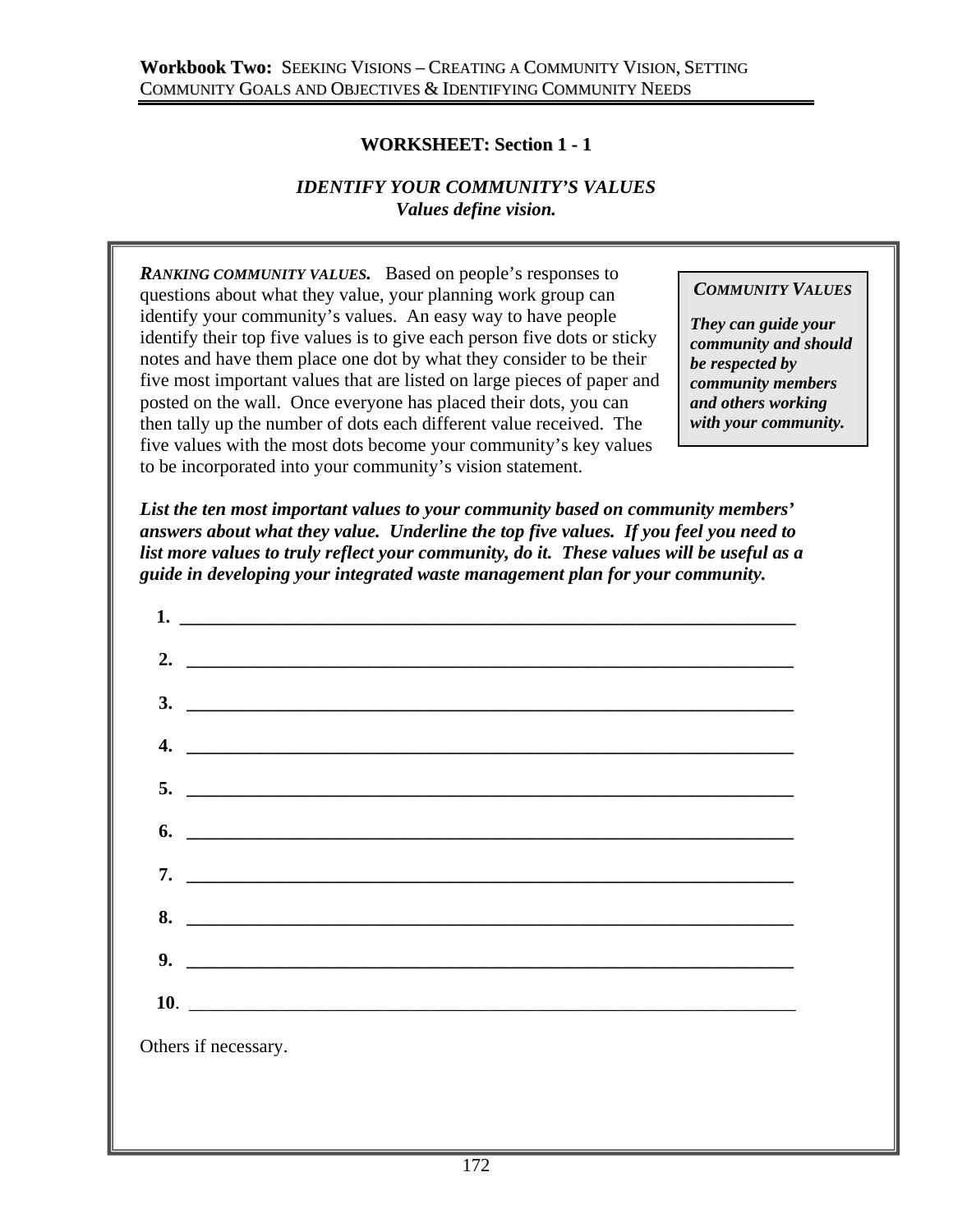## **WORKSHEET: Section 1 – 2**

### *IDENTIFY YOUR COMMUNITY'S VALUES Values define vision*

## **Option 2: Conduct a Community Values Survey**

### **COMMUNITY VALUES SURVEY FORM**

Male Female Age

Put a check (x) in the box for five values that are "very important" to you and then rate the remaining values by putting a check (x) in the box based on whether or not you thing a value is important or not important to you.

| <b>Top 20 Values</b>         | <b>Very Important</b> | Important | Not Important |
|------------------------------|-----------------------|-----------|---------------|
| Example: Clean community     |                       |           |               |
|                              |                       |           |               |
|                              |                       |           |               |
|                              |                       |           |               |
|                              |                       |           |               |
|                              |                       |           |               |
|                              |                       |           |               |
|                              |                       |           |               |
|                              |                       |           |               |
|                              |                       |           |               |
|                              |                       |           |               |
|                              |                       |           |               |
|                              |                       |           |               |
|                              |                       |           |               |
|                              |                       |           |               |
|                              |                       |           |               |
|                              |                       |           |               |
|                              |                       |           |               |
|                              |                       |           |               |
| Other thing important to you |                       |           |               |
| (please list)                |                       |           |               |
|                              |                       |           |               |
|                              |                       |           |               |
|                              |                       |           |               |
|                              |                       |           |               |

Other comments: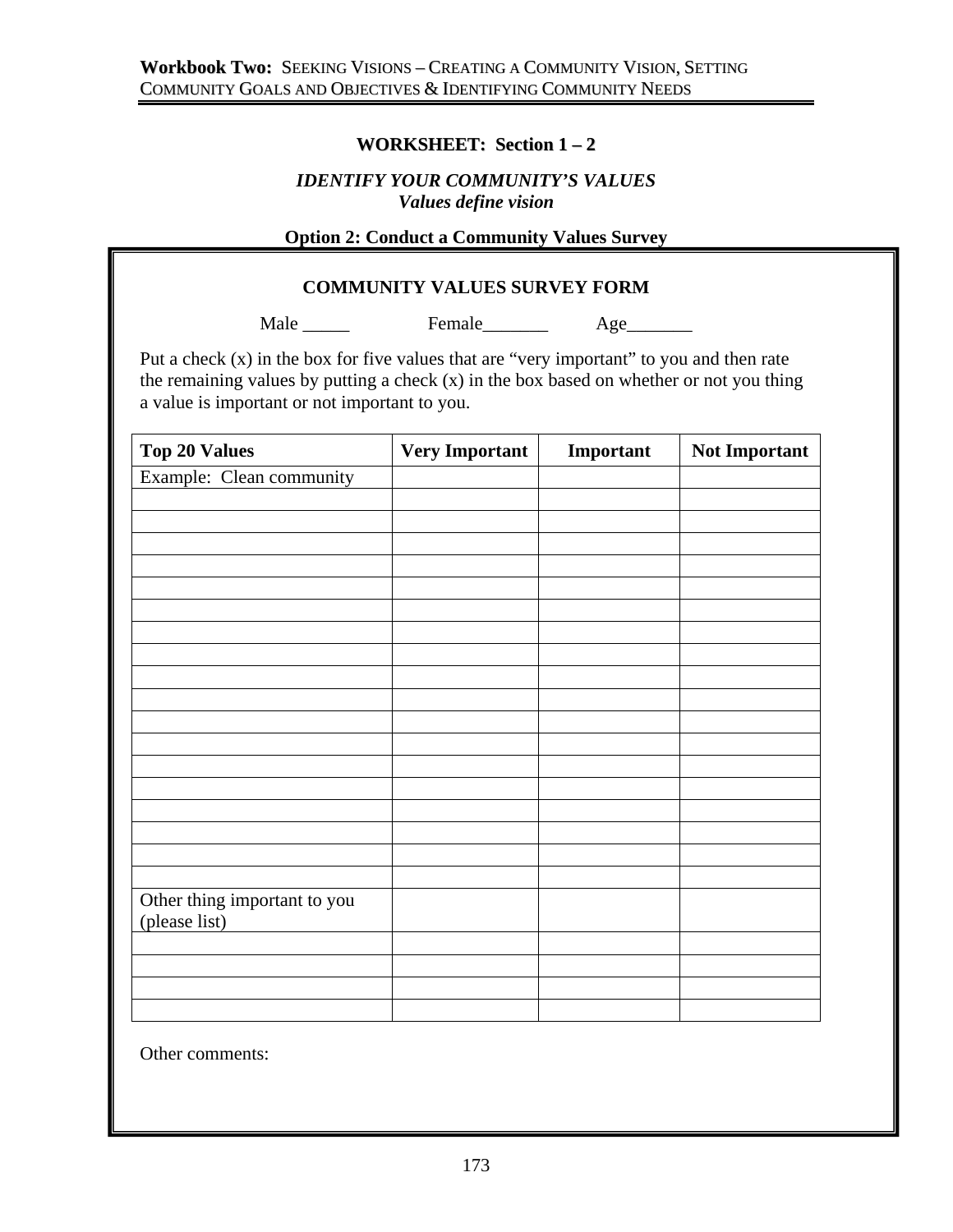## **WORKSHEET: Section 1 – 3**

### *IDENTIFY YOUR COMMUNITY'S VALUES Values define vision*

## **SURVEY & WORKSHOP RESULTS FORM**

If the attendance at the workshop on community values was not representative of the whole community, you may want to do a survey; it provides another way of identifying what are your community's most important values.

Combine your survey information with your community workshop meeting. Identify the top ten values and then identify the top five values. Remember the top five values are very important to your community. You will want to refer to them throughout your solid waste planning process.

### **COMMUNITY SURVEY RESULTS: List your top ten community values based on results of your community survey.**

| 1.  | <u> 1990 - Johann Stoff, deutscher Stoffen und der Stoffen und der Stoffen und der Stoffen und der Stoffen und de</u> |
|-----|-----------------------------------------------------------------------------------------------------------------------|
| 2.  |                                                                                                                       |
| 3.  | the contract of the contract of the contract of the contract of the contract of the contract of the                   |
| 4.  | <u> 1989 - Johann Harry Harry Harry Harry Harry Harry Harry Harry Harry Harry Harry Harry Harry Harry Harry Harry</u> |
| 5.  | <u> 1989 - Jan Samuel Barbara, margaret eta biztanleria (h. 1982).</u>                                                |
| 6.  | <u> 1989 - John Stoff, deutscher Stoff, der Stoff, der Stoff, der Stoff, der Stoff, der Stoff, der Stoff, der Sto</u> |
| 7.  |                                                                                                                       |
| 8.  |                                                                                                                       |
| 9.  |                                                                                                                       |
| 10. |                                                                                                                       |
|     |                                                                                                                       |
|     |                                                                                                                       |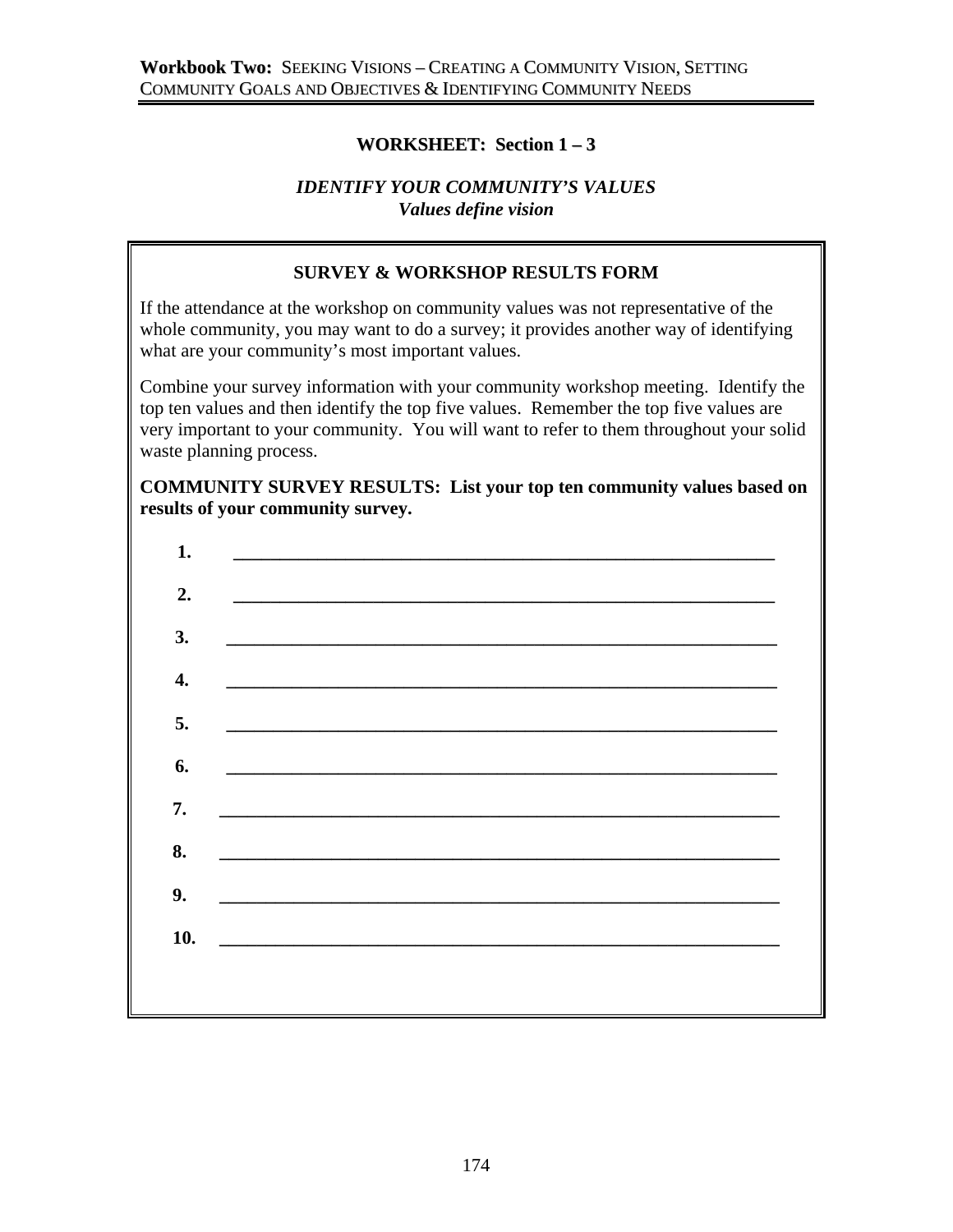**Page 2** 

|     | <b>COMMUNITY WORKSHOP RESULTS: List your top ten community values</b><br>based on results of your community values workshop.                            |
|-----|---------------------------------------------------------------------------------------------------------------------------------------------------------|
| 1.  |                                                                                                                                                         |
| 2.  |                                                                                                                                                         |
| 3.  |                                                                                                                                                         |
| 4.  |                                                                                                                                                         |
| 5.  |                                                                                                                                                         |
| 6.  |                                                                                                                                                         |
| 7.  |                                                                                                                                                         |
| 8.  |                                                                                                                                                         |
| 9.  |                                                                                                                                                         |
| 10. |                                                                                                                                                         |
|     | SELECT KEY COMMUNITY VALUES. Select your top five values from the<br>above lists of values. Your top five values will have received the most votes from |
|     | community members as being important. You will want to refer to them<br>throughout your solid waste planning process.                                   |
| 1.  |                                                                                                                                                         |
| 2.  |                                                                                                                                                         |
| 3.  |                                                                                                                                                         |
| 4.  |                                                                                                                                                         |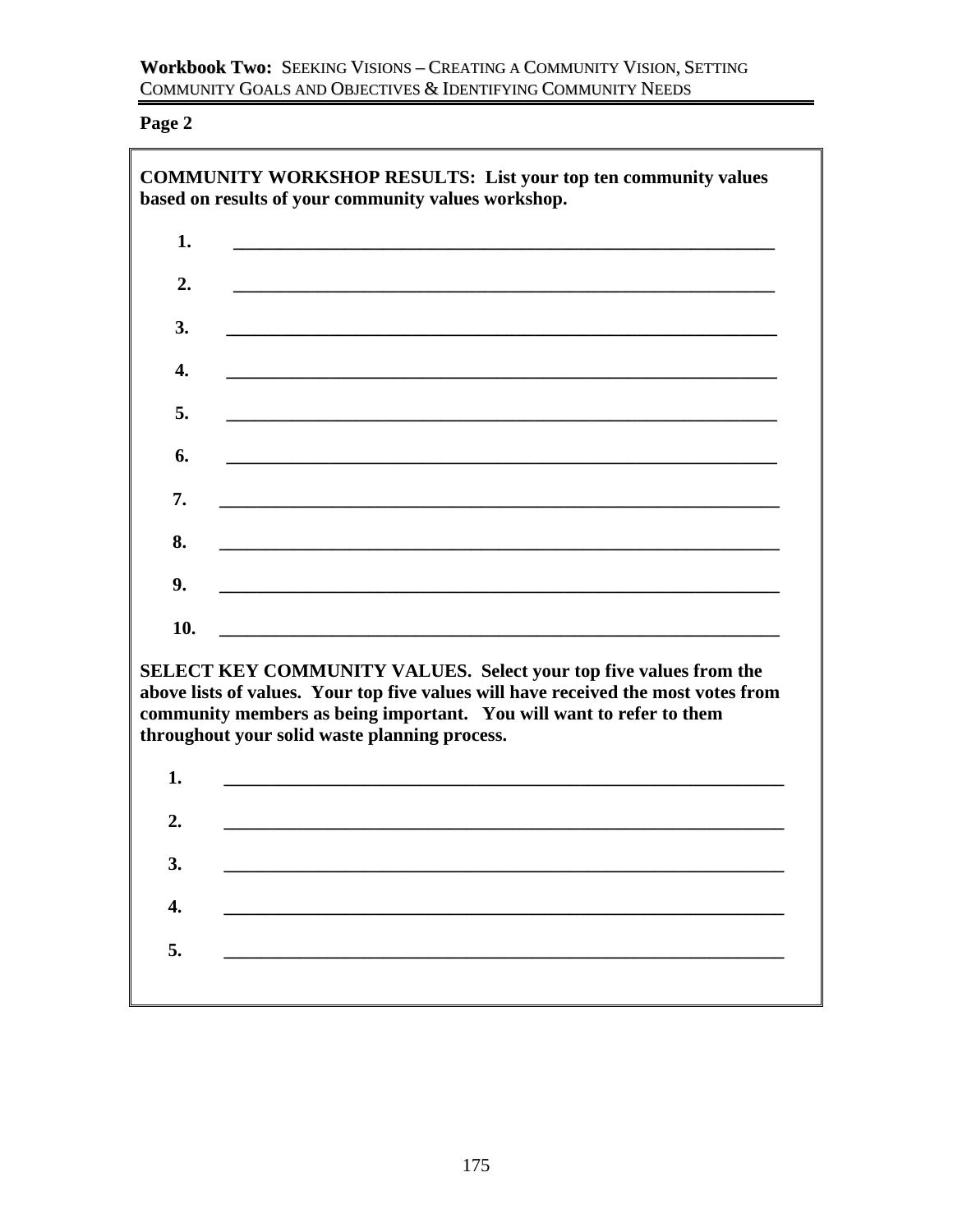## **Workbook Two:** SEEKING VISIONS – CREATING A COMMUNITY VISION, SETTING COMMUNITY GOALS AND OBJECTIVES & IDENTIFYING COMMUNITY NEEDS

# **GUIDE SHEET NO. 3**

# *SAMPLE SURVEY FOR COMMUNITY VALUES*

| Male Female Age                                                                                    |                |           |                         |  |
|----------------------------------------------------------------------------------------------------|----------------|-----------|-------------------------|--|
|                                                                                                    |                |           |                         |  |
| Put a check $(x)$ in the box showing how important you feel these values are to you<br>personally. |                |           |                         |  |
| <b>Values</b>                                                                                      | Very Important | Important | <b>Not</b><br>Important |  |
| Being able to go fishing                                                                           |                |           |                         |  |
| Quiet place of the community                                                                       |                |           |                         |  |
| Close to nature                                                                                    |                |           |                         |  |
| Friends and family                                                                                 |                |           |                         |  |
| Health of children                                                                                 |                |           |                         |  |
| Subsistence lifestyle                                                                              |                |           |                         |  |
| Safe housing                                                                                       |                |           |                         |  |
| Clean water                                                                                        |                |           |                         |  |
| Clean air                                                                                          |                |           |                         |  |
| Clean surrounding environment                                                                      |                |           |                         |  |
| Jobs                                                                                               |                |           |                         |  |
| Strong traditional culture                                                                         |                |           |                         |  |
| Safe place to live                                                                                 |                |           |                         |  |
| Other thing important to you<br>(please list)                                                      |                |           |                         |  |
|                                                                                                    |                |           |                         |  |
|                                                                                                    |                |           |                         |  |
|                                                                                                    |                |           |                         |  |
|                                                                                                    |                |           |                         |  |
|                                                                                                    |                |           |                         |  |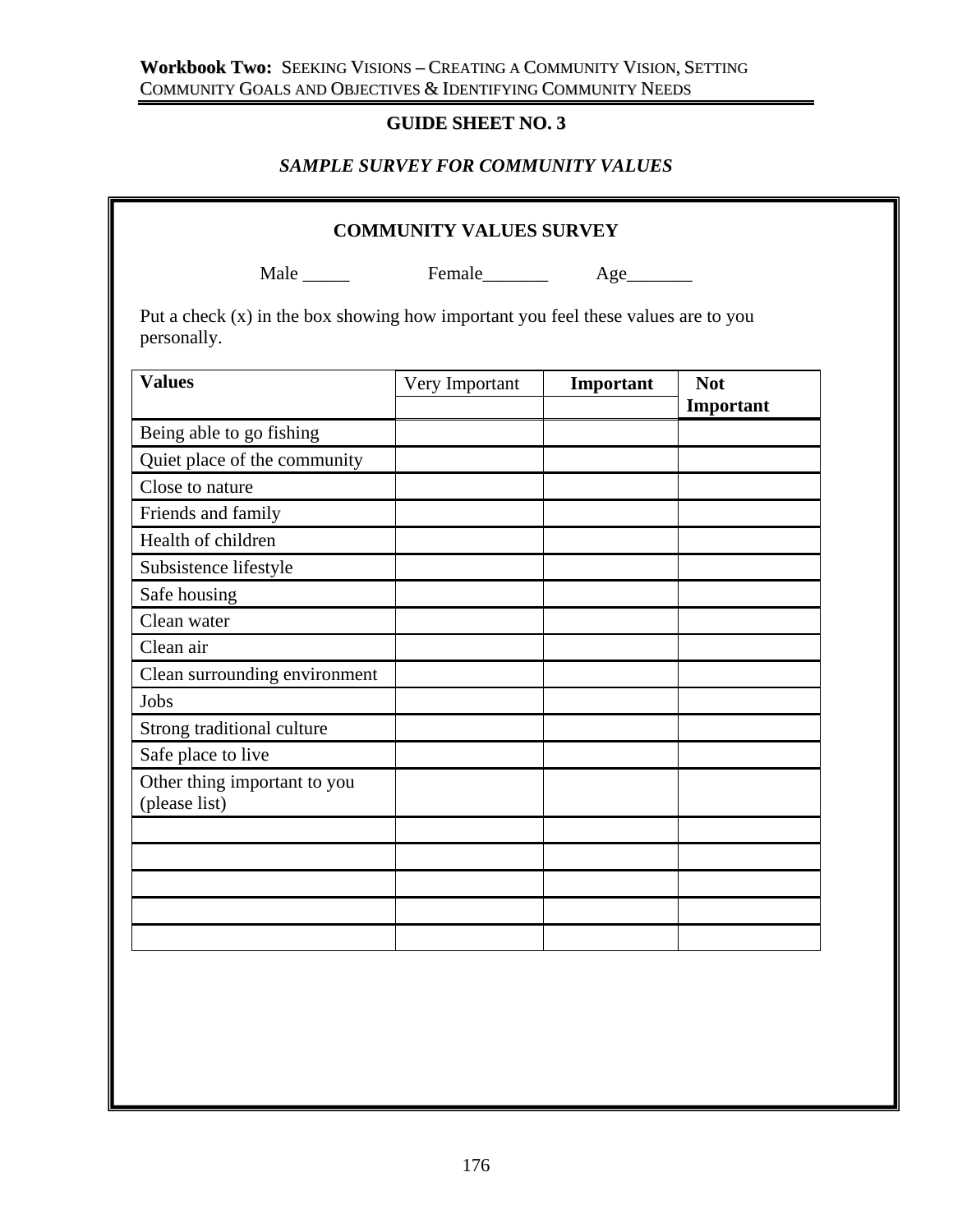## **WORKSHEET: Section 1 – 4**

## *DEVELOP A VISION Define Your Community's Future*

### **Option 1: Hold a Community Meeting**

| <b>Meeting Instructions:</b> Send out notices inviting all community members to your<br>meeting. Be sure to tell them what the meeting is about and how important this meeting<br>will be. Let them know this will be a group meeting to talk about creating a community<br>vision. At your community meeting have community members talk about the following<br>questions. Be sure to record each community members' responses to the questions on<br>large pieces of paper so everyone can see one another's answers. After all the questions<br>are answered community members will be asked to rank their answers. |  |
|------------------------------------------------------------------------------------------------------------------------------------------------------------------------------------------------------------------------------------------------------------------------------------------------------------------------------------------------------------------------------------------------------------------------------------------------------------------------------------------------------------------------------------------------------------------------------------------------------------------------|--|
| At your community meeting you are going to focus on answering the questions:                                                                                                                                                                                                                                                                                                                                                                                                                                                                                                                                           |  |
| Where did we come from? Which values, beliefs and ways of looking at the world                                                                                                                                                                                                                                                                                                                                                                                                                                                                                                                                         |  |

- are important to people living in the community today?
- Where are we now?
- Where are we going? Will present actions threaten our community's ability to survive or support itself in the future?
- Where do we want to be?

On a large sheet a paper record people's answers to each question. Now go back over people's responses to the questions and look for common themes such as "we have strong cultural traditions"; "we want to continue living a subsistence lifestyle", and so forth. These themes will be used to form your vision statement.

**VISION STATEMENT:** Your vision statement is a statement describing an image of what your community will be like some time in the future based on community values, what is important to your community, and your image of your community. Example of a vision statement: We are a small community that is a safe place to live and our children grow up following our community's traditional cultural values. We live in harmony with our environment and seek to balance our lifestyle with today's world. We are a community that desires to protect our subsistence resources and environment for future generations.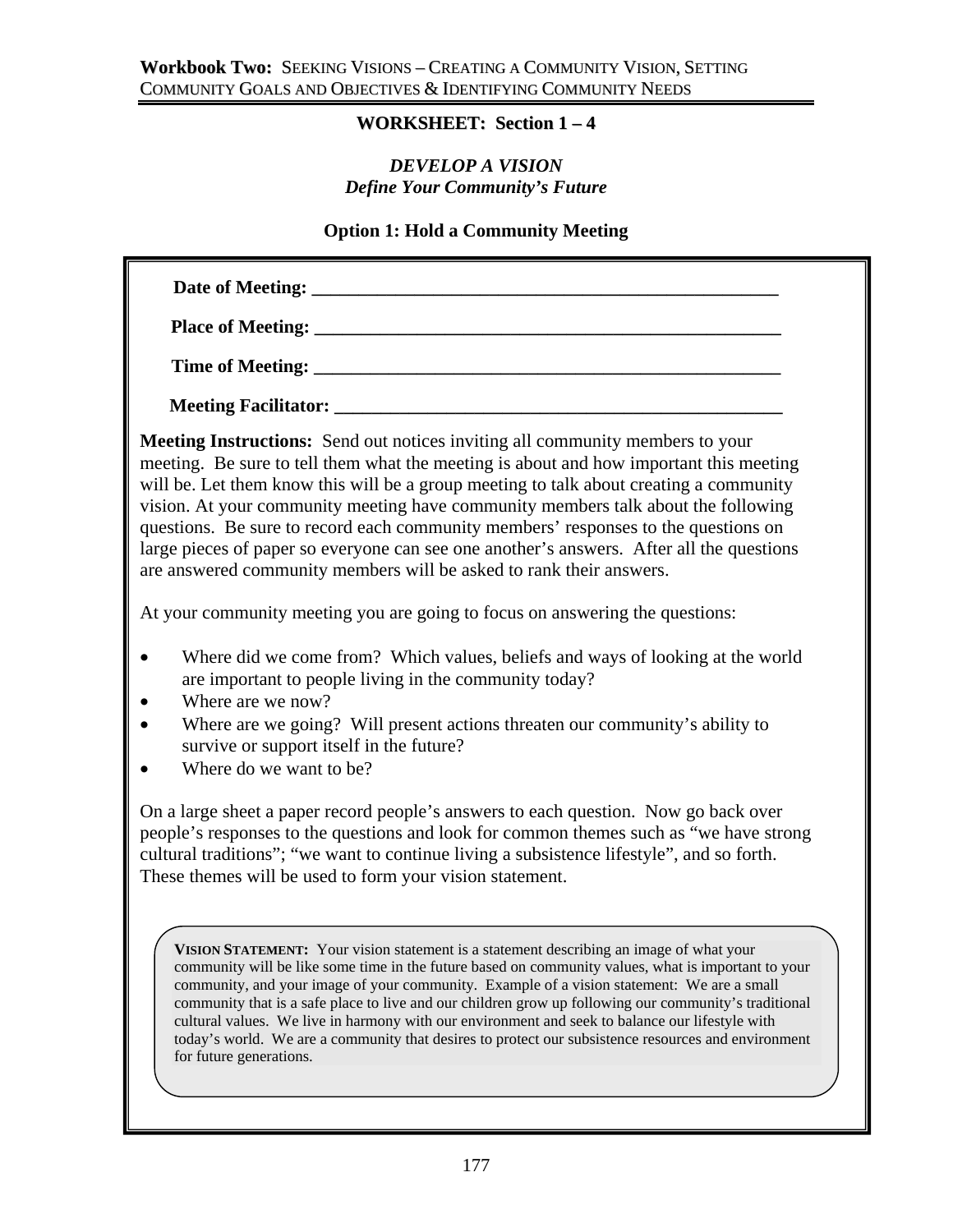## **GUIDE SHEET No. 4**

## *USING COMMUNITY GROUPS TO DEVELOP A COMMUNITY VISION*

### **GUIDELINES FOR COMMUNITY GROUPS TO DEVELOP VISION STATEMENTS**

- 1) Have people reflect on their desired future. They should envision their dreams. Do not think about resources, current capacity and existing political trends or other constraints. Have people imagine the way they want your community to be.
- 2) Take five minutes and have people think about their own vision of your community.
- 3) Now, have people form small groups. Have each group select a group leader, a recorder (someone one to write down the group's thoughts), and a reporter (someone to report back to everyone in the meeting).
- 4) Have each person in the group share their ideas for a vision with the other people in their group. Each person should have a chance to talk while everyone else listens. Write down each person's vision.
- 5) List all the vision statements on a sheet of paper. Go around your group and get everybody's ideas.
- 6) Talk about all the different ideas. Are there any common themes or ideas? Are there ideas or concepts that seem to be unique to one person's vision?
- 7) People do not have to agree. List all the BIG ideas you see in your group members' vision statements, even if people do not agree.
- 8) Bring the ideas or themes from your group back to the large group. As a whole community group identify where the groups overlap and identify which visions match.
- 9) Write down the various vision statements from each group.
- 10) Have each person vote for two vision statements that express what they believe is important.
- 11) After everyone votes, list the ten statements that got the most votes.
- 12) Take some time to let each person think about the statements. Talk about these statements. Can any of them be combined to make a better vision statement?
- 13) After a short discussion and revising the top ten statements, then have everyone at the meeting vote on which vision statement they like best. The one statement receiving the most votes will become your community's *vision statement* for your integrated waste management plan.

## **Write the vision statement selected by your community members here.**

*Source: Community Meeting Visioning Process adapted from process for defining a community vision as outlined in "Working Draft Community Strategic Plan Form and Guide: A Straightforward Way to Get What You Need" prepared by the USDA – Rural Development.*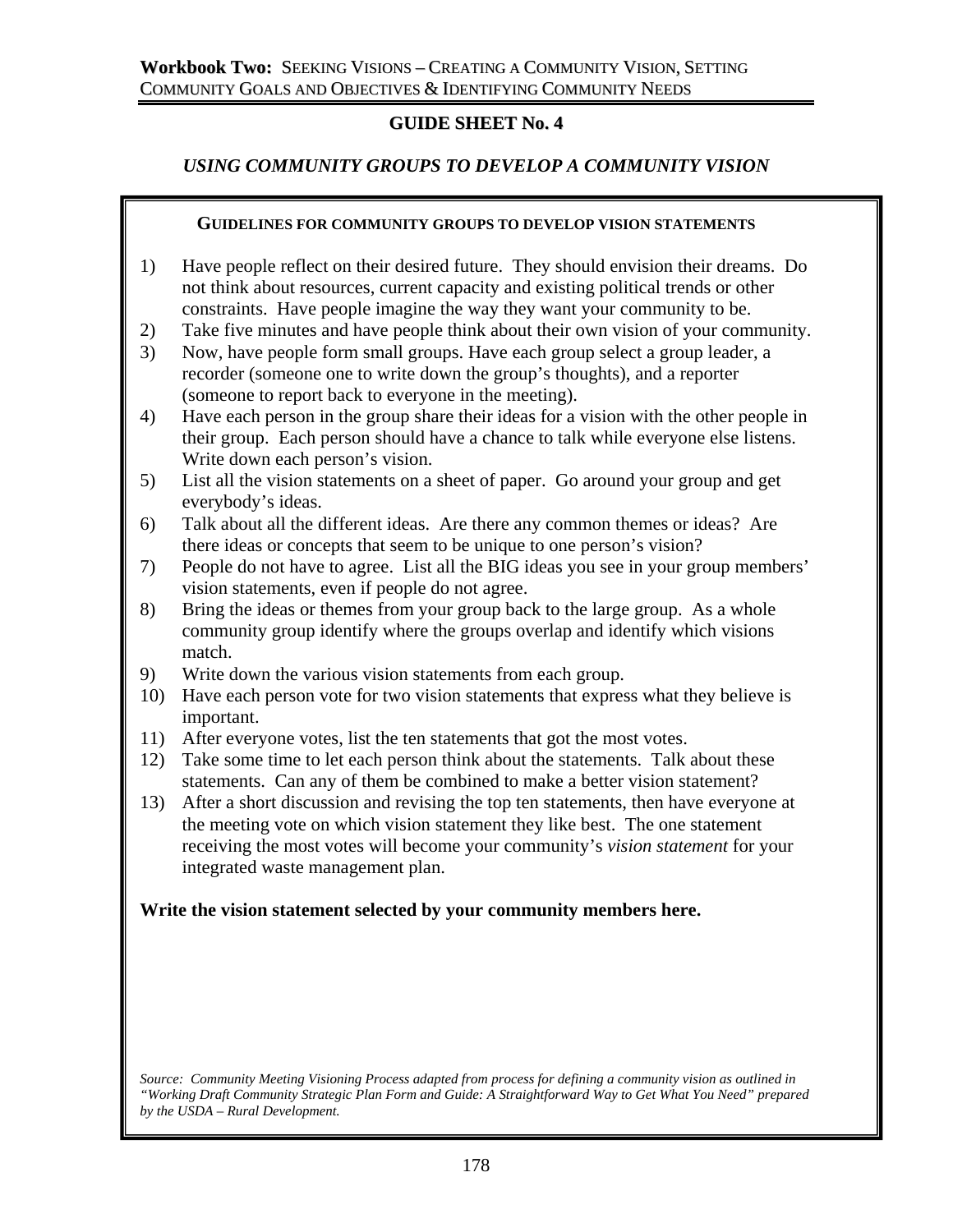### **WORKSHEET: Section 1 – 5**

## *DEVELOP A VISION Define Your Community's Future*  **Option 2: Hold a Visioning Workshop**

| Who is invited to the Workshop (Ideally you should invite between 10 to 15 people<br>to attend the workshop. Be sure to invite members of your local government, at<br>least one elder and youth; business owners, mayor or council president; and |  |
|----------------------------------------------------------------------------------------------------------------------------------------------------------------------------------------------------------------------------------------------------|--|
| individuals from the community):                                                                                                                                                                                                                   |  |

### **VISIONING SCENARIO PROCESS**:

- 1) Ask your workshop participants to imagine they are stepping into a time machine and dial it ahead 20 years.
- 2) Ask each participant to describe how they think the community will look like in the future. On a piece of paper write down each person's description of your community in the future.
- 3) Have each person describe the community's environment and the quality of life they wish to find in the community. List these descriptions on a piece of paper.
- 4) As a group look at all the different descriptions and ideas people have about how your community will look in the future. Identify common images and ideas people have about the future quality of life in your community. Write down these common images and values.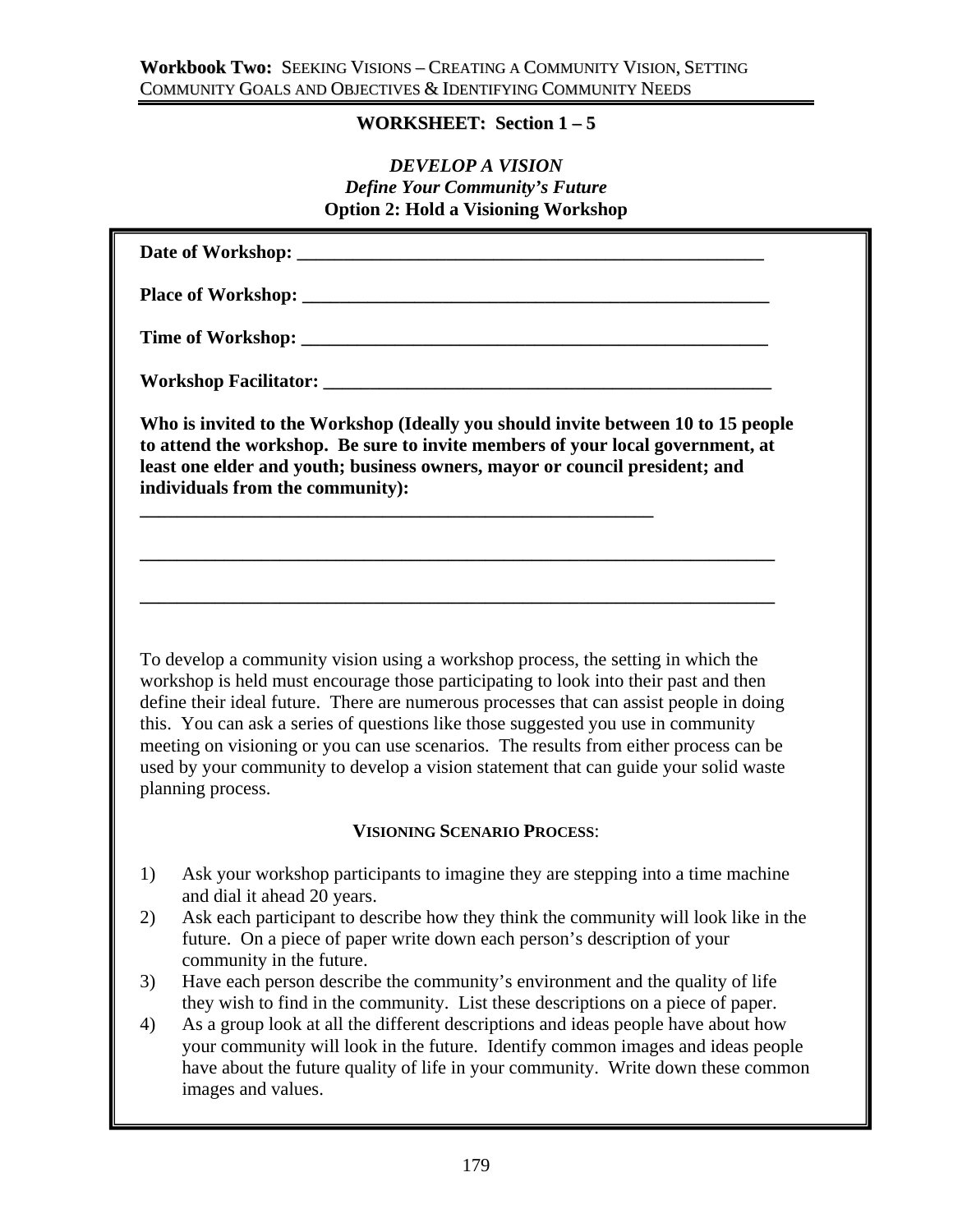- 5) As a group develop a vision statement based on the group's shared values, images and beliefs. This will become your vision statement for your integrated waste management planning process.
- 6) At your next community meeting share the vision you have written with members of your community. Ask for comments from community members and if necessary modify this vision statement to reflect the whole community's values if they differ substantially from those of your workshop participants.
- h **Write a statement below that best describes what your community wants to be like in the future. This statement is based on your community's values.**

 $\triangleright$  Write down community comments on the vision statement. If necessary modify **the vision statement to reflect your community's values and future dreams for your community.** 

 $\triangleright$  Write down the revised vision statement and use it as a reminder of what is **important in the community. It expresses the guiding principle of your community and helps paint the picture of what your community wants to become.** 

*Source: Scenario process based on visioning process identified in "Guidelines for Integrated Resource Management Planning in Indian Country" prepared by the Bureau of Indian Affairs*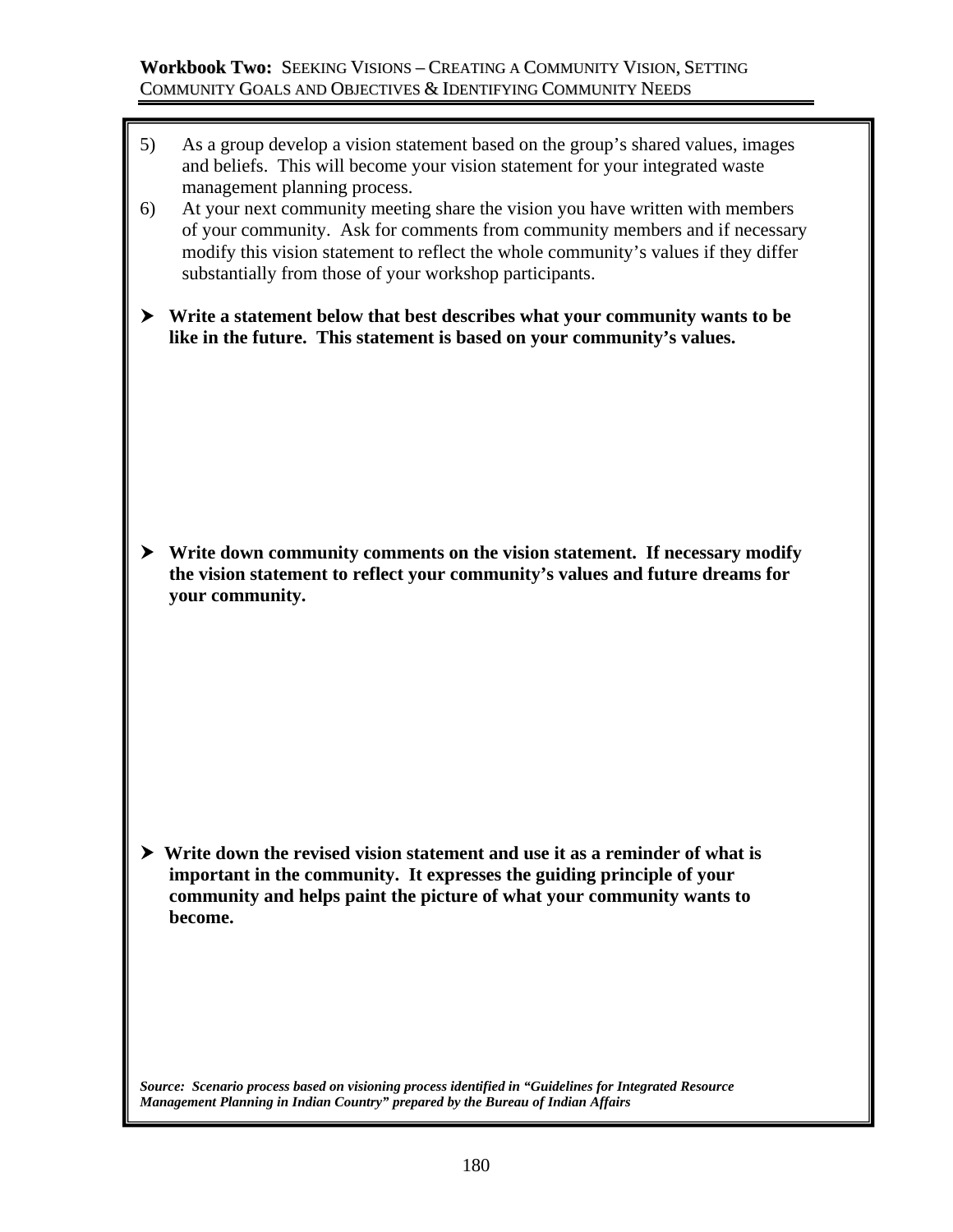## **GUIDE SHEET No. 5**

### **SAMPLE VISION STATEMENTS REFLECTING COMMUNITY VALUES**

### **VISIONS FOR A HEALTHY COMMUNITY**

- *Clean Air* Reduce exposure to unhealthy smoke and unpleasant odors.
- *Clean Water* Keep surface and groundwater clean by keeping toxic chemicals out of dumps and landfills. Keep surface water clean by keeping floodwater and storm water out of the waste disposal site. Prevent plants and animals from becoming contaminated.
- *Better Health* Reduce exposure of people and wildlife to infectious disease and toxic chemicals in the waste.
- *Create Jobs* Provide jobs for people in recycling and disposal. Keep money in your community.
- *Protect Land Value* Protect the land against pollution for use by future generations.
- *Less Litter* Reduce the litter in your community and around the waste disposal site.
- *Preserve Natural Resources* Reduce consumption and waste and save natural resources and reduce the impacts of harvesting, processing, and shipping natural resources.
- *Protect Subsistence Lifestyle* The ability of nature to sustain wildlife and plant life depends on its health. By avoiding exploitation of resources and protecting the environment from pollution, we can help keep our environment and the plan and animal life it supports healthy.
- *Heritage for Future Generations* Give a gift of clean air, water, and abundant natural resources to the next generation.
- *Pass On Values* By showing how you care for the land, you can inspire others to care for the land. You can do this by not using more than you need and disposing of trash in a careful way.
- *Save Money* Consuming less of our resources and reducing waste saves money spent on purchases and disposal costs.
- *Prevent Pollution -* Prevent was from polluting the land, air, and water, and protect health in your community and surroundings. By preventing pollution, we can avoid cleanup costs and avoid getting fined or sued for operating an illegal dump.
- *Satisfy Regulations* The state and federal governments have laws that regulate how garbage must be disposed of. If you want to build a landfill, the Alaska Department of Environmental Conservation requires an integrated waste management plan in addition to other requirements.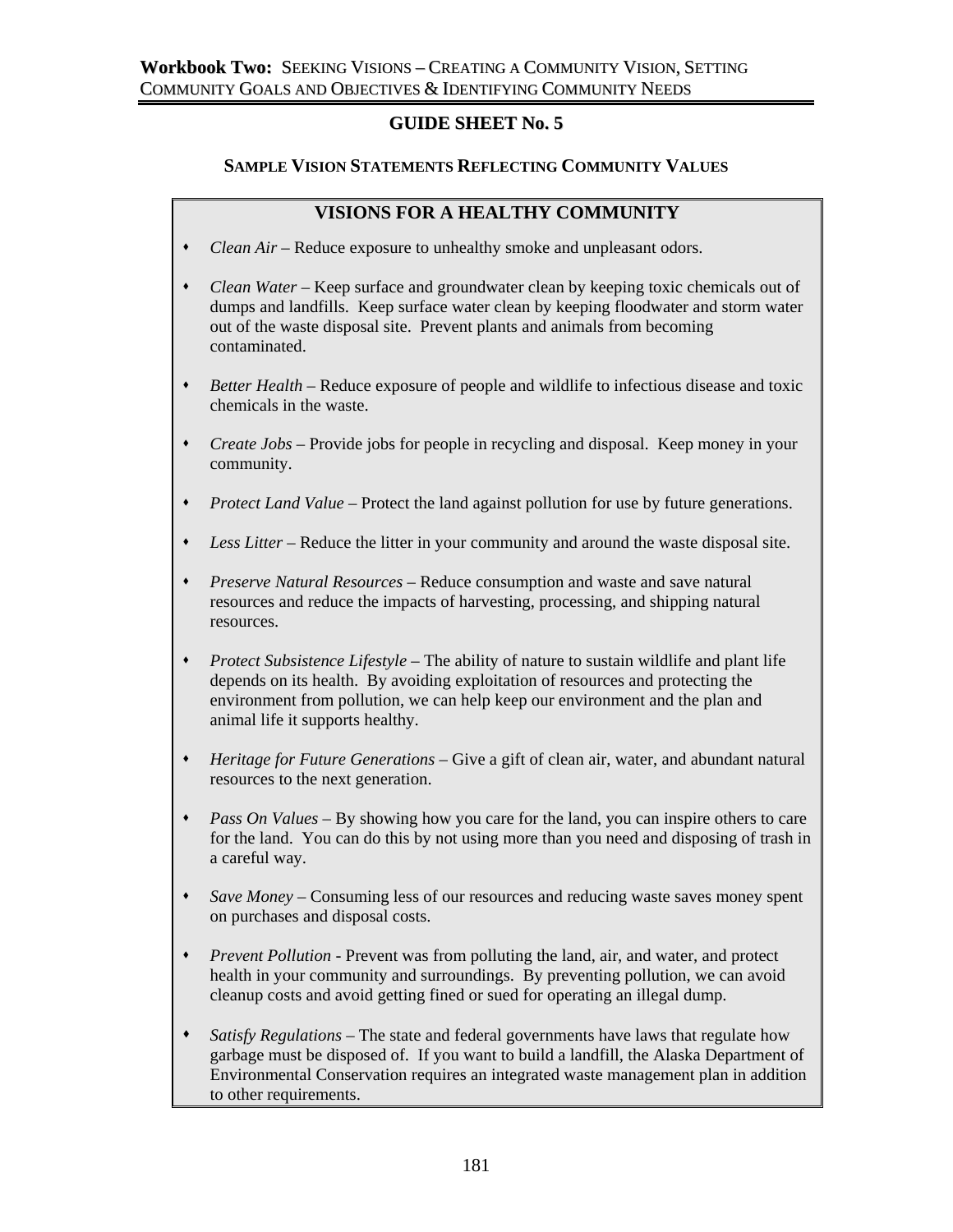# *Section Two SETTING COMMUNITY GOALS and OBJECTIVES*

*Each of us has our own vision of where our life will take us and a set of goals and objectives, which defines our route. We constantly make decisions based on our analysis of what we hope will best move us along to reach these goals.* 

*"Guidelines for Integrated Resource Management Planning in Indian Country – Bureau of Indian Affairs"*

Now that you have worked with your community and developed a vision statement, a consensus over perceived solid waste issues, a list of solid waste problems and needs, it is time to establish your community goals and objectives. Goals and objectives will provide your solid waste planning and management process with direction. They are based on your community's vision, issues and concerns collected from community residents and your solid waste planning work group. Goals are generally broader in character than objectives and usually do not have a quantifiable component. Objectives, on the other hand, are quantifiable and clarify goals.

Establishing goals and objectives is essential for the successful development and implementation of your integrated waste management plan and program. Goals are what you want to achieve, moving from the current solid waste management practices in your community to new and improved methods for handling and managing waste in your community. Objectives are how you are going to do it. They are measurable outcomes to demonstrate that your community has achieved its goals.

Everybody must help to identify problems, needs, goals and objectives. As goals and objectives are developed, they are reconciled with each other to identify and resolve potential conflicts. Goals and objectives must be established to provide your solid waste work group and community members with ideas about the policies, actions and strategies that need to be considered prior to making any decisions regarding creation of new landfills or adoption of other solid waste management options.

You should have goals and objectives for your community before you begin to write your integrated waste management plan or evaluate plan alternatives.

## **WHAT IS A GOAL?**

- A goal is a broad statement that covers many values and expresses intent to make something happen.
- A goal can protect or achieve your value and vision. When thinking about your goals, stay true to your community values and vision.
- A goal is taking aim or charting a direction.
- A goal cannot be effectively measured in time, quantity, or quality.
- A goal describes what people want.
- A goal looks to the future.
- A goal says things that most everyone can agree with.
- A goal is a short statement.
- A goal identifies the issues that residents find most important.
- A goal can be an end point of a planned process or a directive by which future decisions can be made.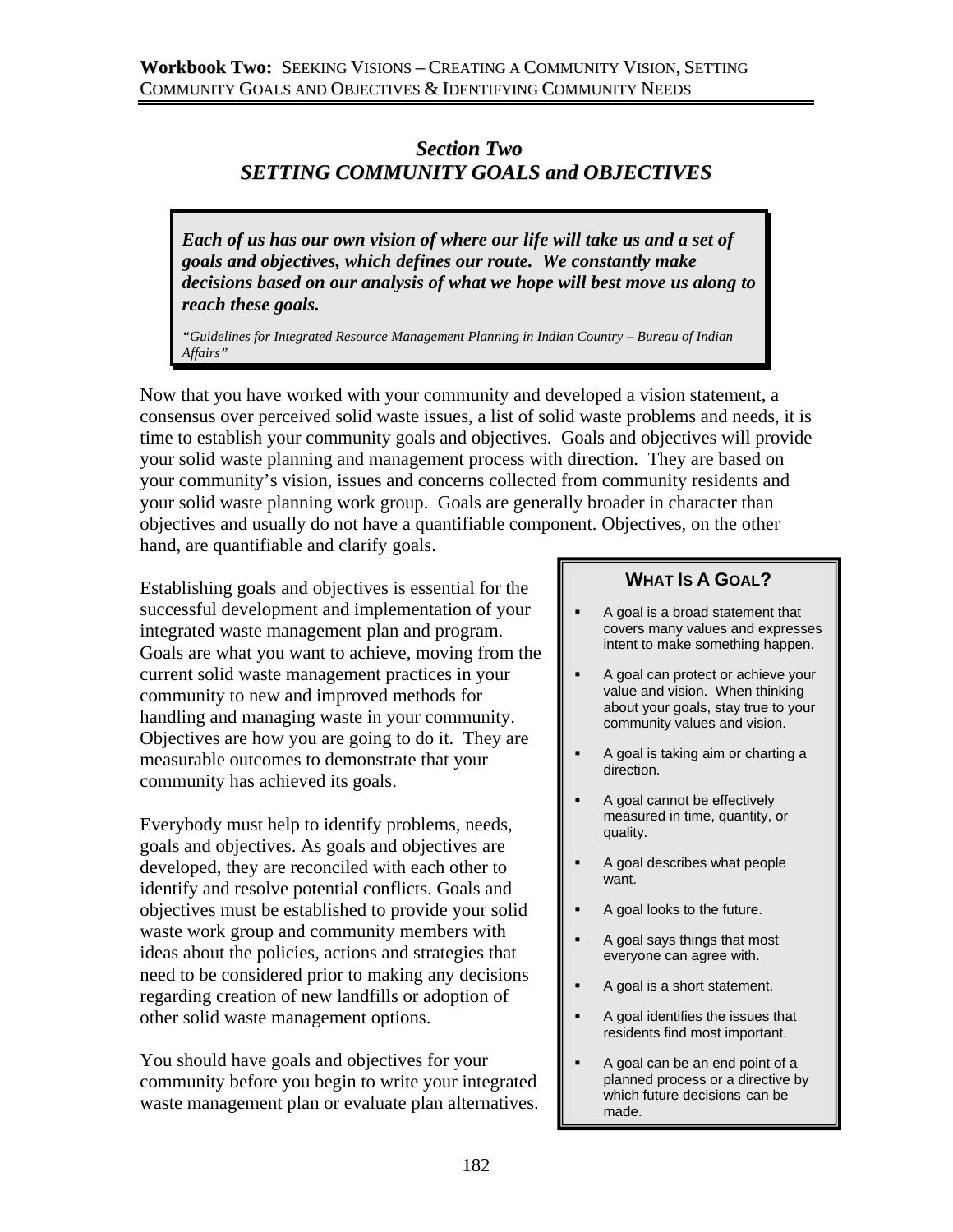They will help your solid waste work group design a integrated waste management plan that will meet real needs in your community. When you implement a plan that meets real community needs, it's easier to get community support for implementing and following the plan's recommended actions.

## ³ **Set Community Goals – Goals Chart Your Direction**

Goals are a means of guiding your community toward specific accomplishment and of keeping track as it proceeds forward with your plan. When plans and actions are based on clear goals, they are more likely to be successful in meeting community needs. By developing a set of brief, positive goal statements, your community can express the kind of action it would like to accomplish and direction it would like to take.

- $\blacktriangleright$  The goals of your integrated waste management planning process are tied to your community's issues and concerns.
- $\triangleright$  Goals are primarily value based. They come from the evaluation of your community's values expressed during the identification of community issues and concerns.
- $\triangleright$  Goals are broad and cannot be effectively measured in time, quantity, or quality. Objectives are more specific and can be measured.
- $\triangleright$  Goals must be community-wide or apply to specific areas.
- $\blacktriangleright$  A goal can be an end point of your planning process or a directive by which future decisions can be made.

Your goals should be general in nature and will usually have a fairly long time-frame. They should be based on your community's values that were identified at the beginning of your solid waste planning process. When you are forming your community's goals, stay true to your community's values and vision. The following are examples of how values and goals should relate to one another.

| TURN YOUR COMMUNITY VALUES INTO COMMUNITY GOALS          |                                                                                             |  |  |
|----------------------------------------------------------|---------------------------------------------------------------------------------------------|--|--|
| <b>Community Values</b>                                  | <b>Community Goals</b>                                                                      |  |  |
| Safe place to live and work                              | Enough adequate house, fire protection                                                      |  |  |
| Happy healthy children                                   | A place and program for fun, healthy children with<br>activities.                           |  |  |
| Good health, long lives                                  | Safe drinking water and sewer system and landfill                                           |  |  |
| Subsistence lifestyle                                    | Well protected hunting and fishing areas,<br>remembering our culture and traditional values |  |  |
| Each family and child achieve<br>their maximum potential | Jobs, training, and life opportunities for your people                                      |  |  |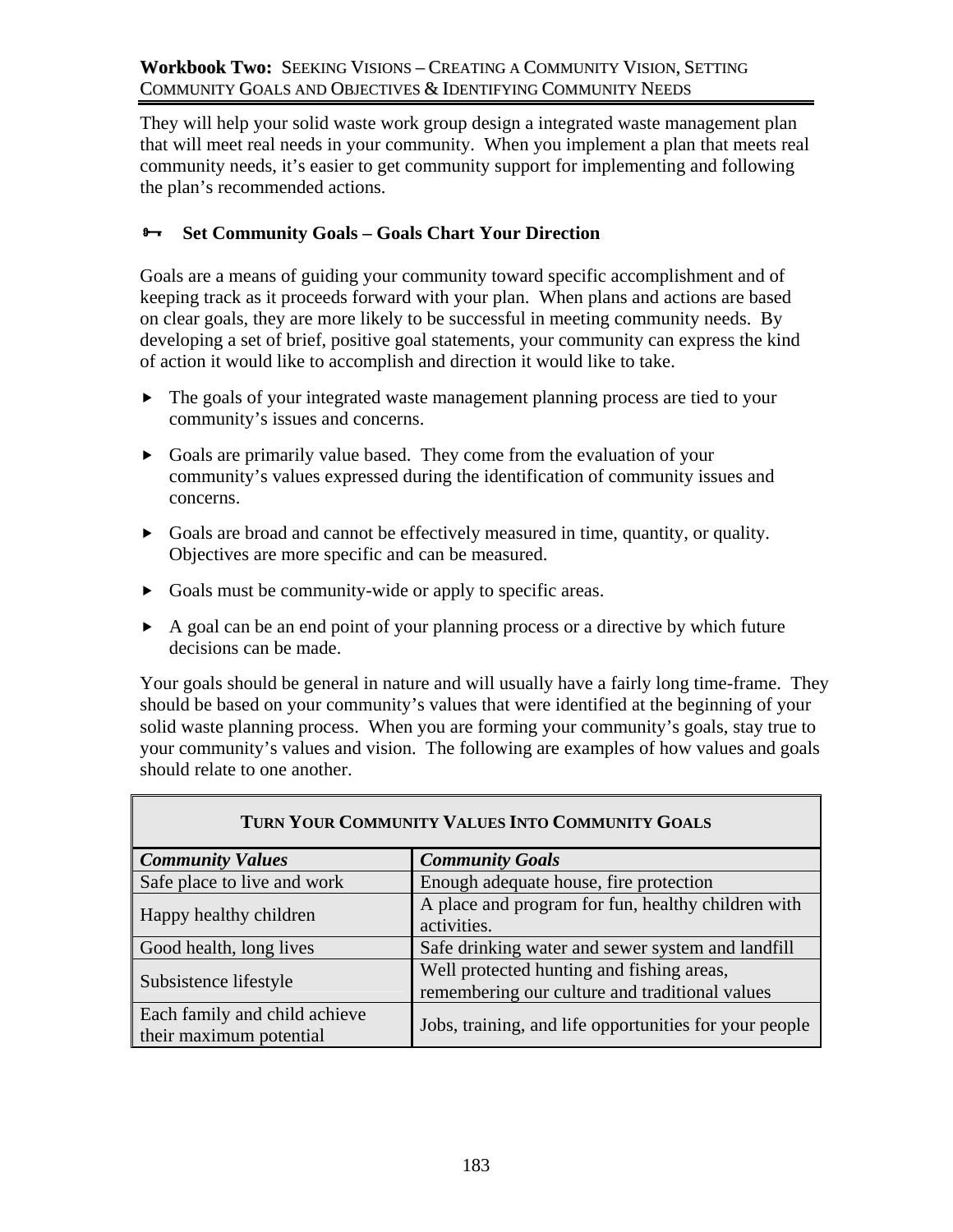## **Workbook Two:** SEEKING VISIONS – CREATING A COMMUNITY VISION, SETTING COMMUNITY GOALS AND OBJECTIVES & IDENTIFYING COMMUNITY NEEDS

Your community's goals will provide your solid waste work group with direction so they can identify actions your community will need to take to address your community issues and concerns related to solid waste management. In other words, your community's goals will become guiding statements of what your community would like to achieve over time. Your goals will be a means of directing your community toward specific accomplishments. They will help keep your community on track as it proceeds in implementing an integrated waste management plan and establishing a solid waste management program.

Setting goals and defining your community's vision for the future provide answers to key questions such as:

- Where are we headed?
- What values do we find most important?
- What kind of future do we want to create?

The answers to these questions will guide your integrated waste management plan. For example, if your community values are to have a clean community and safe environment, then your goals will reflect your need to establish a good waste disposal practices for your community. Goals you might set include the following:

- Provide a waste collection system for the community
- Construct and operate a sanitary landfill
- Create a litter-free community
- Reduce solid waste going to the landfill

One of the reasons you are preparing a integrated waste management plan for your community is to help it achieve its' goals related to solid waste management.

#### **WHAT IS THE PURPOSE OF GOALS, ISSUES & CONCERNS?**

Goals, issues and concerns are used for three purposes in the planning process:

- 1. They are the foundation for developing alternatives including objectives, resource allocation, policies and standards and guidelines;
- 2. When coupled with performance indicators (measures of success), they are the basis for structured comparisons of alternatives; and
- *3.* They are used for environmental analysis. Significance of impacts is assessed in relation to the effectiveness of alternatives in addressing goals, issues, and concerns.

 *-Navajo Draft Forest Management Plan* 

Your integrated waste management plan should focus on achieving those goals with the highest priority as identified by community members. You want to solve as many of the urgent problems as possible using resources available in your community.

Keep in mind when setting community goals that you might want to list your goals in order of their priority. This will allow your community to address some less urgent problems with limited resources. For example, conducting presentations on litter prevention at the school is a simple goal to achieve. Consider simple, achievable goals when setting priorities. Also, pay special attention to any solutions that can address more than one problem at a time. Some things to consider when setting priorities for goals include:

- Which goals can be achieved by undertaking short-term projects and which involve long-term projects?
- Is the goal too costly for your community to achieve?
- Are any goals beyond the ability of your community to achieve?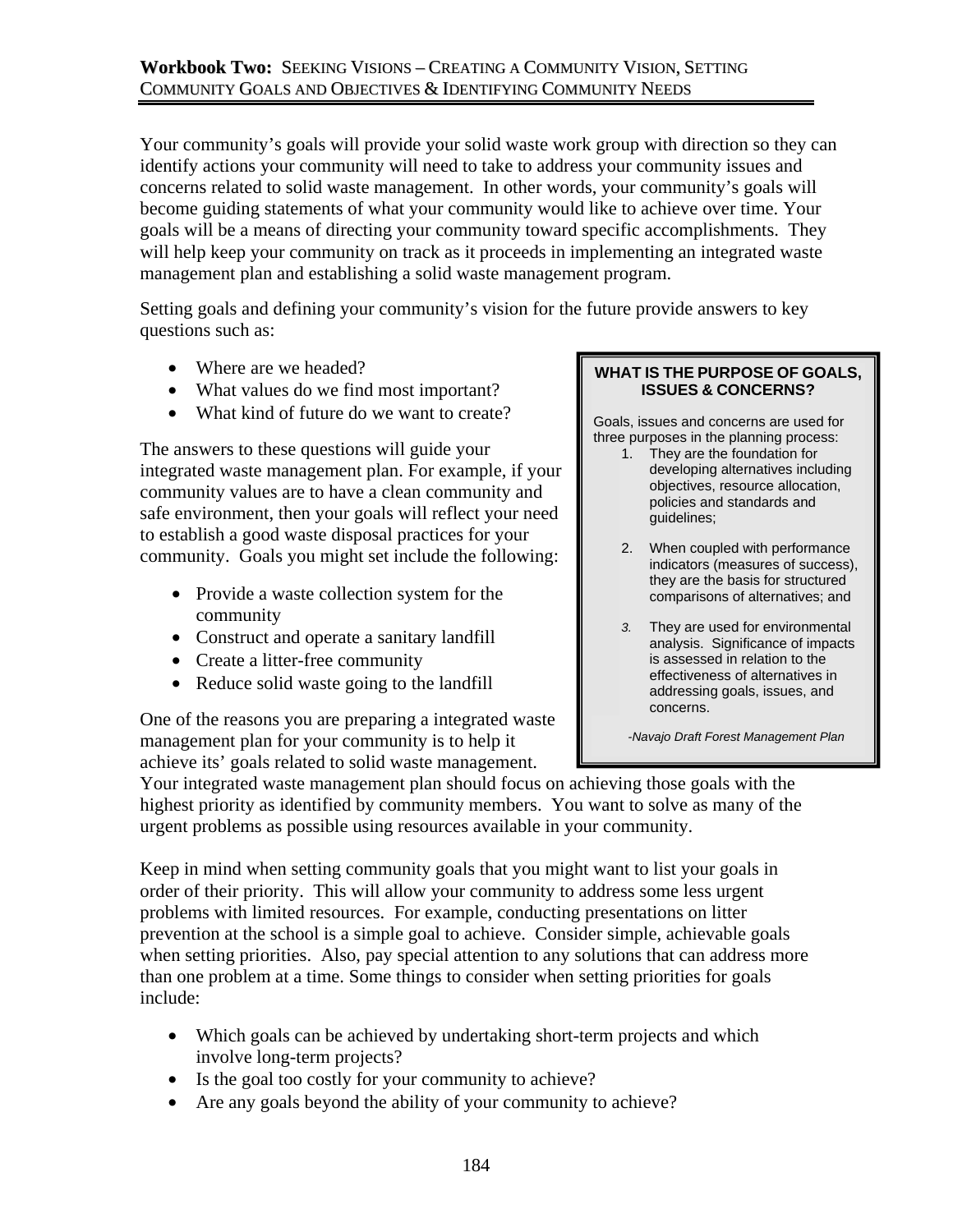- Which goals are simple to achieve?
- Is your community willing to undertake the necessary actions to achieve a goal?

Once you have determined your community goals and their priority, the next step is to break your goals down into smaller manageable steps, also referred to as *objectives*.

| <b>EXAMPLE: GOALS AND MEASURES OF SUCCESS</b> |                                                                                                                                                                       |                                                                                                                                                                                                                                             |  |
|-----------------------------------------------|-----------------------------------------------------------------------------------------------------------------------------------------------------------------------|---------------------------------------------------------------------------------------------------------------------------------------------------------------------------------------------------------------------------------------------|--|
| <b>Values</b>                                 | Goals                                                                                                                                                                 | <b>Measures of Success</b>                                                                                                                                                                                                                  |  |
| Safe place to live<br>and work                | $\triangleright$ A community that<br>promotes safe, adequate<br>housing<br>$\triangleright$ A community that utilizes<br>safe waste disposal<br>practices             | $\blacktriangleright$ 10 new housing unit<br>$\triangleright$ A new landfill<br>$\triangleright$ One full-time landfill operator<br>• Community recycling program                                                                           |  |
| Happy, healthy<br>children                    | $\triangleright$ A community that<br>promotes healthy children                                                                                                        | $\triangleright$ 75% reduction in accidents and<br>injuries at the landfill<br>$\triangleright$ New play area for children<br>$\triangleright$ School program on properly<br>handling and disposing of waste                                |  |
| Good health, long<br>lives                    | $\triangleright$ Safe drinking water<br>$\blacktriangleright$ A community that<br>promotes safe waste<br>disposal practices<br>$\triangleright$ Protect public health | • Class III landfill and state permit<br>for landfill<br>$\triangleright$ Annual community clean-up day<br>Close all illegal open dumps<br>Prohibit hazardous waste disposal<br>at landfill                                                 |  |
| Subsistence<br>lifestyle                      | $\triangleright$ Clean hunting, fishing and<br>berry grounds<br>$\blacktriangleright$ A community that<br>celebrates its heritage and<br>culture                      | $\triangleright$ Enclosed landfill that keeps trash<br>from blowing over the land<br>$\triangleright$ Local ordinances that protect<br>subsistence resources and bans<br>open dumping<br>$\triangleright$ Children learn subsistence skills |  |
| Clean community<br>and environment            | $\triangleright$ A community that<br>promotes protecting land<br>and natural resources.<br>$\triangleright$ A community that<br>properly disposes of all<br>waste     | $\triangleright$ Create a public education<br>program about the benefits of<br>properly disposing of waste<br>$\blacktriangleright$ Year-round trash<br>hauling/collection system<br>$\triangleright$ Local solid waste ordinance           |  |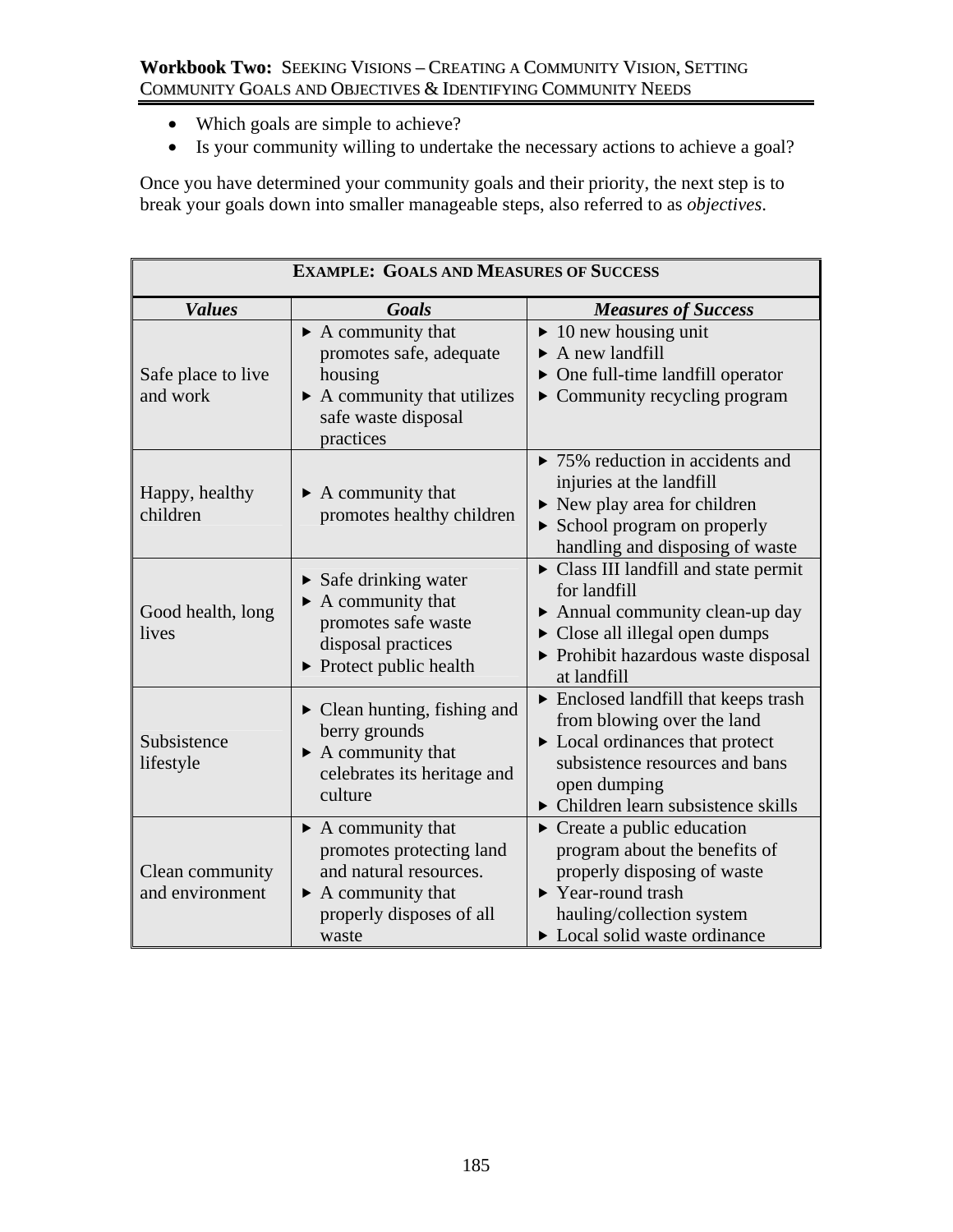## $\rightarrow$  **Set Objectives – Establish Actions to Take**

It is common to find people agreeing on goals, but disagreeing on how the goals are to be achieved. Objectives can be viewed as the way people in your community agree on how to reach your community's goals. When your objectives and actions are based on clear goals, they are more likely to be achieved and meet your community's needs.

Once you have established your goals, then you will develop objectives for each of your goals. By meeting your objectives you will be able to measure your progress in achieving your goals. Your objectives must be:

- Realistic and achievable.
- As simple and understandable as possible.
- Measurable.
- Practical and applicable.

If one of your community's goals is to reduce solid waste going to your landfill, there are several objectives you can set to achieve this goal. For example, you might establish the following objectives:

- Establish a community recycling program the end of the year that will collect 1000 aluminum cans per month to recycle through the Flying Cans program.
- Establish a monthly exchange program for

community residents to give away unused paints and other household products and materials to other community members for their use.

### **HOW DO YOU TIE AN OBJECTIVE TO A GOAL?**

*Goal:* Our cultural education program will help people to stop using open dumping as a method of solid waste disposal.

*Objective:* Our cultural program will assist 10 open dump users in increasing their understanding about the negative impacts associated with open dumping and 5 of them will clean up their dumpsites and begin using proper disposal practices within a year.

The goal in this case is what you want to do- help people through a cultural education program. The objective follows the SMART principle and is how it will be done. It is specific and realistic, and can be achieved and measured in a specified time.

The goal is general while the objective is more specific and meets all the criteria for being an objective.

- Reduce the amount of food scraps going to the landfill by teaching all community homeowners how to dispose of their food scraps by using a compost pile in their yard.
- Implement a community ordinance or pass a community resolution by year end that bans the use of plastic bags at all stores in the community.

### **WHAT IS AN OBJECTIVE?**

- **An objective guides action.**
- An objective is a specific way to attain a goal.
- An objective is tied to one or more goals.
- **An objective identifies what is** going to be done to achieve a goal and when it will be done, and sometimes who will do it.
- An objective is specific and defines the end results of an action.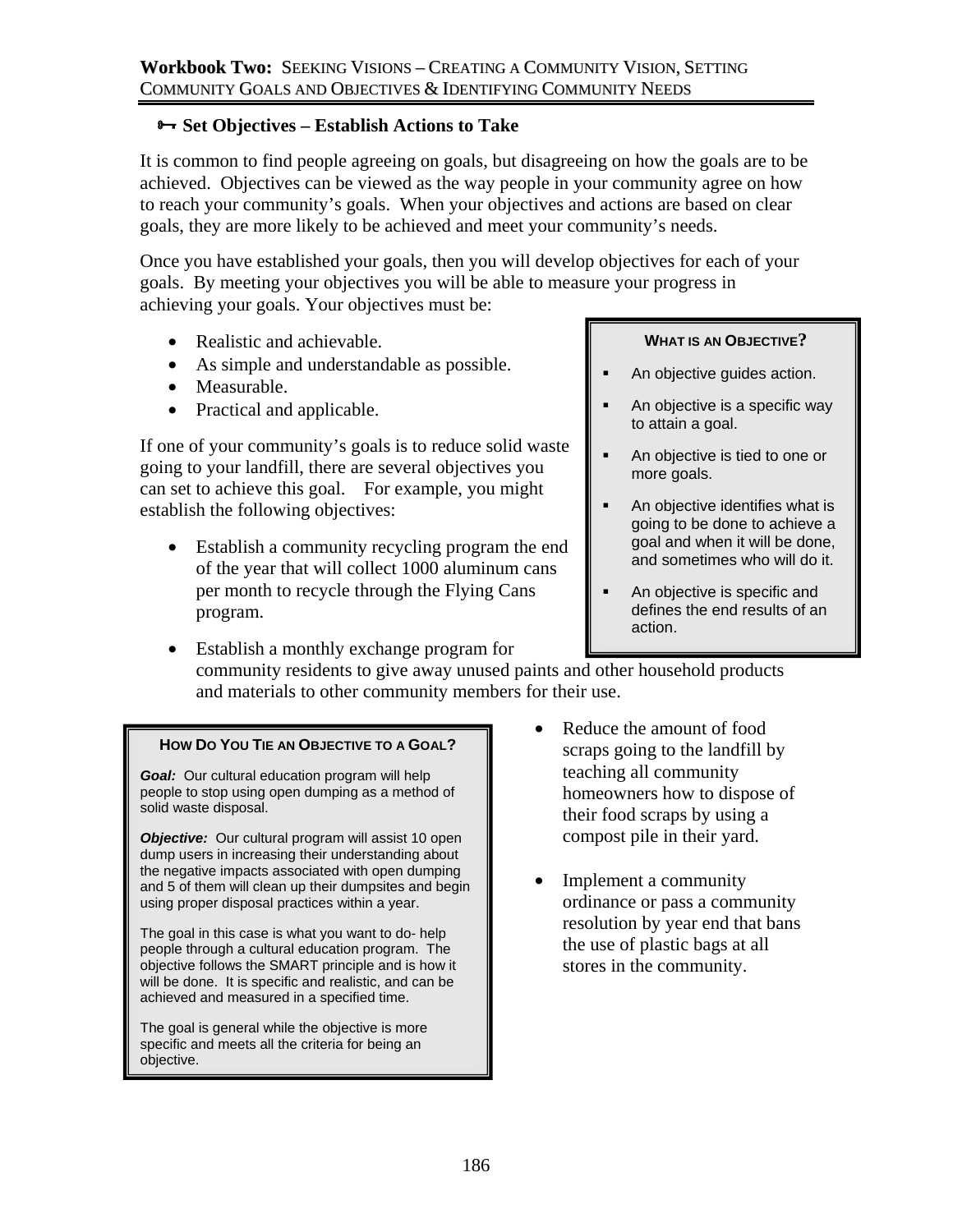## **Workbook Two:** SEEKING VISIONS – CREATING A COMMUNITY VISION, SETTING COMMUNITY GOALS AND OBJECTIVES & IDENTIFYING COMMUNITY NEEDS

Each of the above objectives can then be broken down further into more specific actions that will be taken to meet the objective. You should have at least one objective associated with each of your community's goals. It is not uncommon to develop several objectives for each goal. During the development of your objectives, it will become obvious that certain ones will support more than one goal or that your objectives are in conflict between various goals.

Objectives are specific and define the end result of management actions including criteria to measure accomplishments (i.e., measures of success) relative to the objective. As you identify

your objectives there should be at least one objective associated with each of your goals; it common to have numerous objectives for each goal. Also as you are developing your objectives it will become obvious that certain objectives will support multiple goals or

that objectives are in conflict between various goals.

Writing goals and objectives is more challenging than naming problems, because they refer to the future and not to your everyday experience. Nonetheless, they are important for guiding you in deciding what you must do. Above all, they are essential if you are to develop an integrated waste management plan that reflects your community's concerns and needs.

In the statement of goals and objective in your integrated waste management plan, it is helpful to include a short explanation after each objective to assist in understanding the objective. This also serves as a record for those who will implement your integrated waste management plan as to the full intent of the objective.

At some point, objectives will serve more than one goal and actions may serve to meet multiple objectives. This is the essence of integrated waste management planning – insuring that conflicts do not exist within your community's vision – goals – objectives – actions – measures of success.

#### **WHAT IS THE CRITERIA FOR DEVELOPING OBJECTIVES?**  *THINK SMART*

Five criteria for developing sound objectives should be followed to insure that your objectives are possible, do not set up conflicting or illogical management actions, and are capable of being monitored. Setting objectives based on the SMART principle ensures the success of achieving your stated goals. The SMART principle is:

- 1. **S Specific**: objectives must be specific as to what they wish to accomplish; state the action which will be used to undertake the objective.
- 2. **M Measurable**: the community must be able to measure the objective; state what you want to accomplish (increase, decrease, maintain, improve) and the criteria by which it will be measured.
- 3. **A Attainable**; objectives must be achievable; state the condition that needs to be changed or maintained (hazardous waste, illegal dumping, lack of recycling).
- 4. **R Realistic;** the objectives can be measured and achieved in a given amount of time; state the amount of change wanted with a beginning and end (percent, volume, weight).
- 5. **T Time specific;** objectives are completed in a given amount of time; establish a time frame for meeting the objective.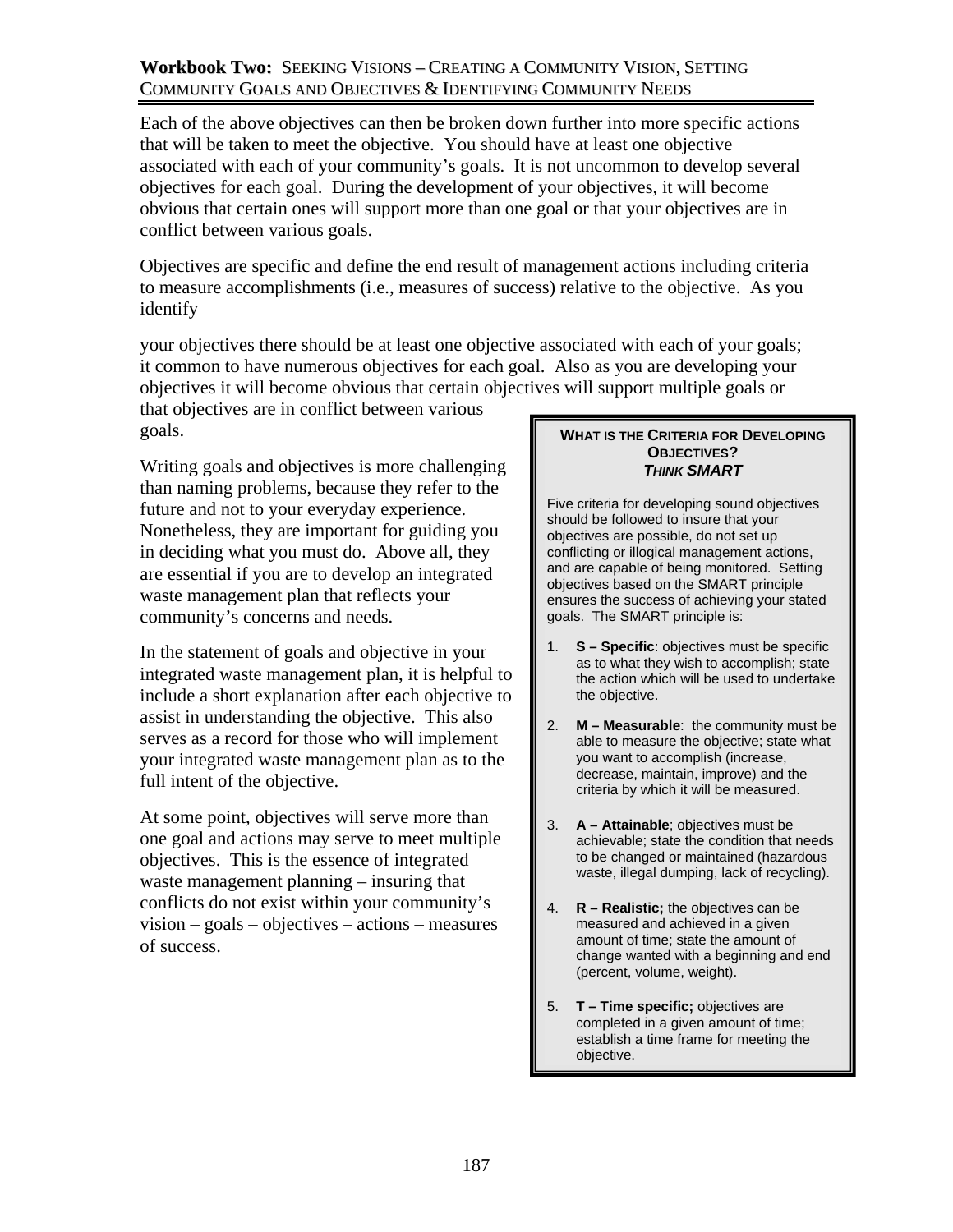Now that you have worked with your community and developed a vision statement, a consensus over perceived solid waste issues, a list of solid waste problems and needs, set goals and established objectives, it is time to produce your integrated waste management plan.

Your community vision carries the values of your community and the people living in it with a strong emotional content from which goals and objectives that are derived. Development of your community's vision, goals, and objectives of your integrated waste management plan kicks off your planning process.

Gathering stakeholder input that is used to shape your vision, goals and objectives, is critical to your solid waste planning process. If done correctly, it helps people feel that they have a say in what is being done in their community. This can assist in the implementation of your planning process by increasing public and leadership support of your planning process and its results.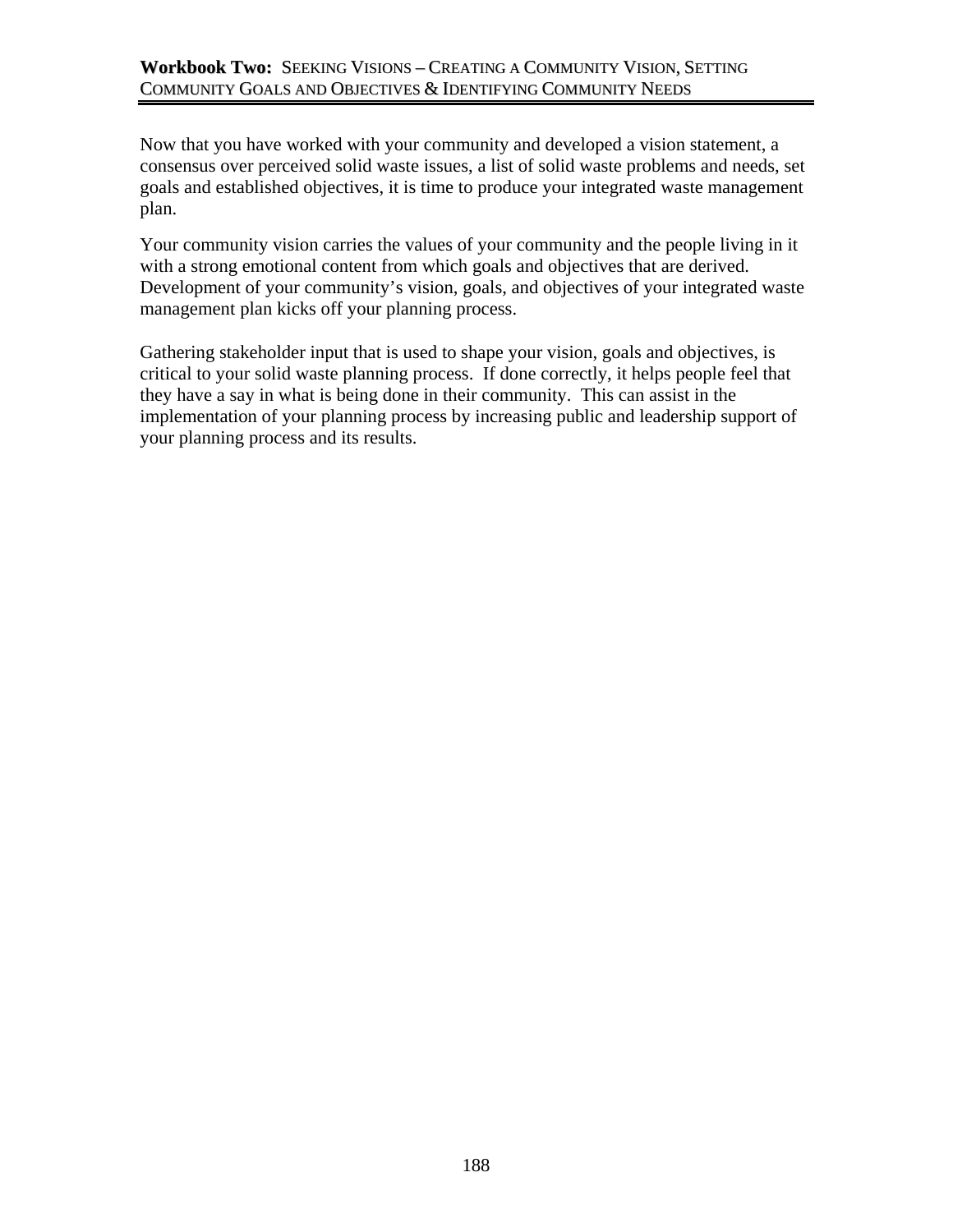## **WORKSHEET: Section 2 – 1**

### *SET COMMUNITY GOALS Chart Your Community's Direction*

### **OPTION 1: HOLD A COMMUNITY MEETING TO ESTABLISH GOALS**

| <b>Meeting Facilitator:</b> |  |  |
|-----------------------------|--|--|

**Meeting Instructions:** Send out notices inviting all community members to your meeting. Be sure to tell them what the meeting is about and how important this meeting will be. Let them know this will be a group meeting to talk about setting goals and objectives for your community's integrated waste management plan. At your community meeting have community members talk what they would like achieve in terms of managing solid waste in your community. These will become your solid waste goals. Then ask people they could do to accomplish their goals. These will become your solid waste objectives. You can identify your solid waste goals and objectives at the same meeting. At your meeting be sure to record each community members' responses to the questions on large pieces of paper so everyone can see one another's answers. After all the questions are answered community members will be asked to rank their answers.

At your community meeting you are going to focus on answering the following questions:

- What do you want your community to achieve in terms of managing solid waste?
- Why is your community doing an integrated waste management plan?

On a large sheet a paper record people's answers to each question. Now go back over people's responses to the questions and look for common desires. For example ideals, such as create a litter-free community; protect subsistence resources near the community from contamination by waste or reduce going to the landfill, may be shared by many members of your community. These broad statements will become your goals.

If you have identified a long list of goals have your community members vote to choose their top ten goals. If you set too many different goals it may be difficult to achieve all of them in a reasonable amount of time. Once you have identified your top ten goals, have community members prioritize your goals from highest to lowest.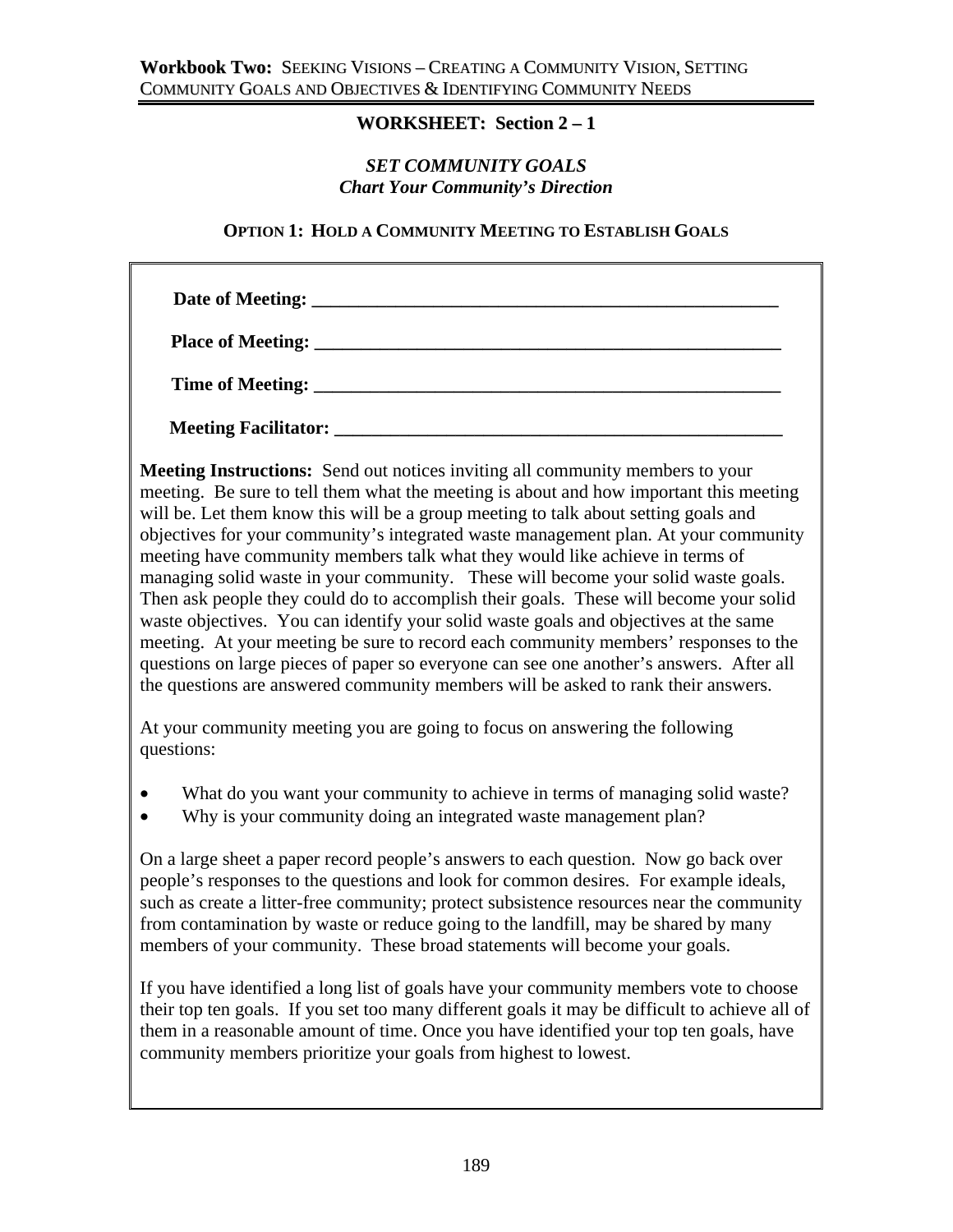### **Workbook Two:** SEEKING VISIONS – CREATING A COMMUNITY VISION, SETTING COMMUNITY GOALS AND OBJECTIVES & IDENTIFYING COMMUNITY NEEDS

## **Page 2**

At this meeting you will have people attending the meeting break into groups or talking circles like you did at your meeting on community visioning. Have each group look at your community's values and vision statement and then write a goal for each value. Some values may have more than one goal and that is okay. Your goals should be based on your community's values, visions, and critical issues and community needs. Review each goal to be sure it is compatible with your community's top values.

After you have written your goals, identify the measures of success for each goal. In other words, how will you know if you have achieved your goals? These measures of success will reflect your community's vision for the future. Try to make them easy to measure. Look at the descriptive overview of your community. The information you included in your community overview can be your starting point or benchmark from which you can measure the effectiveness of your solid waste projects and program. Every two years you should review your goals to see how you are doing in terms of achieving them. Look at your measures of success. Have you made progress? Do you need to change something to ensure that you make progress?

*Remember…. Goals are specific, and measures of success are even more specific than goals.*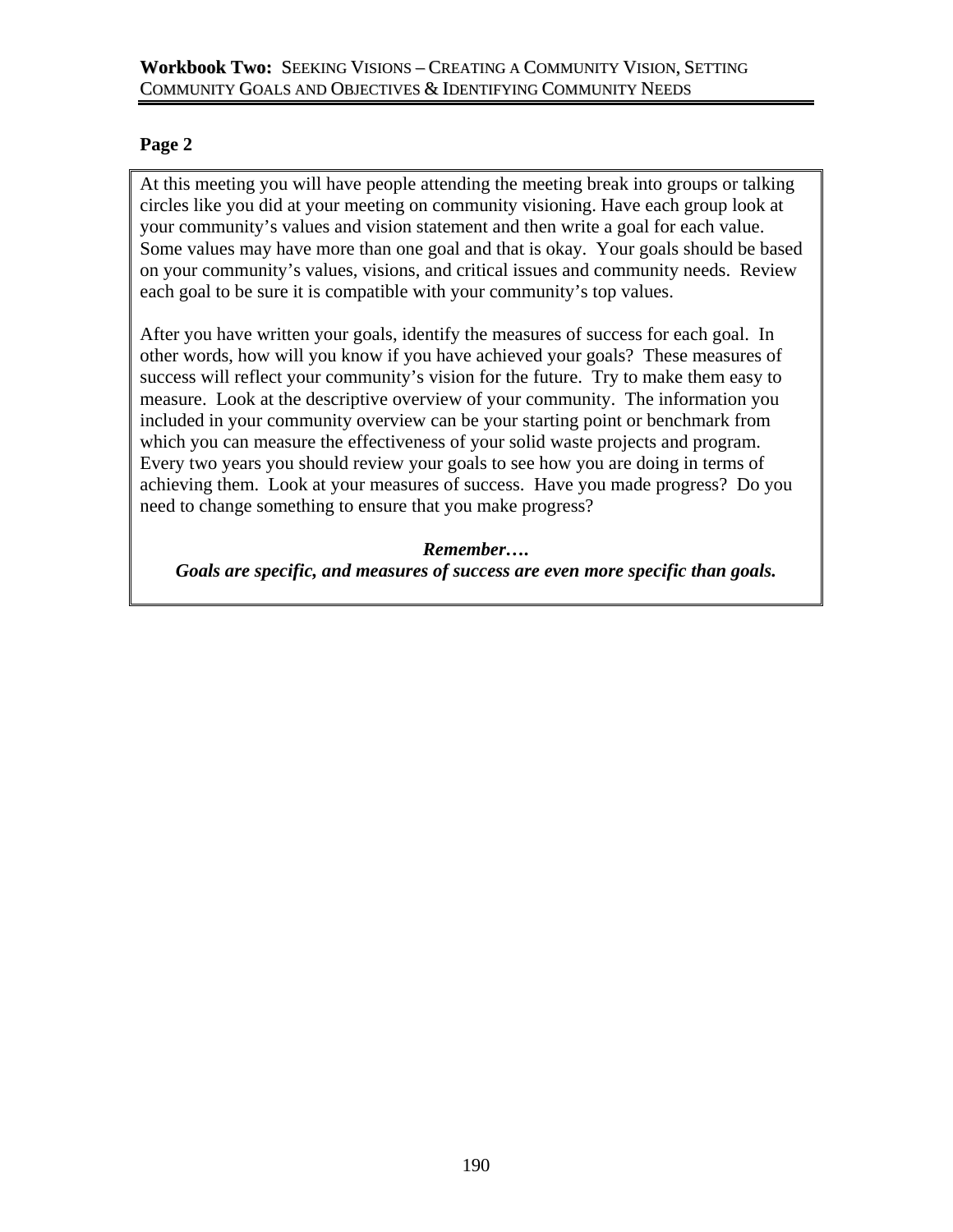# **WORKSHEET: Section 2 – 2**

## *GOALS AND MEASURES OF SUCCESS*

## *Look at your community's values and vision statement. For each value, develop a goal and measure of success. There may be several goals for each value.*

| <b>GOALS</b> | <b>MEASURES OF SUCCESS</b> |
|--------------|----------------------------|
|              |                            |
|              |                            |
|              |                            |
|              |                            |
|              |                            |
|              |                            |
|              |                            |
|              |                            |
|              |                            |
|              |                            |
|              |                            |
|              |                            |
|              |                            |
|              |                            |
|              |                            |
|              |                            |
|              |                            |
|              |                            |
|              |                            |
|              |                            |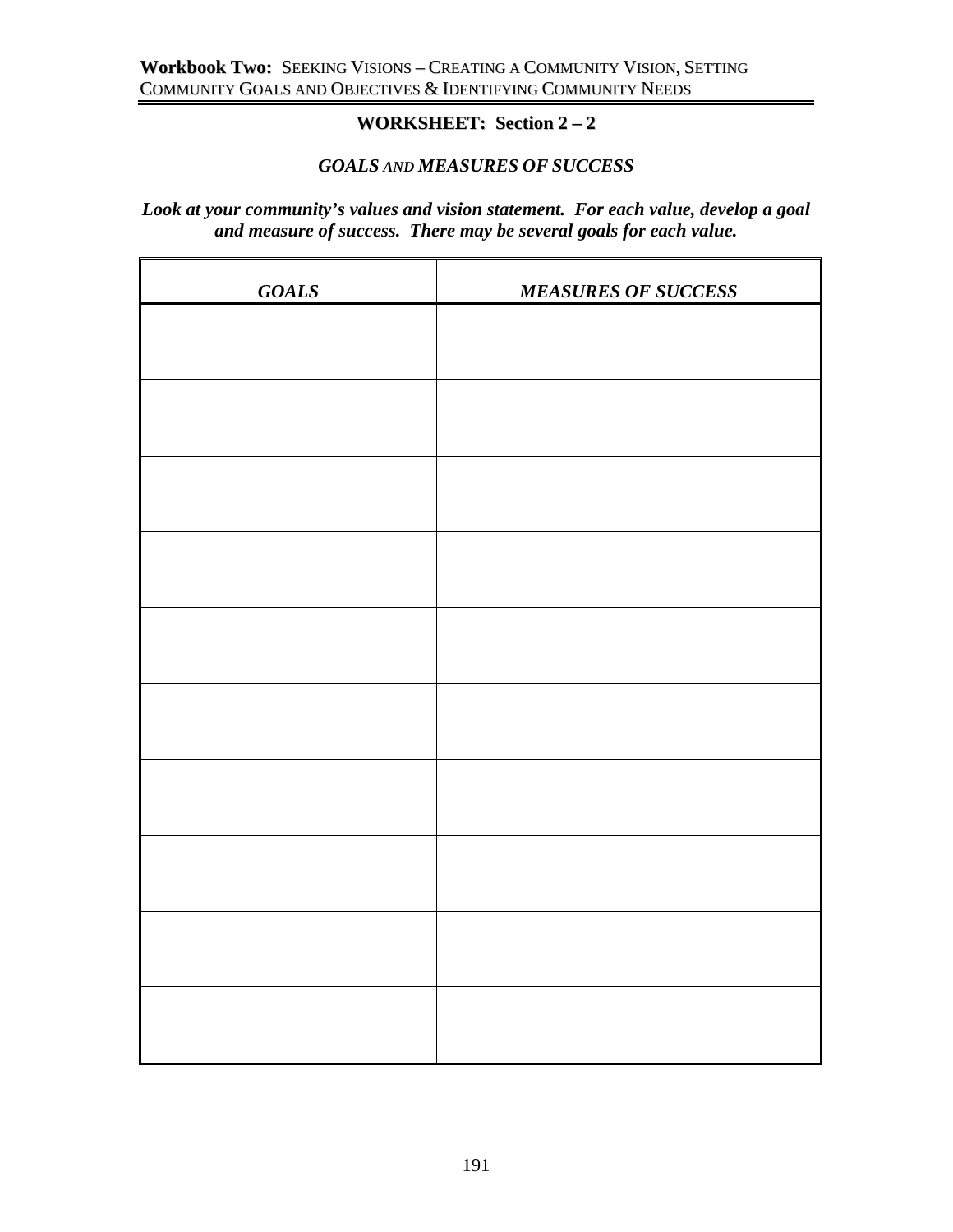## **WORKSHEET: Section 2 – 3**

## *SET COMMUNITY GOALS: Chart Your Community's Direction*

## **Top Ten Community Solid Waste Goals and Priorities**

| <b>GOALS AND THEIR PRIORITY</b>                                                                                                                                              |                 |
|------------------------------------------------------------------------------------------------------------------------------------------------------------------------------|-----------------|
| Goals                                                                                                                                                                        | <b>Priority</b> |
| Example: Reduce waste going into landfill                                                                                                                                    | High            |
|                                                                                                                                                                              |                 |
|                                                                                                                                                                              |                 |
|                                                                                                                                                                              |                 |
|                                                                                                                                                                              |                 |
|                                                                                                                                                                              |                 |
|                                                                                                                                                                              |                 |
|                                                                                                                                                                              |                 |
|                                                                                                                                                                              |                 |
|                                                                                                                                                                              |                 |
|                                                                                                                                                                              |                 |
| Use additional sheets if necessary.                                                                                                                                          |                 |
|                                                                                                                                                                              |                 |
| Rank your priorities. List your highest priority goals. These goals and priorities are<br>based on your community's values, vision and most important issues and concerns so |                 |
| they reflect the major priorities for your community.                                                                                                                        |                 |
|                                                                                                                                                                              |                 |
|                                                                                                                                                                              |                 |
|                                                                                                                                                                              |                 |
|                                                                                                                                                                              |                 |
| 4. 5. 6. 7. 8. 9.                                                                                                                                                            |                 |
|                                                                                                                                                                              |                 |
| 10                                                                                                                                                                           |                 |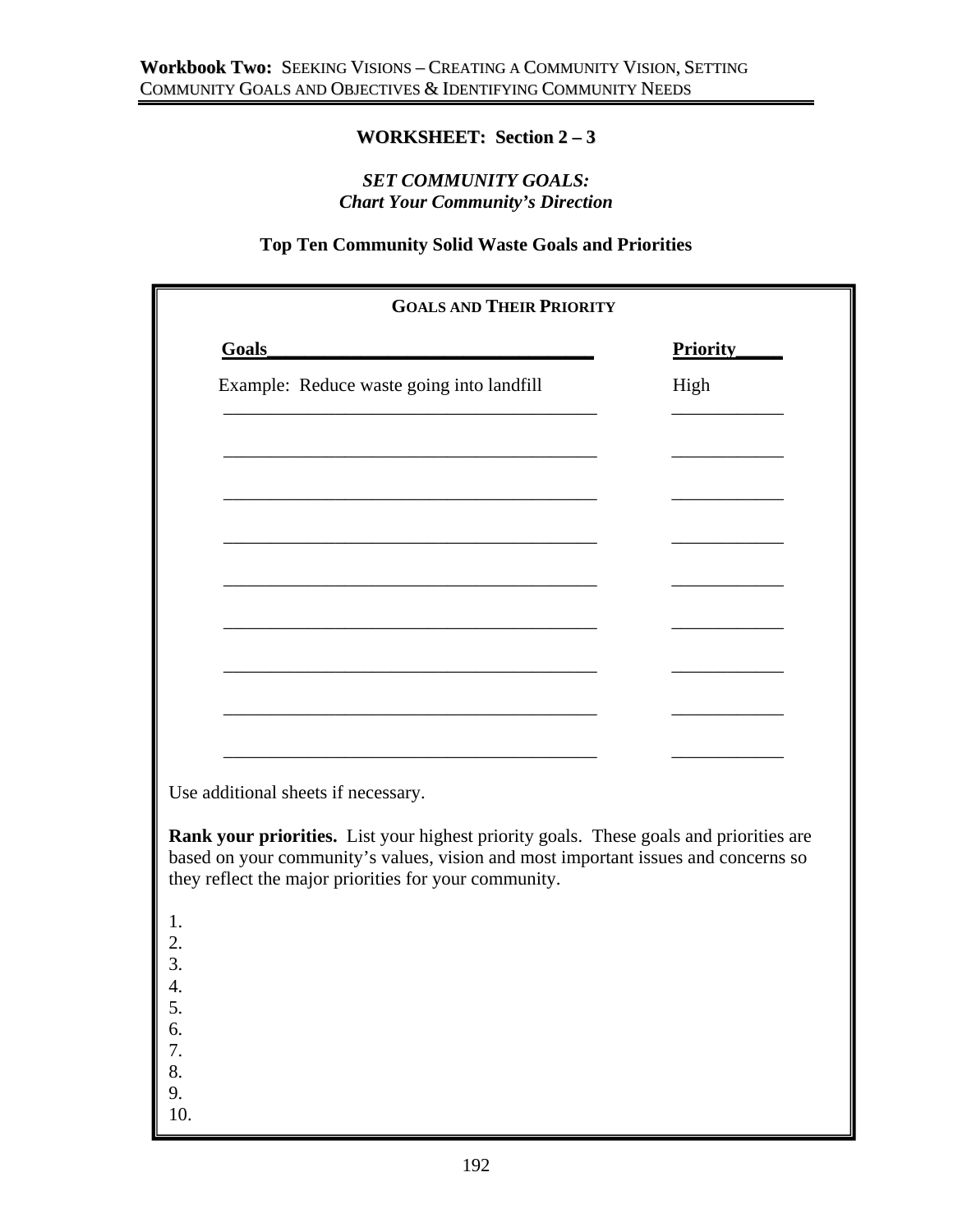## **WORKSHEET: Section 2 – 4** *SET OBJECTIVES Establish Actions to Take*

| How Does Your Community Plan to Meet Its Goals?                                                                                                                                                                        |
|------------------------------------------------------------------------------------------------------------------------------------------------------------------------------------------------------------------------|
| Step 1. The Solid Waste Planning Work Group will establish objectives for meeting<br>the community's solid waste goals. Establish objectives and identify actions<br>to be taken for each goal your community has set. |
|                                                                                                                                                                                                                        |
|                                                                                                                                                                                                                        |
|                                                                                                                                                                                                                        |
|                                                                                                                                                                                                                        |
| Actions to be taken to meet objectives (list as many as needed: ________________                                                                                                                                       |
|                                                                                                                                                                                                                        |
|                                                                                                                                                                                                                        |
|                                                                                                                                                                                                                        |
|                                                                                                                                                                                                                        |
|                                                                                                                                                                                                                        |
|                                                                                                                                                                                                                        |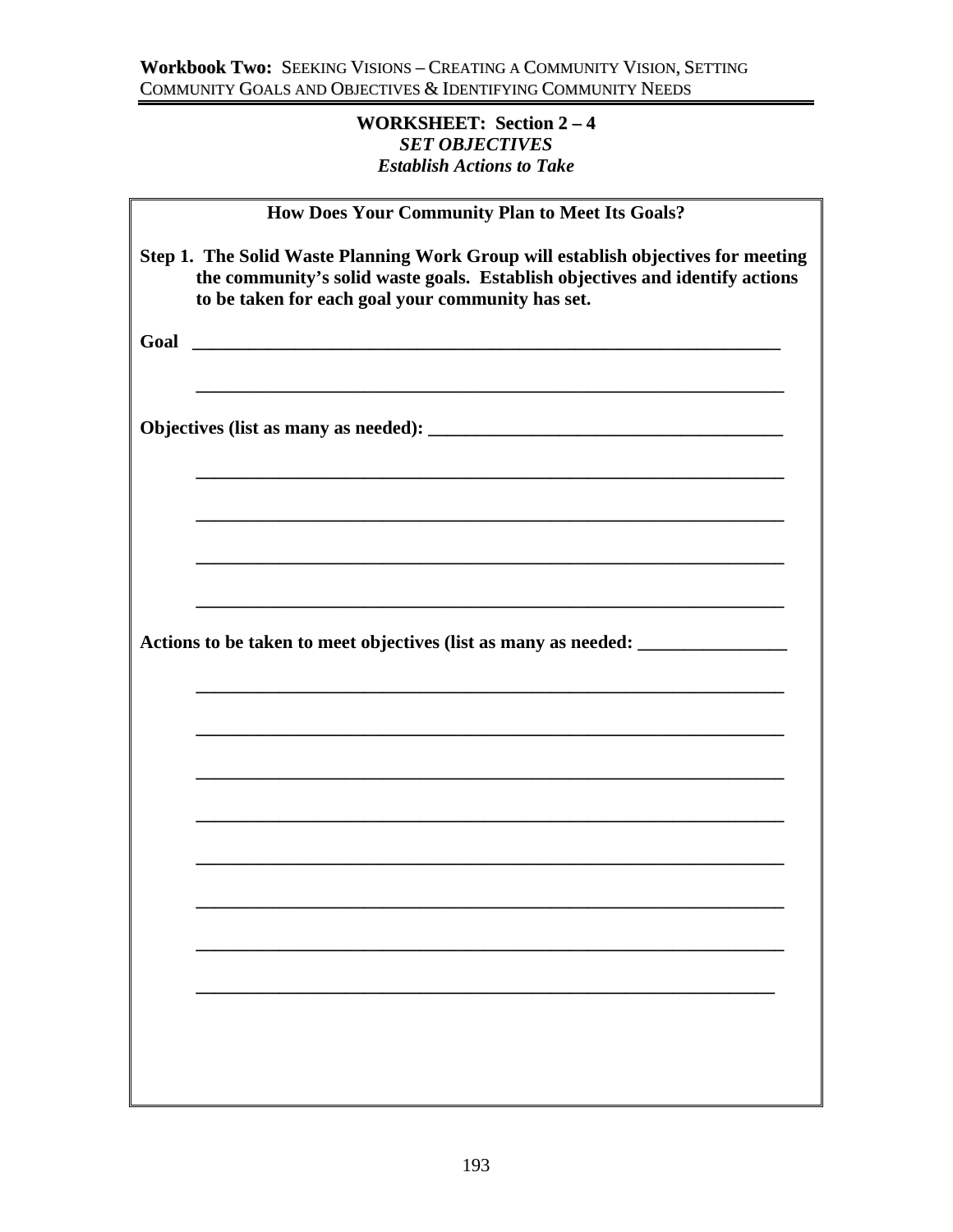## **GUIDE SHEET No. 6**

## **SAMPLE PLANNING OBJECTIVES**

## *Community Objectives for Reducing Waste in the Community*

Some example objectives for meeting community based solid waste management goals are provided here. Note: they are not intended to serve as models for any particular community. Their purpose is to serve as examples of how a community might integrate the concepts of waste management and come up with objectives that give direction to the planning process.

- The community's solid waste plan will include provisions for compliance of new and existing solid waste facilities with federal and state standards. The new landfill will be designed and constructed to be permitted as a Class III landfill under state regulations.
- The community will develop a strong community involvement program to enhance reduction, separation, recycling, composting in an effort to reduce the volume of wasting going to the landfill by 25% and increase recycling by 50% by 2006.
- The community will apply for grant funding for program development, feasibility and design studies for a new landfill, and technical assistance, in return for maintaining detailed records of waste characteristics and waste management system performance measures and providing these records to ADEC on a quarterly basis.
- Public participation will be strongly encouraged throughout the planning and decision making process. Regularly scheduled public meetings will be well publicized and held at least 4 times a year.
- New programs for source reduction, separation, and drop-off of compostable waste and recyclables will be pursued. At least one program will be established within 18 months.
- An analysis of the impact of the community waste collection system will be conducted to determine if people are using the system and it's reducing the amount of illegal dumping in the community.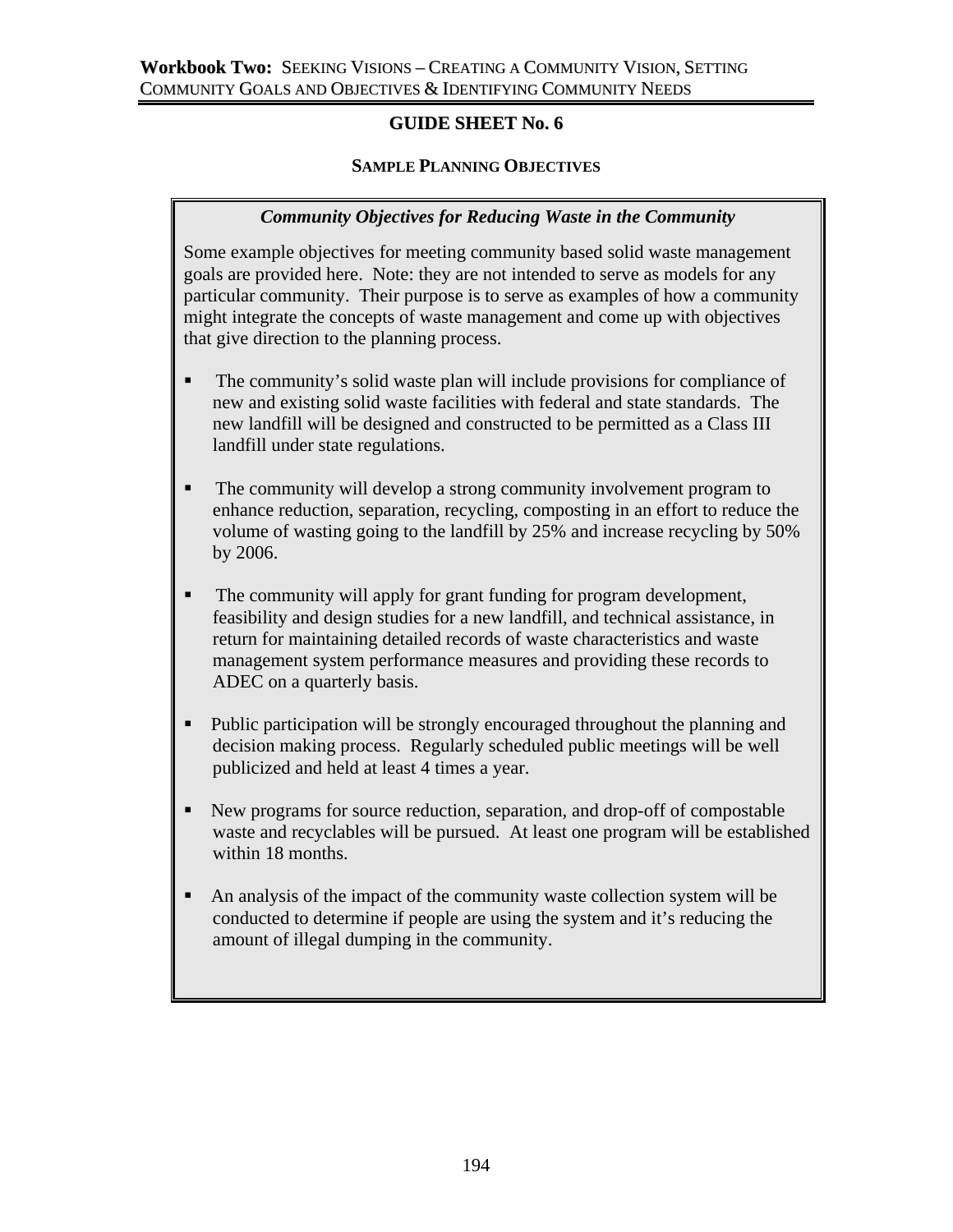## *Section Three IDENTIFYING COMMUNITY NEEDS*

*"Your community is facing a solid waste management crisis…. In some areas of Alaska, landfills and collections don't exist. Worse yet, illegal and inadequate dumpsites are used or trash is thrown anywhere it is convenient. Very little effort has been made to reduce our production of waste or separate recyclable materials from the waste stream."*

*-State of Alaska, "Integrated waste management planning Guidelines for Alaska Communities"*

You need to know what problems your community is having with solid waste management before you start plan for how you will manage solid waste in your community in the future. It is important to find out the specific needs and concerns of your community early on in your planning process.

## ³ **Identify Community Concerns, Issues and Problems.**

Community residents and leaders should identify specific waste problems in your community that they feel need to be solved. One way to gather this information is to ask people the following questions: "What waste issues are of concern to you and what do you see as being the community's waste problems?" You can get your answers to these questions in several ways:

- $\triangleright$  Hold a public meeting to discuss community concerns.
- $\triangleright$  Host a workshop to identify community solid waste problems and set priorities.
- $\triangleright$  Conduct a survey of community members.

As you work to identify your community's solid waste issues, don't forget to ask residents to identify what problems they have had dealing with disposal of waste. Also ask them if they see any problems coming up (for example, construction of new houses will result in a lot of construction debris and the dump is already too full). Make sure they tell you which problems are most important to them. Have residents identify what they consider short-term and long-term problems.

No matter which method you use to identify community concerns, ask people to identify all their concerns they have about waste in your community. Make a list of what people identify as problems and issues. Make sure to write every person's comments on the list. Some examples of concerns that may appear on the list include: too much garbage in the community; too many junk cars lying around; animals are getting into the dump and so forth. Later, you can use this list as a guide when identifying and prioritizing community concerns with solid waste.

Your solid waste work group may want to have an engineer inspect the landfill/dump and list its problems from a professional engineering perspective. If you ask, the engineer can put a cost on fixing the problems. When identifying solid waste issues in your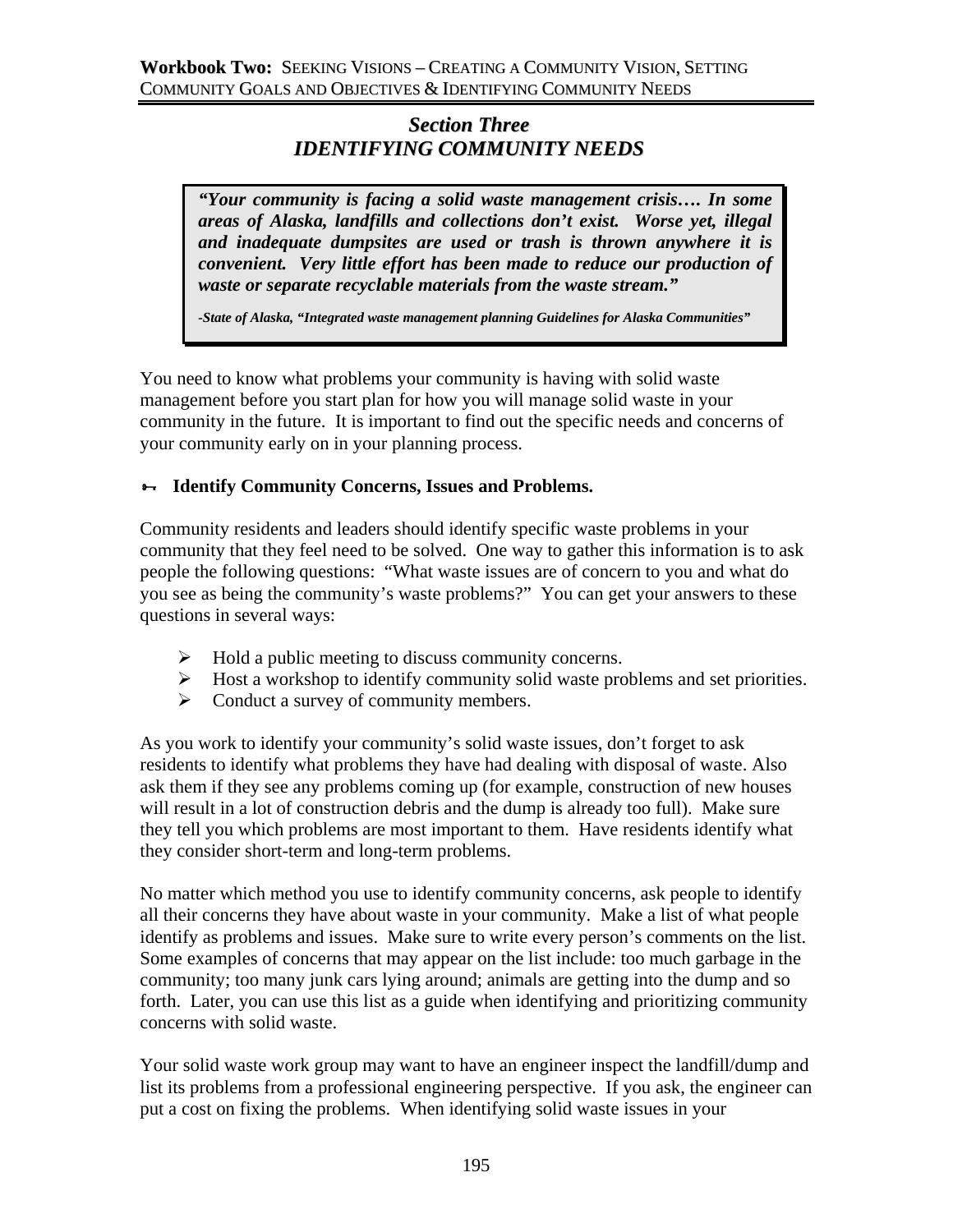## **Workbook Two:** SEEKING VISIONS – CREATING A COMMUNITY VISION, SETTING COMMUNITY GOALS AND OBJECTIVES & IDENTIFYING COMMUNITY NEEDS

community, it is not too early to begin thinking about closing your dump and building a new landfill if your community needs one. Be sure you talk the person that maintains

landfill or your community's environmental planner about what they consider to be solid waste issues for your community. It is likely that no one in the community knows more about your solid waste problems and what you need to consider in your solid waste planning process than these two people.

The issues identified by community members should focus not only on your solid waste problems but also on more general community development. Problems, like an open dump that is leaching into the river can affect community health and require relocation of the dump. Once you have identified community concerns and problems, then you should prepare a problem statement or write out a list of what the community identified as its' most important solid waste problems and issues.

Your problem statement will be used to help you create your community's vision statement. It will also guide you in determining what your community needs to focus on when addressing community member's concerns about solid waste.

#### **COMMUNITY PROBLEM STATEMENT**

*The problem is that the village's dump is full and it's is leaking into the ground. The community does not have a landfill that meets state standards. Village residents haul their own garbage and solid waste to the dump or dump it around the village. Residents think this is a public health and safety hazard. The problem is only getting worse because the dump is full and more people are living in the village.* 

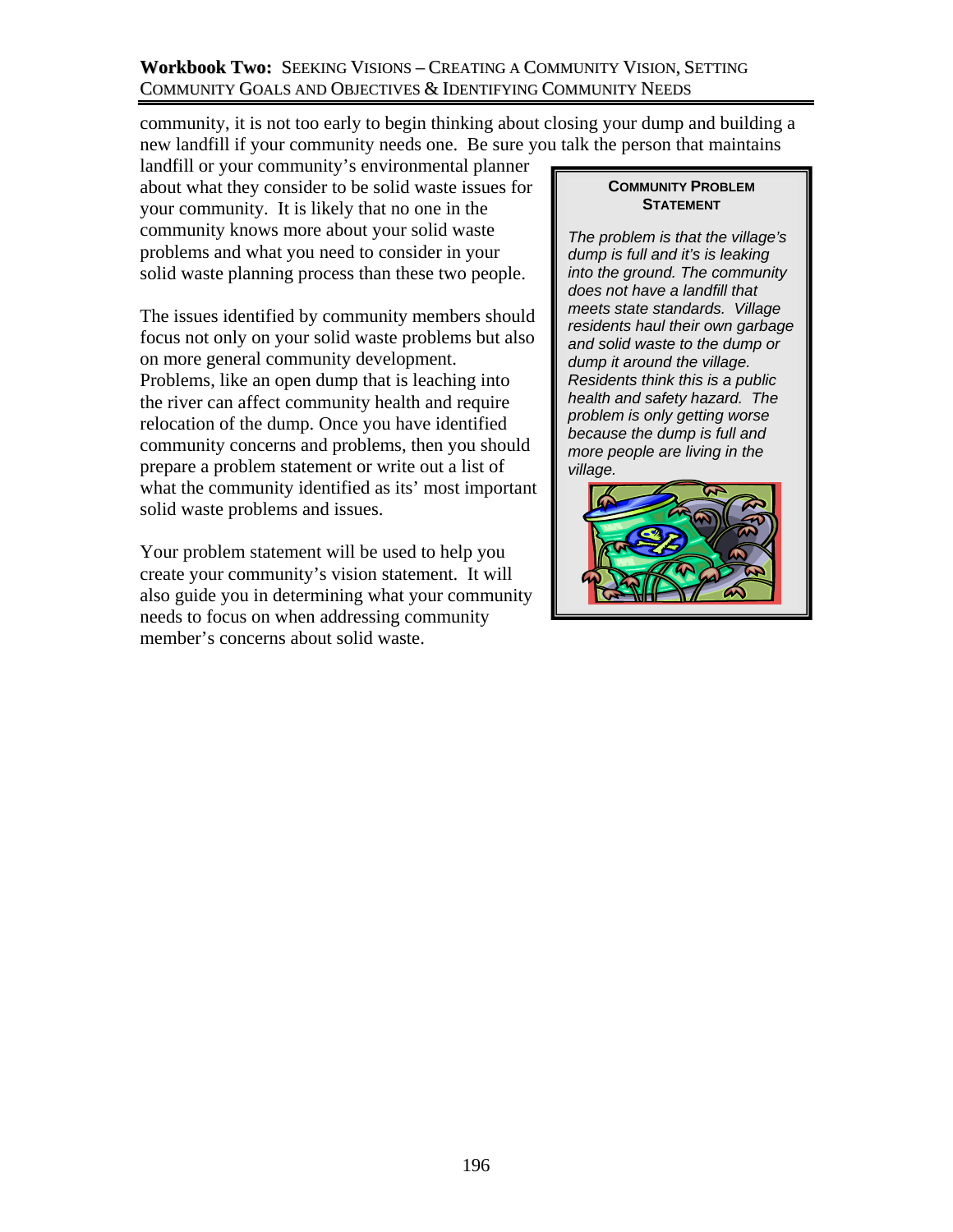# **WORKSHEET: Section 3 - 1**

## *PUBLIC CONCERNS, ISSUES & PROBLEMS Identify Community Concerns, Issues and Problems*

## **Option 1: Hold a Community Meeting**

| Date of Meeting:                                                                                                                                                                                                                                                                                                                                                                                                                                                                                                                                                                                                                   |
|------------------------------------------------------------------------------------------------------------------------------------------------------------------------------------------------------------------------------------------------------------------------------------------------------------------------------------------------------------------------------------------------------------------------------------------------------------------------------------------------------------------------------------------------------------------------------------------------------------------------------------|
|                                                                                                                                                                                                                                                                                                                                                                                                                                                                                                                                                                                                                                    |
|                                                                                                                                                                                                                                                                                                                                                                                                                                                                                                                                                                                                                                    |
|                                                                                                                                                                                                                                                                                                                                                                                                                                                                                                                                                                                                                                    |
| <b>Meeting Instructions:</b> Send out notices inviting all community members to your<br>meeting. Be sure to tell them what the meeting is about and how important this meeting<br>will be. At the meeting have community members answer the following questions. Be<br>sure to record everyone's responses on large pieces of paper so everyone can see one<br>another's answers. After all the questions are answered community members will be<br>asked to rank their answers. You may add other questions or modify these questions to<br>better suit your needs.                                                               |
| 1. What is your community's biggest waste problem?                                                                                                                                                                                                                                                                                                                                                                                                                                                                                                                                                                                 |
| 2. What is most important to you about managing waste in our community?                                                                                                                                                                                                                                                                                                                                                                                                                                                                                                                                                            |
| 3. What would you like to see the community do to reduce waste problems in our<br>community?                                                                                                                                                                                                                                                                                                                                                                                                                                                                                                                                       |
| 4. What types of problems does our community have with waste?                                                                                                                                                                                                                                                                                                                                                                                                                                                                                                                                                                      |
| 5. Based on the list of problems identified in today's meeting, what do you feel are our<br>community's top five (5) waste problems? Note: an easy way to have people identify<br>their top five problems is to give each person five dots or sticky notes and have them<br>place one dot by what they consider to be the five most serious problems in your<br>community. Once everyone has placed their dots, you can then tally up the number<br>of dots each different problem received. The five problems with the most dots<br>become your community's key problems to be addressed by your solid waste<br>planning process. |
| 6. List your top five community concerns and then list your remaining concerns in their<br>order of importance.                                                                                                                                                                                                                                                                                                                                                                                                                                                                                                                    |
| Use additional sheets of paper if necessary.                                                                                                                                                                                                                                                                                                                                                                                                                                                                                                                                                                                       |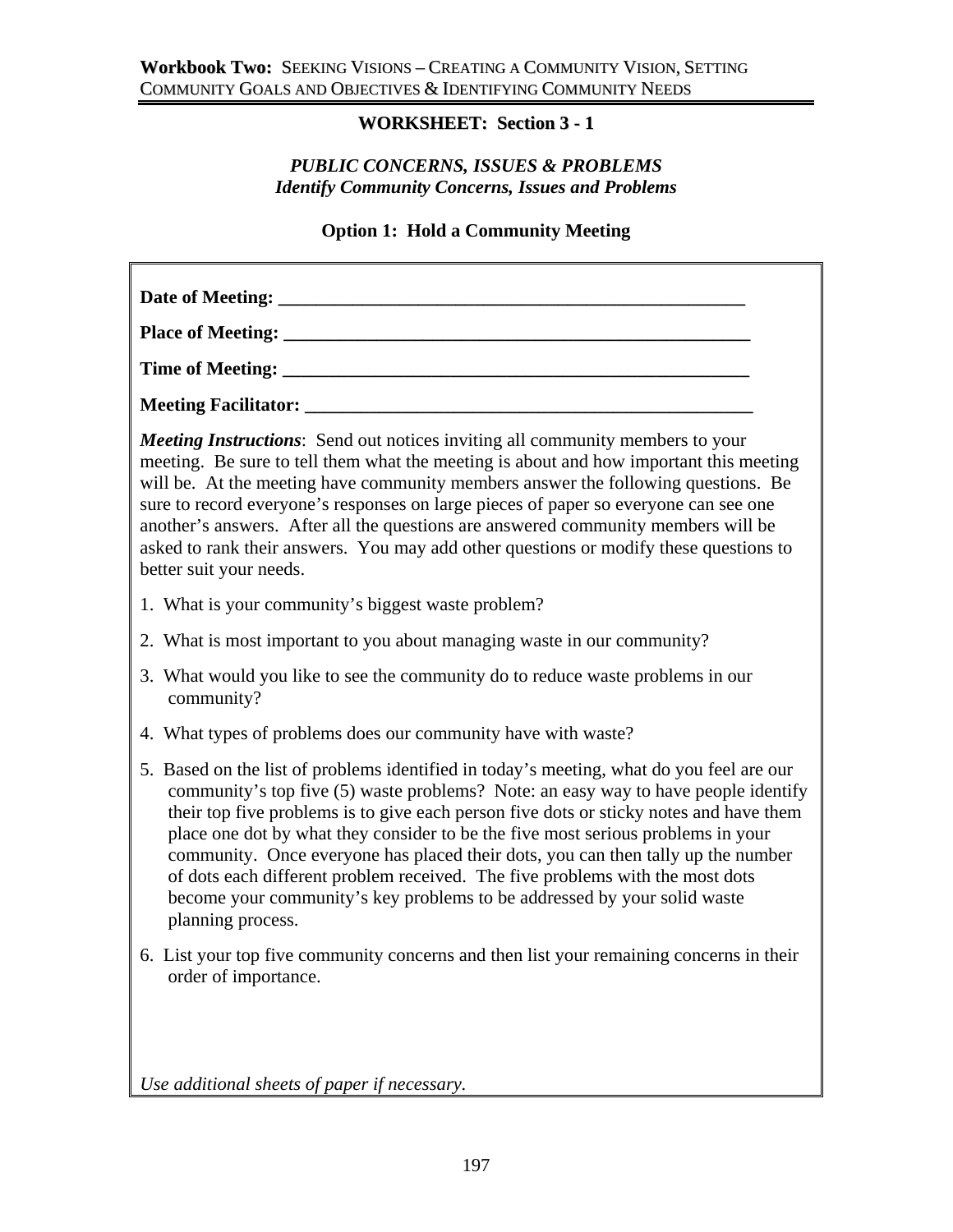## **Page 2**

## **CRITICAL ISSUES**

Using the same method you just completed for identifying your community's solid waste problems and key concerns, now you will establish what are your community's most critical issues.

A *critical issue* is a problem that has reached a point where it has become very dangerous and could jeopardize human health and the environment. It is essentially a problem that has reached the crisis point. If something isn't done soon to address the problem, your community could face large costs to correct the problem or it could harm the environment in a way where it cannot be easily repaired.

Ask community members to answer the following question:

 $\blacktriangleright$  What critical problems is your community facing with respect to handling and disposing of waste and garbage in your community? List all critical problems identified by community members. Use additional sheets if necessary.

After identifying critical issues in your community, now you should rank those issues in order of severeness. List your community's critical issues from *highest* to *lowest.* This ranking will help establish a priority that your community can use to determine which issues must be addressed first so that they do not become worse.

1. 2. 3. 4. 5. 6. 7. 8 9. 10. Use additional sheets if necessary.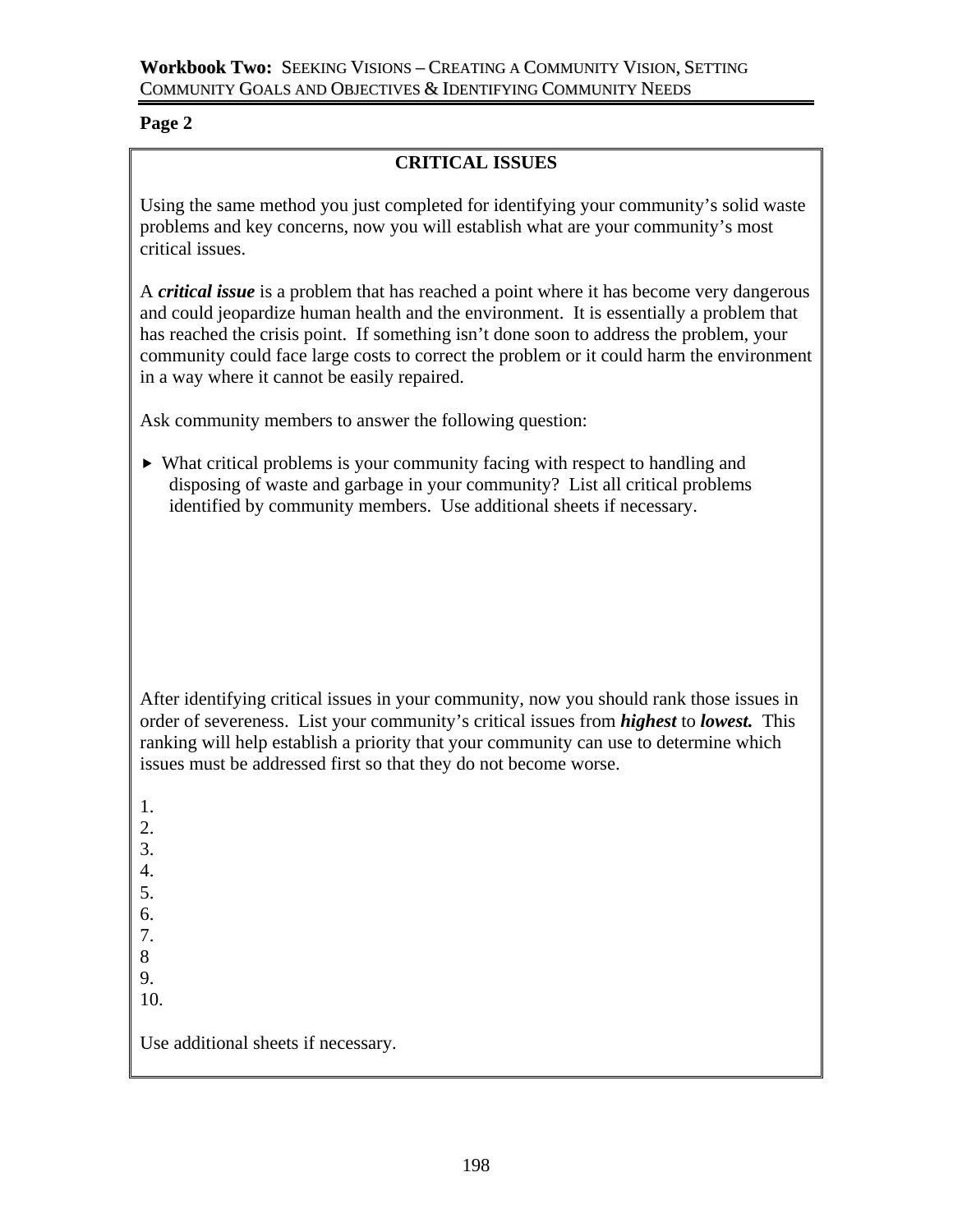### **GUIDE SHEET No. 7**

## **USING GROUPS TO COLLECT PUBLIC INPUT**

#### **GUIDELINES FOR COLLECTING INPUT FROM A COMMUNITY GROUP**  *Getting Feedback and Input from Community Members*

Gathering community input is critical to your planning process. You need this input when you identify your community's concerns and issues and to shape your community's vision, goals, and objectives. If done correctly, it will help people feel like they have a say in what is being done in their community. This can assist you in the implementation of your integrated waste management plan by increasing community support for your planning process and its results.

The following process, known as the *"Nominal Group Technique,*" is frequently used in workshops and small community meetings to help gather public input. It is one of many consensus building processes and is intended to be non-threatening by limiting the chances of people criticizing one another. The example shown here uses "community vision statement" as the desired outcome of the process. This technique can just as easily be used to identify issues and concerns, set goals or establish objectives.

#### *A GROUP PROCESS FOR SMALL COMMUNITIES*

- 1) Set-up a community meeting. Be sure to invite everyone who has a stake in your planning process and the development of your management plan.
- 2) Welcome people to the meeting and explain that you are trying to get their input on creating a community vision statement.
- 3) After explaining what is to occur and why, those attending the meeting or workshop are divided into small groups (4 to 8 people per group).
- 4) Each group is given an area to work separate from the other groups.
- 5) Each person is provided paper and a pencil and asked to write down their "vision" of what they want the community to be like in the future.
- 6) Taking turns, the group records each individual's ideas. This is best done on a flip-chart or large pieces of paper. You can use a computer if you have one.
- 7) The group discusses, but doesn't judge, the ideas presented, and combines similar ideas into one statement.
- 8) The group formulates a list of vision statements and then prioritizes these statements in order of preference.
- 9) A short list is prepared (again, using a flip-chart) of the groups top two vision statements. For issues, concerns, goals and objectives each group have may a longer short list, e.g. top five concerns or goals.
- 10) The small groups are reassembled and each group presents its short list of vision statements.
- 11) Everyone, as a single group, discusses clarifies, and consolidates vision statements to create one list of possible vision statements for the community.
- 12) Everyone votes for the one vision statement they prefer (if voting on issues or goals people may be asked to vote for their top five choices). Votes are tallied. The vision statement receiving the most votes becomes the community's vision statement.

The intent of this process is to develop a positive statement about what your community will strive to achieve for itself in the coming years. It is a processing of establishing positive statements about what can and will be done; it is not about problems that need correcting.

*Adapted from "Guidelines for Integrated Resource Management Planning in Indian Country" prepared by the Bureau of Indian Affairs.*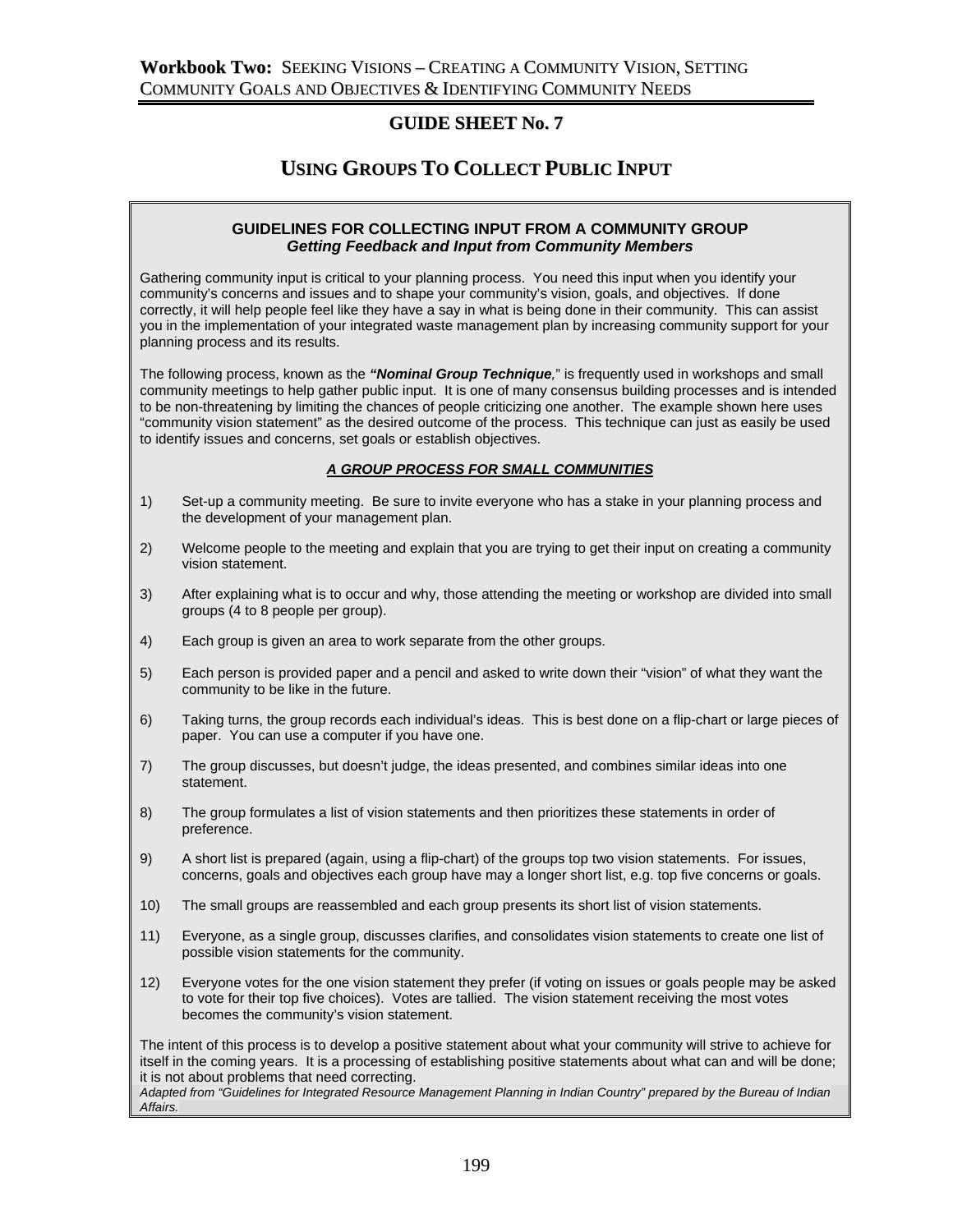## **GUIDE SHEET No. 8**

## **USING COMMUNITY SURVEYS TO IDENTIFY ISSUES & NEEDS**

# **GUIDELINES FOR CONDUCTING A COMMUNITY SURVEY**

If the attendance at the meeting on public concerns was not representative of the whole community, you may want to do a survey; it provides a good way of identifying what issues are of greatest concern to members of your community.

## *What is a Community Planning Survey?*

A community planning survey is a tool you can use to gather information about community concerns, issues, and other information. It can a written form people write their answers on or it can be a list of interview questions that they answer in a meeting with an interviewer. A community planning survey is an easy way to identify your community's solid waste priorities and issues. A sample survey is provided in the appendices. It will identify many solid waste issues that are relevant to rural communities in Alaska. Some of the issues may not relate to your community. You may also have solid waste issues specific to your community that do not appear on the survey. For this reason, you community may want to design its own survey form to better reflect local issues and concerns.

Issues covered in your community solid waste survey may include:

- Abandoned vehicles, boats or other equipment
- Community dump/landfill
- Construction material left by contractors
- Abandoned drums
- Annual community clean-up
- Dead animals/fish left around the community or at the landfill/dump
- Contaminated subsistence foods
- Hazardous or toxic materials, including both household and industrial
- Other issues important to your community

See Appendices for a community solid waste survey you can use. Information is also included on how to compile the results from your survey.

## *Why use a Community Planning Survey?*

A community planning survey is a powerful tool that can be used to build community agreement on what is most important or significant to your community as a whole group. Community-based solid waste planning begins by finding out which solid waste issues are most important to your community members. The survey is then used to you're your community's perceptions of the issues. The results of your survey show how your community views particular issues and identifies the importance of each issue to all your community members.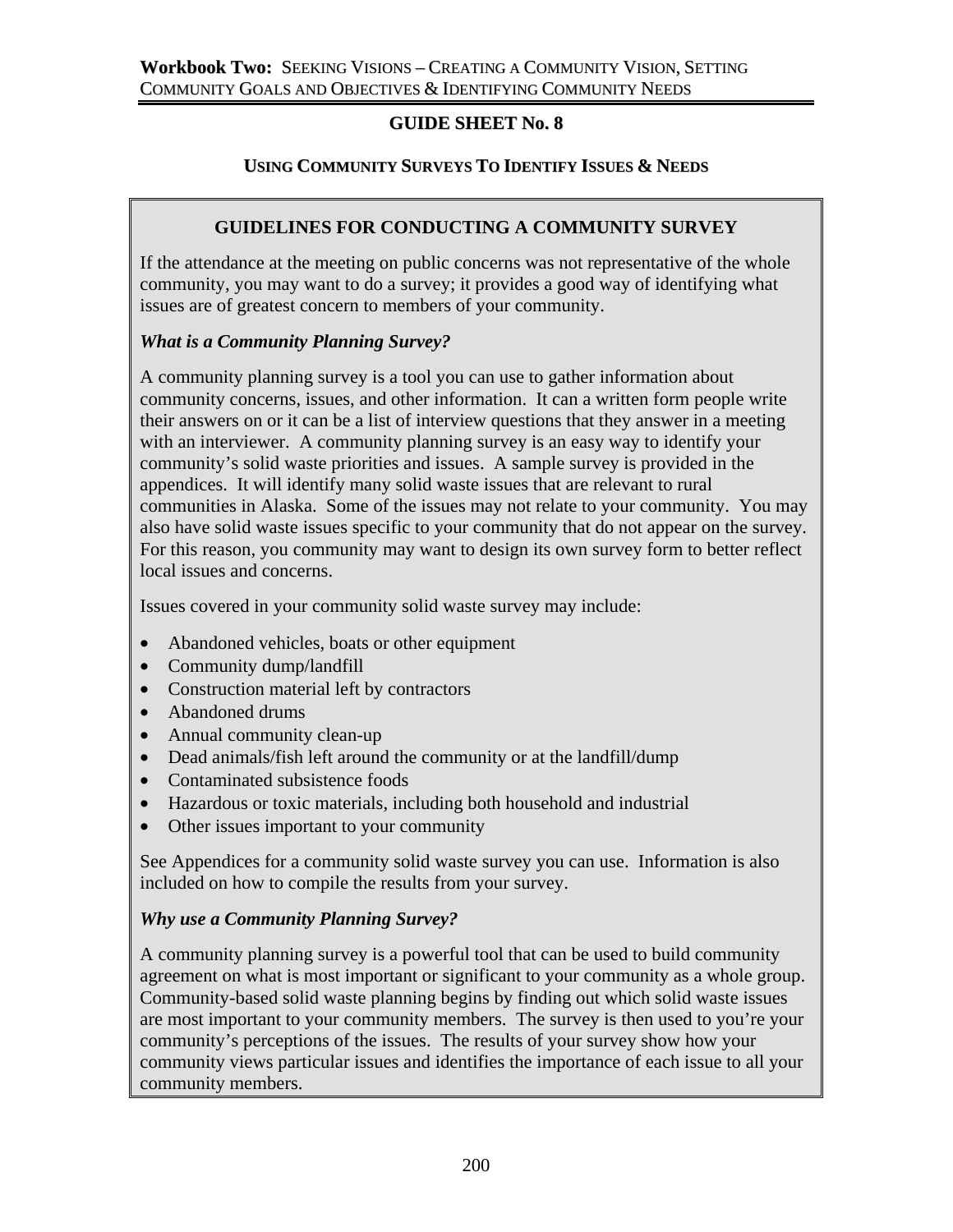## **Page 2**

# *Benefits of doing a Community Planning Survey:*

- Allows for input from each person in your community
- Involves your entire community in integrated waste management planning
- Serves as an educational tool for community members
- May help your community get funding for solid waste projects
- Shows potential funding agencies and organizations that the community is involved in your community's solid waste planning process
- Helps people in your community work together

## *How is the Community Planning Survey used in planning?*

The results of your community planning survey can be used to help you set community goals and objectives and identify community priorities and concerns with respect to solid waste management.

Your survey should be developed with the help of your community. You can use the sample survey on Worksheet…. as a model. You can add or delete issues from it based on input from your community. The Community Solid Waste Planning Survey provided in this manual can be used as a guide to help write a survey specific to your community's needs. It is a good idea to get feedback on your survey form from a few people before you give the survey to your entire community. This way you can correct any problems and make improvements to your survey before it goes out.

## *When do you use a Community Planning Survey?*

A community planning survey is used at the beginning of your solid waste planning process to help you identify the solid waste priorities of your community.

## *What other information can be added to your Community Planning Survey?*

You may choose to add items to your survey to get more information. For example, the sample survey in this manual asks people to rank the importance of different issues. You may also want to find out how satisfied people are with your community's efforts on each of these issues or you may want people's input on potential solutions.

When you are developing your community planning survey, remember to keep the survey simple and easy to understand. A complicated survey is difficult to answer and may end up giving you incorrect information. Also, it is important to develop a survey that can be used again in the future to monitor the changes that take place in your community. If you keep the survey the same, you will be able to see the progress of your community has made over time.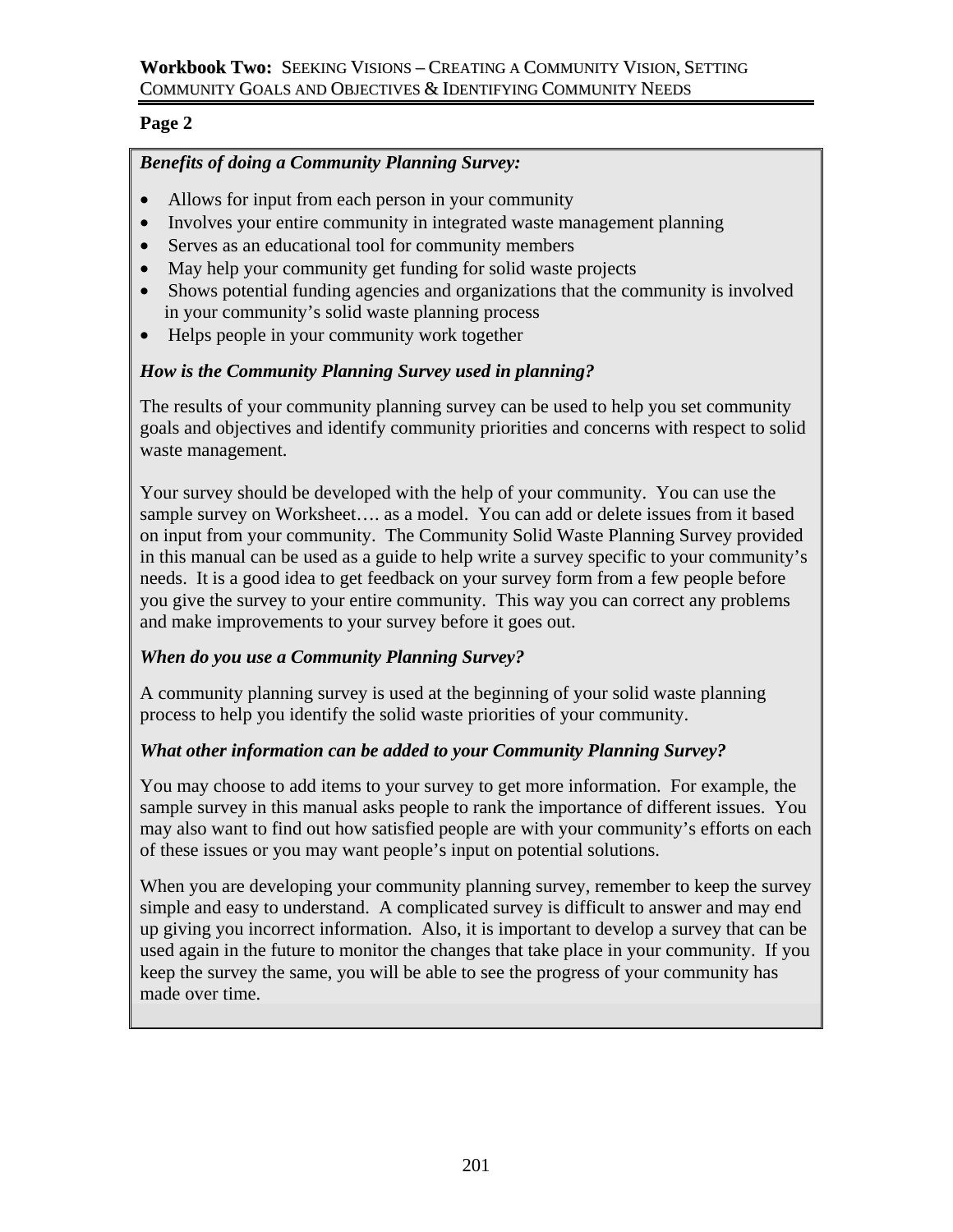## **Page 3**

## *Who do you give your survey to?*

Ideally, every person in your community should complete a survey. The information that you collect will better represent your community's concerns if more people fill out the survey. It is unrealistic to expect everyone in your community to participate in your community planning survey. Consequently, you will need to do a *sample* of your community. A sample means you will randomly select people to complete the survey. One method for selecting people randomly is to put everyone's name in a box and then draw people's names from the box. In order to insure your survey is representative of your community you should sample at least 10 percent of the people living in your community. The more people you survey, the more accurate your results.

## *What is the best way to survey your community?*

The best way to survey your community is by going door-to-door and to wait while the survey is being filled out. You will get the most responses if you conduct your survey this way. This also allows people to ask questions in case they do not understand a question or something in your survey. The disadvantage to this method is that it can take a lot of time. Other method, such as mailing the survey to community residents and having them mail their completed survey back to you or dropping off the survey at a person's house and then having them turn their survey into a collection box at the community hall, city office or post office, may take less time but will also give you fewer results.

You may need to visit elders and fill the survey out for them if they cannot read or understand the survey. Each person's input is very important.

*Source: Community Planning Survey process and information is adapted from "7 Generation-Addressing Village Environmental Issues for the Future Generations of Rural Alaska" produced by Alaska Department of Environmental Conservation, U.S. Environmental Protection Agency and Chugachmiut*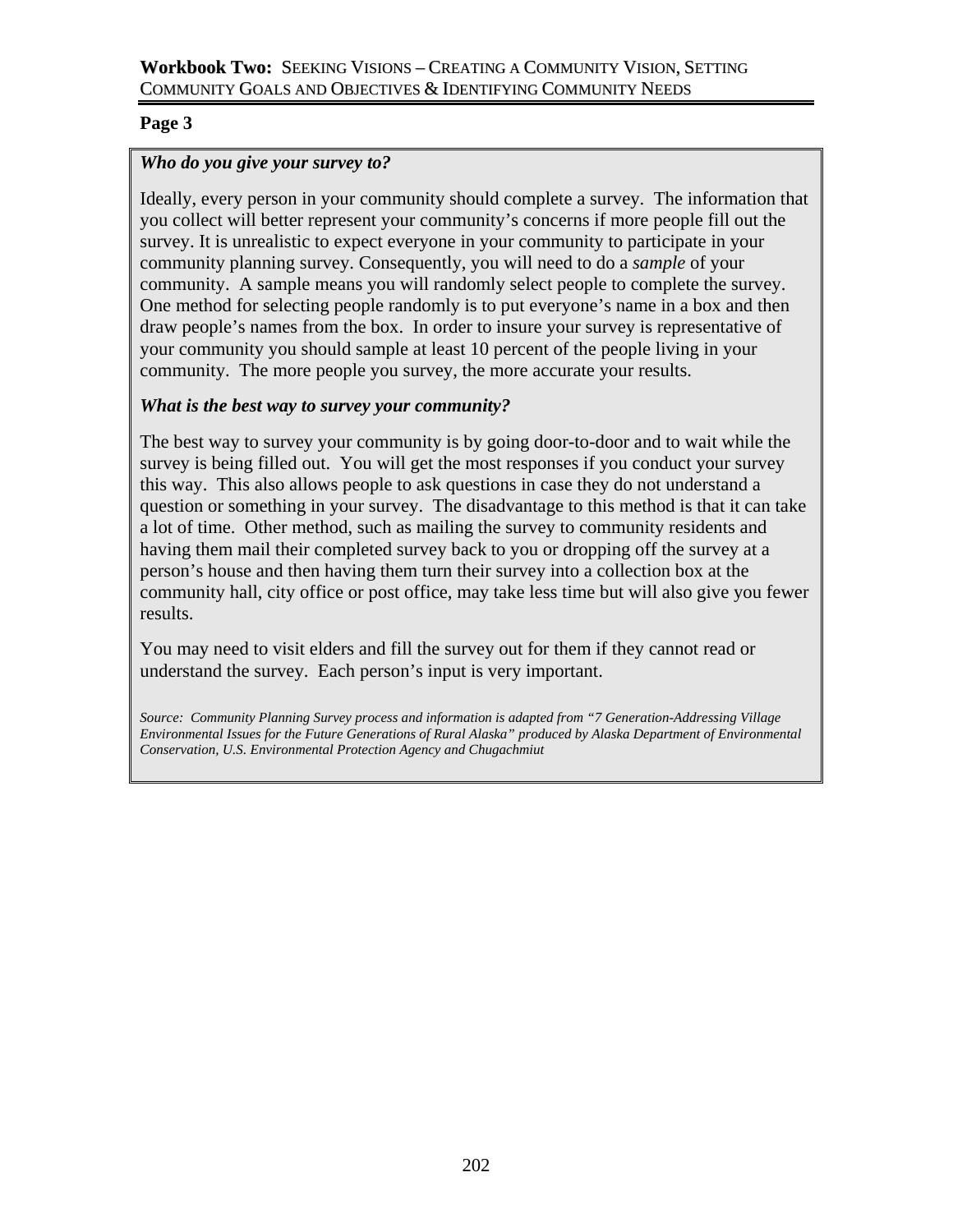## **WORKSHEET: Section 3 - 2**

### *IDENTIFY COMMUNITY SOLID WASTE ISSUES Conduct a Community Survey*

### **COMMUNITY SURVEY TO IDENTIFY COMMUNITY SOLID WASTES ISSUES**

Please tell us how bad you think each of the following solid waste problems are in our community. Using the following scale rate each problem on how bad you think the problem is in our community. Also please identify what you think are the five worse solid waste problems in our community. Put a check in the box next to what you think are the community's five worse solid waste problems.

- 0 --- It is not a problem
- 1 --- It is a very small a problem
- 2 --- It is a somewhat serious problem
- 3 --- It is a serious problem
- 4 --- It is a very serious problem

| <b>SOLID WASTE ISSUES/PROBLEMS</b>              | <b>PROBLEM RANKING</b> |              |                |                |                          |
|-------------------------------------------------|------------------------|--------------|----------------|----------------|--------------------------|
| Open dumps                                      | $\Omega$               | 1            | $\overline{2}$ | 3              | 4                        |
| Operation & maintenance of landfill/dump        | $\overline{0}$         | 1            | $\overline{2}$ | 3              | $\overline{\mathcal{A}}$ |
| Potential for fire hazards at the dump/landfill | $\overline{0}$         | $\mathbf{1}$ | $\overline{2}$ | 3              | $\overline{4}$           |
| People dumping garbage anywhere they want       | $\overline{0}$         | 1            | $\overline{2}$ | 3              | $\overline{4}$           |
| Lack or recycling program                       | $\overline{0}$         | $\mathbf{1}$ | $\overline{2}$ | $\overline{3}$ | $\overline{4}$           |
| Unregulated burning in yards and dump/landfill  | $\overline{0}$         | $\mathbf{1}$ | $\overline{2}$ | $\overline{3}$ | $\overline{4}$           |
| Bear/bird/rodent problems at dump/landfill      | $\overline{0}$         | $\mathbf{1}$ | $\overline{2}$ | 3              | $\overline{4}$           |
| Trash blowing beyond dump/landfill              | $\theta$               | $\mathbf{1}$ | $\overline{2}$ | 3              | $\overline{4}$           |
| Need for waste reduction equipment like burn    |                        |              |                |                |                          |
| box, incinerator, baler, can crushers, etc      | $\overline{0}$         | 1            | $\overline{2}$ | 3              | 4                        |
| Lack of funding for new landfill                | $\theta$               | $\mathbf{1}$ | $\overline{2}$ | 3              | $\overline{4}$           |
| Need for community education regarding          |                        |              |                |                |                          |
| proper disposal of garbage and other waste      | $\overline{0}$         | 1            | $\overline{2}$ | 3              | 4                        |
| Need place to dispose of used oil               | $\theta$               | $\mathbf{1}$ | $\overline{2}$ | $\overline{3}$ | $\overline{4}$           |
| Lack of funding for heavy equipment             | $\overline{0}$         | 1            | $\overline{2}$ | $\overline{3}$ | $\overline{4}$           |
| "Honey bucket" waste is being dumped at         |                        |              |                |                |                          |
| garbage dump/landfill                           | $\overline{0}$         | $\mathbf{1}$ | $\overline{2}$ | 3              | 4                        |
| Collection and disposal of hazardous wastes     | $\theta$               | 1            | $\overline{2}$ | 3              | 4                        |
| Lack of fencing around dump/landfill            | $\theta$               | 1            | $\overline{2}$ | $\overline{3}$ | 4                        |
| Plastic bags blowing around the community       |                        |              |                |                |                          |
| and landfill/dump                               | $\overline{0}$         | $\mathbf{1}$ | $\overline{2}$ | 3              | 4                        |
| Other:                                          | $\theta$               | 1            | $\overline{2}$ | 3              | $\overline{4}$           |
| Other:                                          | $\overline{0}$         | 1            | $\overline{2}$ | 3              | $\overline{4}$           |
| Other:                                          | $\overline{0}$         | 1            | $\overline{2}$ | 3              | $\overline{4}$           |

**Additional Comments (use additional sheets if necessary):**